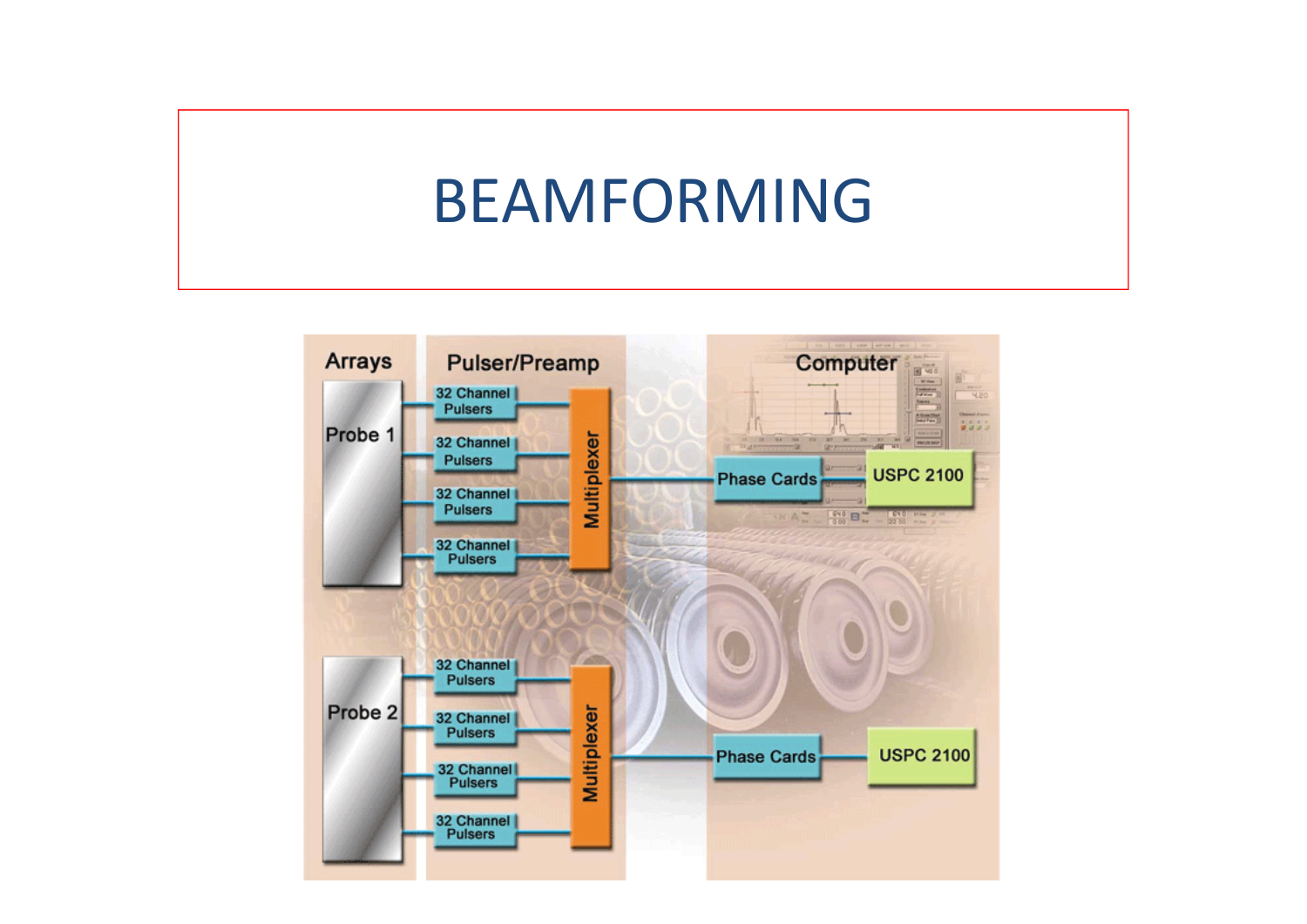- Beamforming/Beamvector
- $\bullet$ The array response: Directivity pattern
- •• Time reference beamforming TRB
	- MSE Beamforming
	- $-$  The reference loop: TDM FDM CDM
- Spatial reference beamforming SRB
	- $-$  Constrained beamforming
	- SLC and GSLC
	- Alphabet reference

Beamforming and equalizers (Forward, Backward and ML)

- Beamforming for FDSS
- Beamforming for FHSS

Septem**beamforming for DSSS** Lagunas Array Processing 2<br>Chapter II Beamforming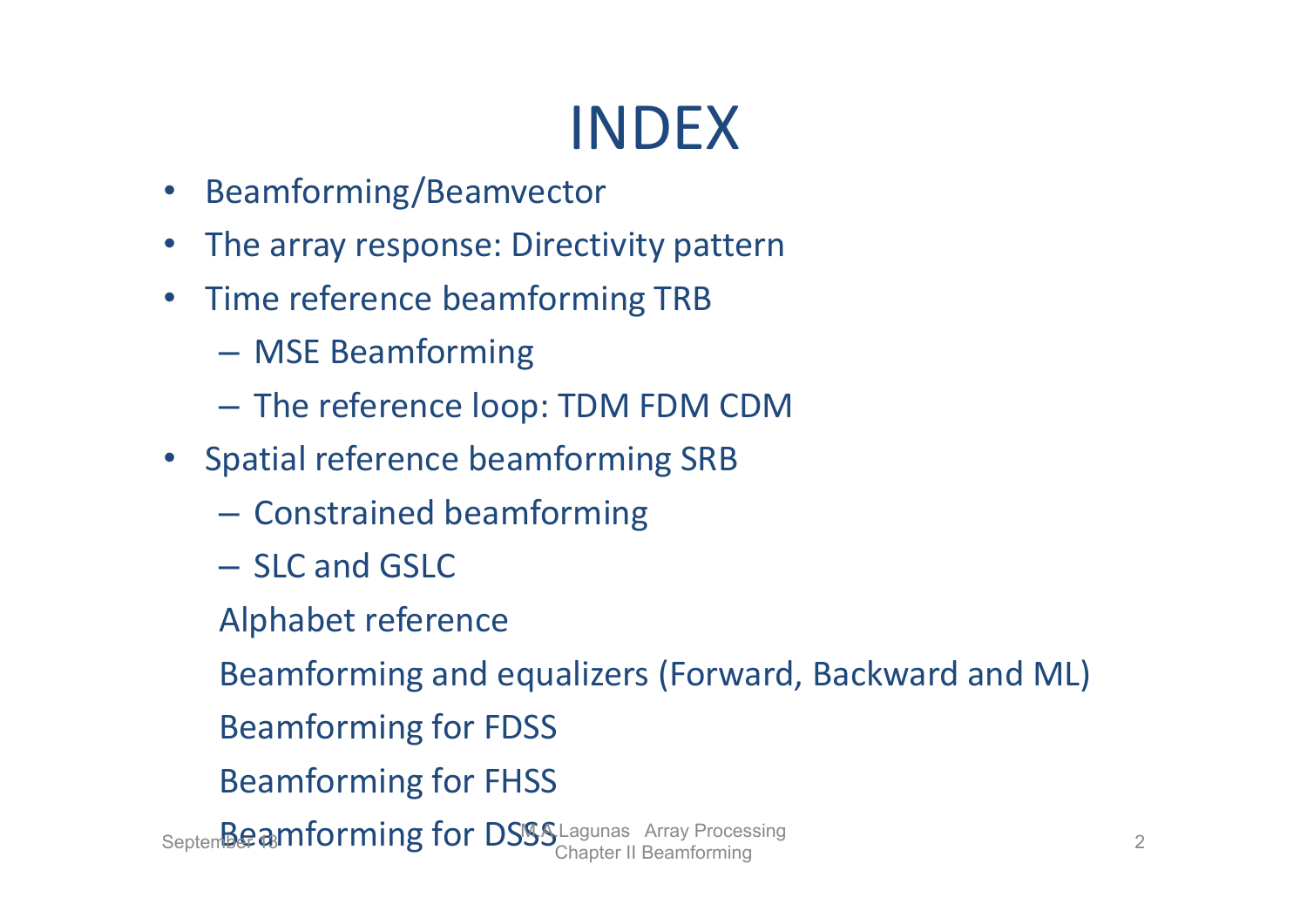- Beamforming/Beamvector
- $\bullet$ The array response: Directivity pattern
- •• Time reference beamforming TRB
	- MSE Beamforming
	- The reference loop: TDM FDM CDM
- Spatial reference beamforming SRB
	- $-$  Constrained beamforming
	- SLC and GSLC
	- Alphabet reference

Beamforming and equalizers (Forward, Backward and ML)

Beamforming for FDSS

Beamforming for FHSS Beamforming for DSSS<sup>Chapter II Beamforming</sup> September 13<br>September 13 **M.A.Lagunas Array Processing 3** 3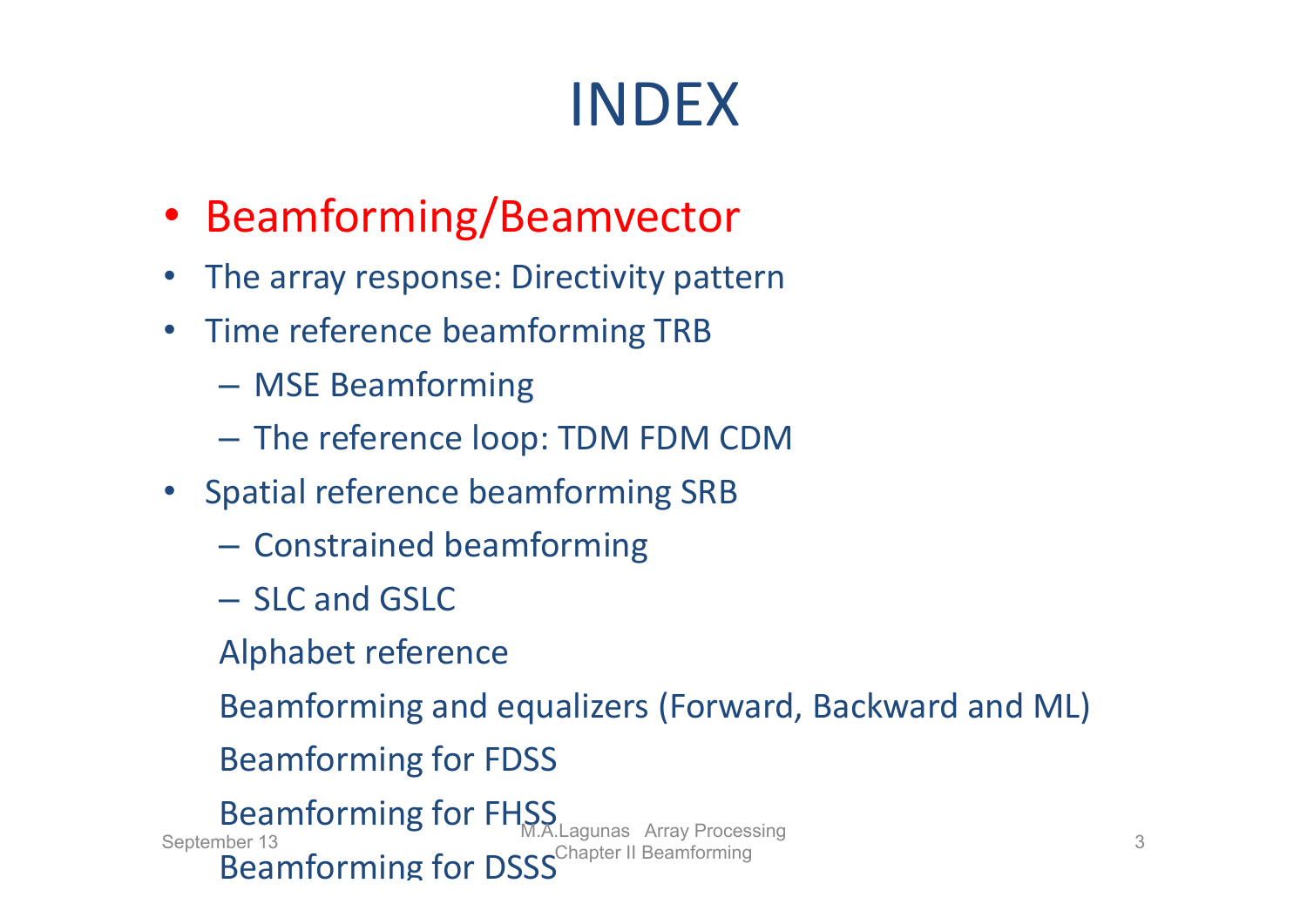## Beamformer/Beamvector



Beamformer response to an unitary point source, located in the far field and mono-chromatic impinging the aperture from a given elevation and azimuth.

$$
y_{\theta,\phi}(n) = \underbrace{\boldsymbol{a}}_{\mathcal{S}}^H \underbrace{\boldsymbol{S}}_{\mathcal{S}(\boldsymbol{q}) = \exp\left(j2\pi.\boldsymbol{f} \underbrace{\sin(\boldsymbol{\theta})}_{\text{MA.Lagunas Argy Processing}} \boldsymbol{d}_{\boldsymbol{q}}.\cos(\boldsymbol{\phi}_{\boldsymbol{q}} - \boldsymbol{\phi})\right)}
$$

4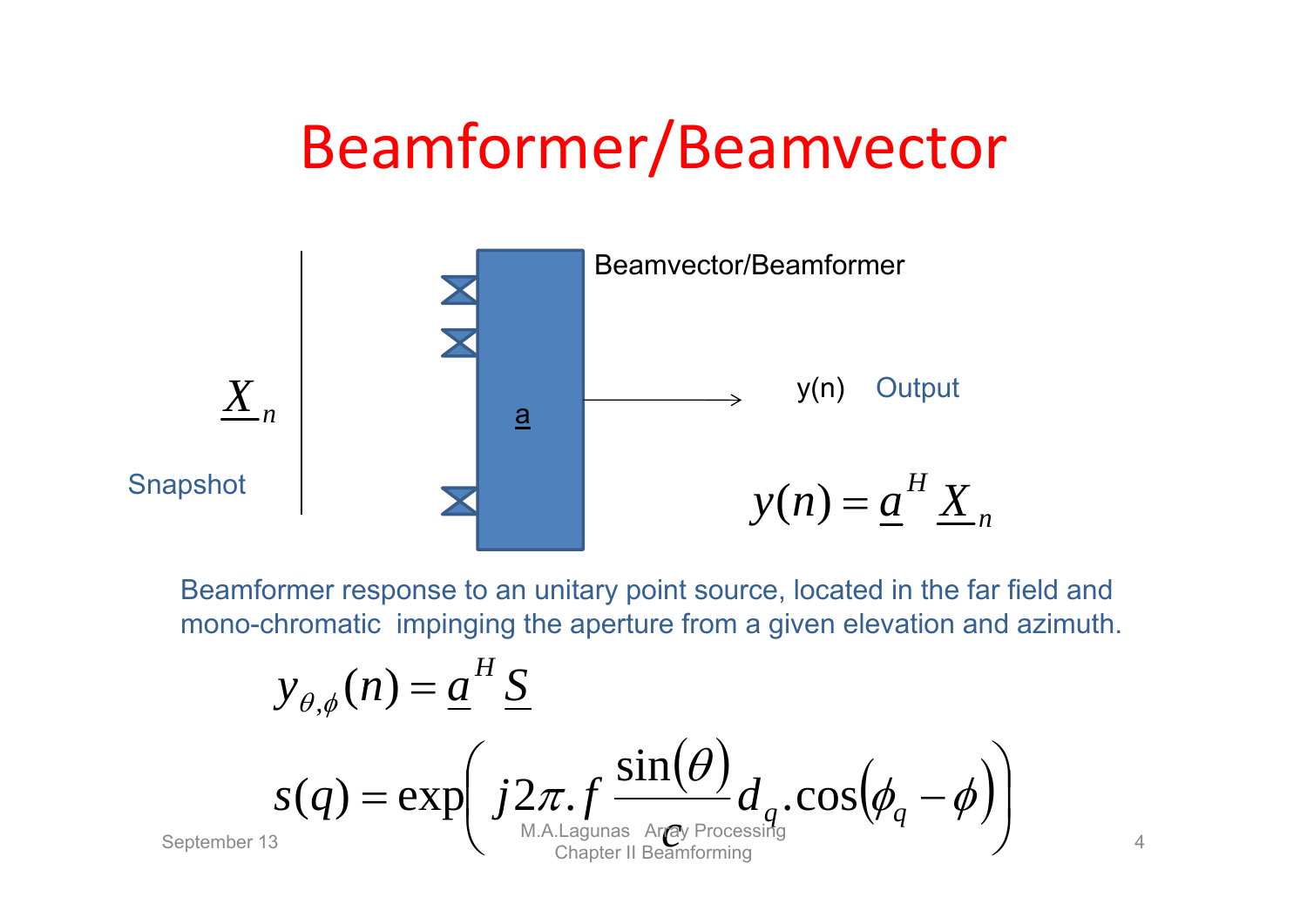The so-called ARRAY FACTOR is:

$$
G(\theta,\phi) = \left| \underline{a}^H \underline{S} \right|^2
$$

The array factor is closely realted with the DIRECTIVITY of the aperture

$$
D(\theta, \phi) = \frac{\text{Powerat the direction} \text{square} \cdot \text{E}}{\text{Isotropic power density}} = \frac{G(\theta, \phi)}{\underline{a}^H \underline{a}} \left(\frac{A_{effective}}{4\pi r^2}\right)^{-1}
$$

This directivity depends on the effective area of the receiver the location and with the norm of the beamformer, which multiplied by the applied signal power provides the global transmitted power, and the array factor.

Do not confues D or G with the antenna GAIN. The antenna gain (always is a loss) equals to one when ther is not mutual coupling between aperture elements

The transmitted power Pt is always less than or equal ( no MC) than the radiated power.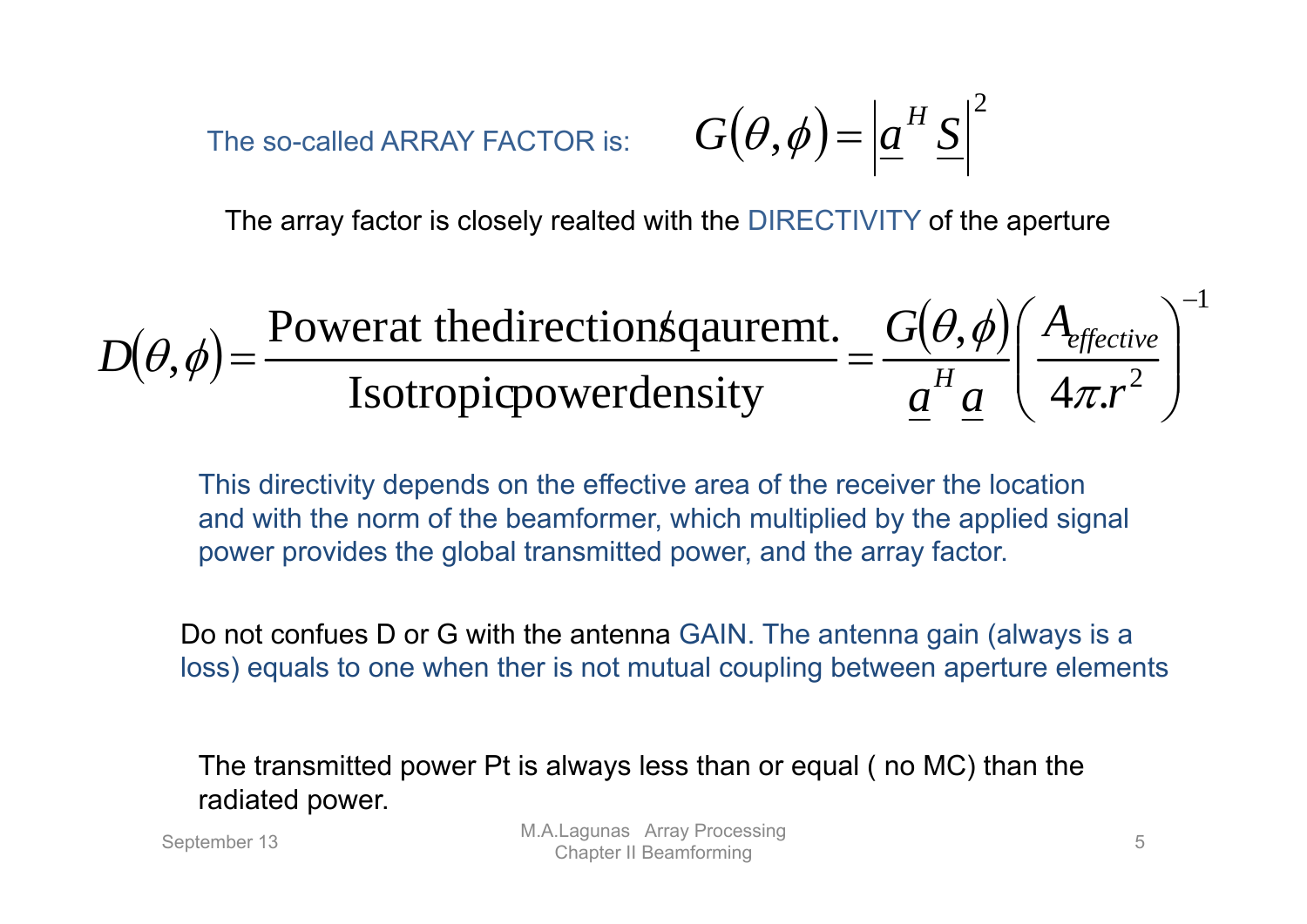#### ANTENNA GAIN

Being vector v the vector containing the signals applied to each antenna, MC (Mutual Coupling) implies that the radiated vector x is related to the original by means of the MC matriz Z

$$
\underline{x} = \underline{Z} \underline{v}
$$
  
where  $tr(\underline{Z}^H \underline{Z}) \leq Q$   
and  $E(\underline{v} \underline{v}^H) \equiv \underline{R}_v = \frac{P_T}{Q} \underline{I}$   
Being Q the total number of antennas

Since the radiating power is given by:

$$
P_R = tr(E(\underline{x}\underline{x}^H)) = tr(\underline{Z}E(\underline{v}\underline{v}^H)\underline{Z}^H) \leq \lambda_{\max}(\underline{R}, tr(\underline{Z}\underline{Z}^H)) =
$$
  
=\n
$$
\begin{vmatrix}\n\text{Uniform and independent} \\
\text{power allocation} \\
\text{September 13}\n\end{vmatrix} = \frac{P_T}{\sum_{\text{MAP} \text{ Processing}} tr(\underline{Z}\underline{Z}^H) \leq P_T
$$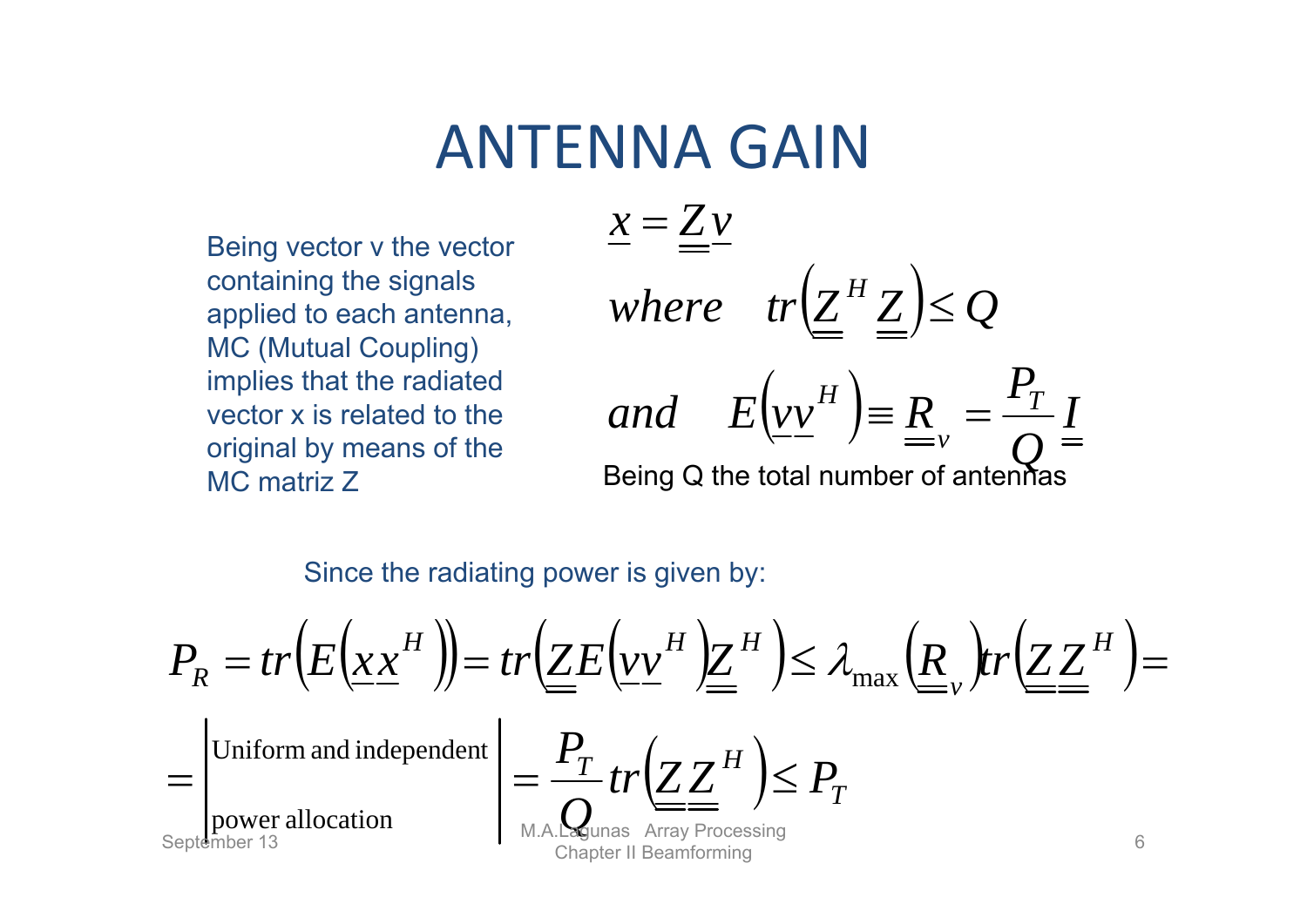Example of the MC power loss:

$$
\underline{Z} = \begin{pmatrix} 1 & 0 \\ 0 & 1 \end{pmatrix} \quad tr(\underline{Z} \underline{Z}^H) = 2 \quad \frac{P_{Rad}}{P_T} = 1 \quad 100\%
$$
\n
$$
\underline{Z} = \begin{pmatrix} 0.9 & 0.1 \\ 0.1 & 0.9 \end{pmatrix} \quad tr(\underline{Z} \underline{Z}^H) = 1.64 \quad \frac{P_{Rad}}{P_T} = 0.82 \quad 82\%
$$
\n
$$
\xrightarrow{\text{Spectrum of (III)}} \qquad \text{Solution}
$$
\n
$$
\xrightarrow{\text{Spectrum of (III)}} \qquad \text{Solution}
$$
\n
$$
\xrightarrow{\text{MALagunas Array Processing}} \qquad \text{Solution}
$$
\n
$$
\xrightarrow{\text{MALagunas Array Processing}} \qquad \text{Solution}
$$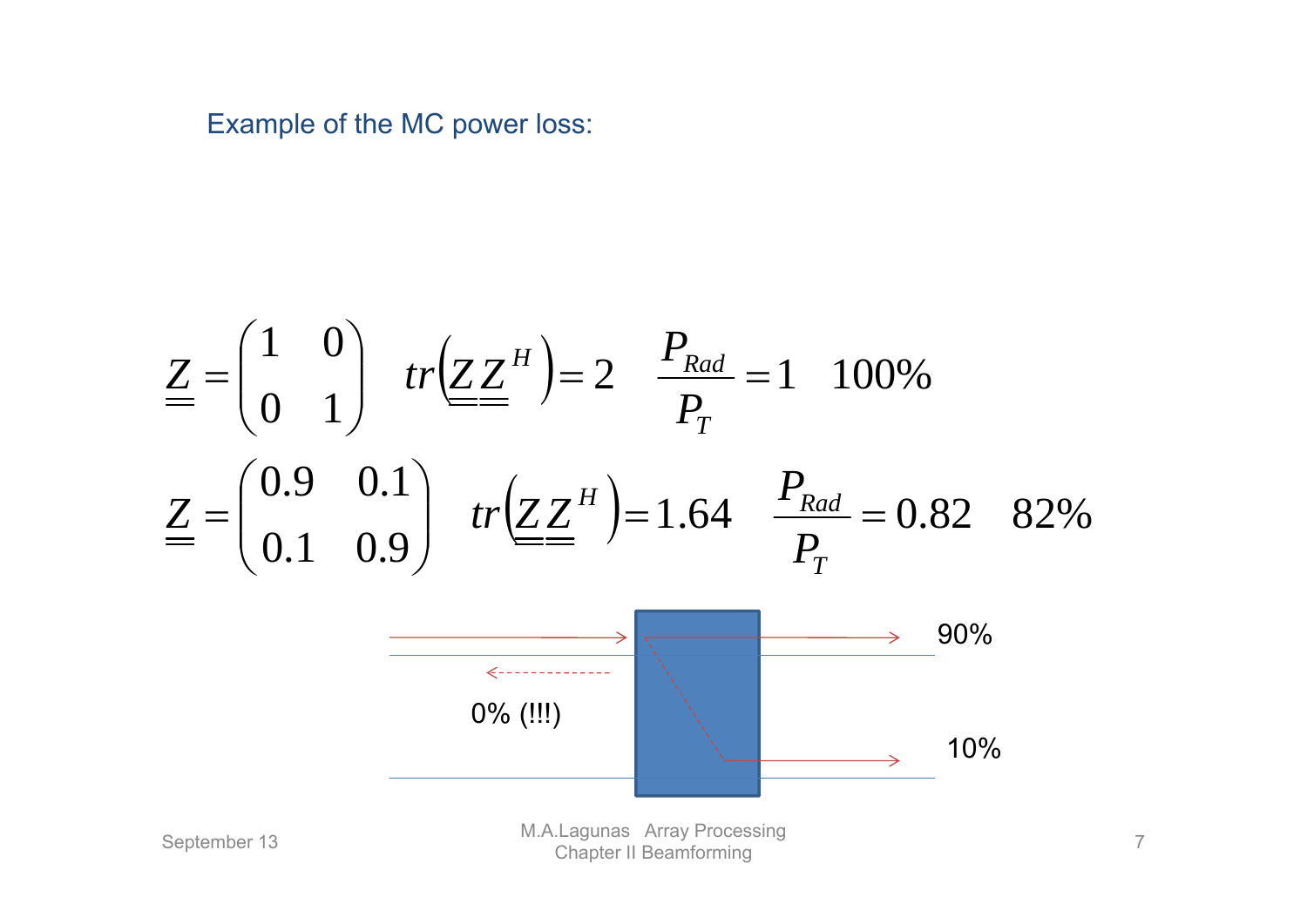- •Beamforming/Beamvector
- The array response: Directivity pattern
- $\bullet$ • Time reference beamforming TRB
	- MSE Beamforming
	- The reference loop: TDM FDM CDM
- Spatial reference beamforming SRB
	- $-$  Constrained beamforming
	- SLC and GSLC
	- Alphabet reference

Beamforming and equalizers (Forward, Backward and ML)

- Beamforming for FDSS
- Beamforming for FHSS

Septem**beamforming for DSSS** Lagunas Array Processing 8<br>Chapter II Beamforming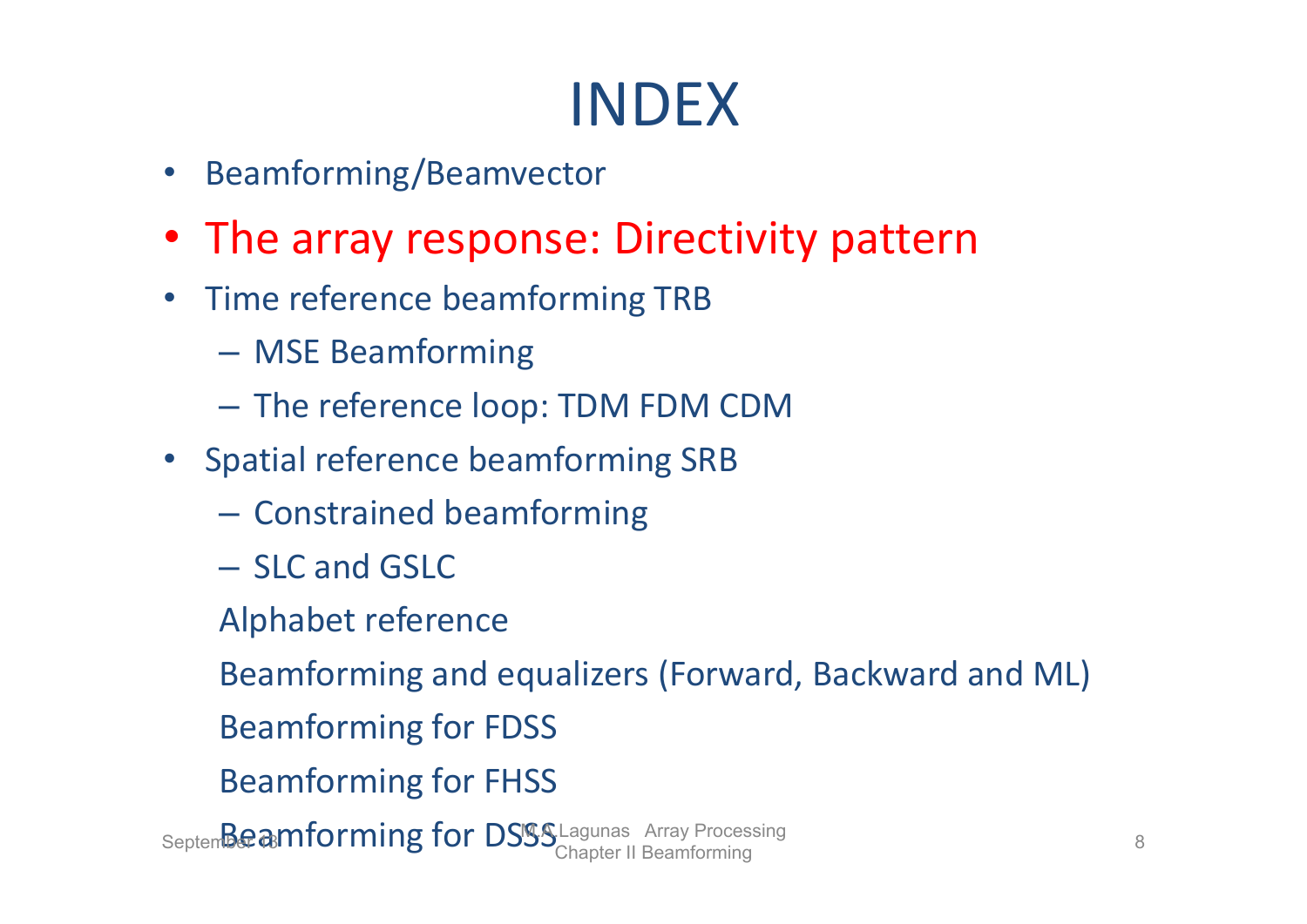## THE ARRAY RESPONSE

The receiver snapshot for desired interferers and front-end noise is:

$$
\underline{X}_{n} = a_{d}(n) \cdot \underline{S}_{d} + \sum_{i=1}^{NI} a_{i}(n) \cdot \underline{S}_{i} + \underline{w}_{n}
$$

The response of a beamformer defined as vector A is:

$$
y(n) = \underline{A}^{H} \cdot \underline{X}_{n} = a_{d}(n) \cdot \underline{A}^{H} \underline{S}_{d} + \sum_{i=1}^{N} a_{i}(n) \cdot \underline{A}^{H} \cdot \underline{S}_{i} + \underline{A}^{H} \underline{w}_{n}
$$
  
Using the power of the  
beamformer's output  

$$
P_{y} = \underline{A}^{H} \cdot E \left[ \underline{X}_{n} \cdot \underline{X}_{n}^{H} \right] \cdot \underline{A} = \underline{A}^{H} \cdot \underline{R} \cdot \underline{A}
$$

Together with the covariance of the received snapshot……

$$
\underline{\underline{R}} = P_d \cdot \underline{\underline{S}}_d \cdot \underline{\underline{S}}_d^H + \sum_{i=1}^{N} P_i \cdot \underline{\underline{S}}_i \cdot \underline{\underline{S}}_i^H + \sigma^2 \cdot \underline{\underline{I}}
$$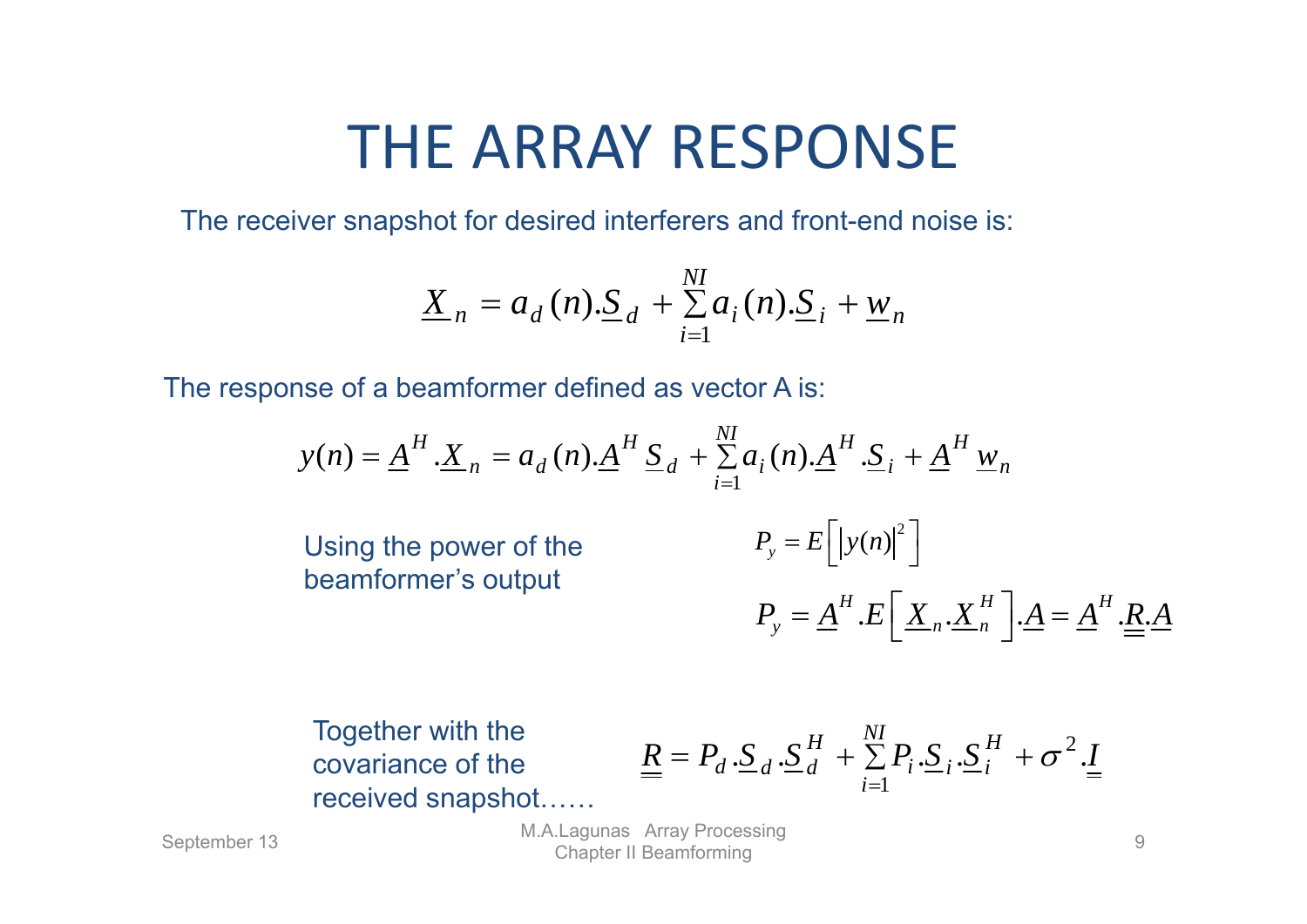The different contributions at the array output is:

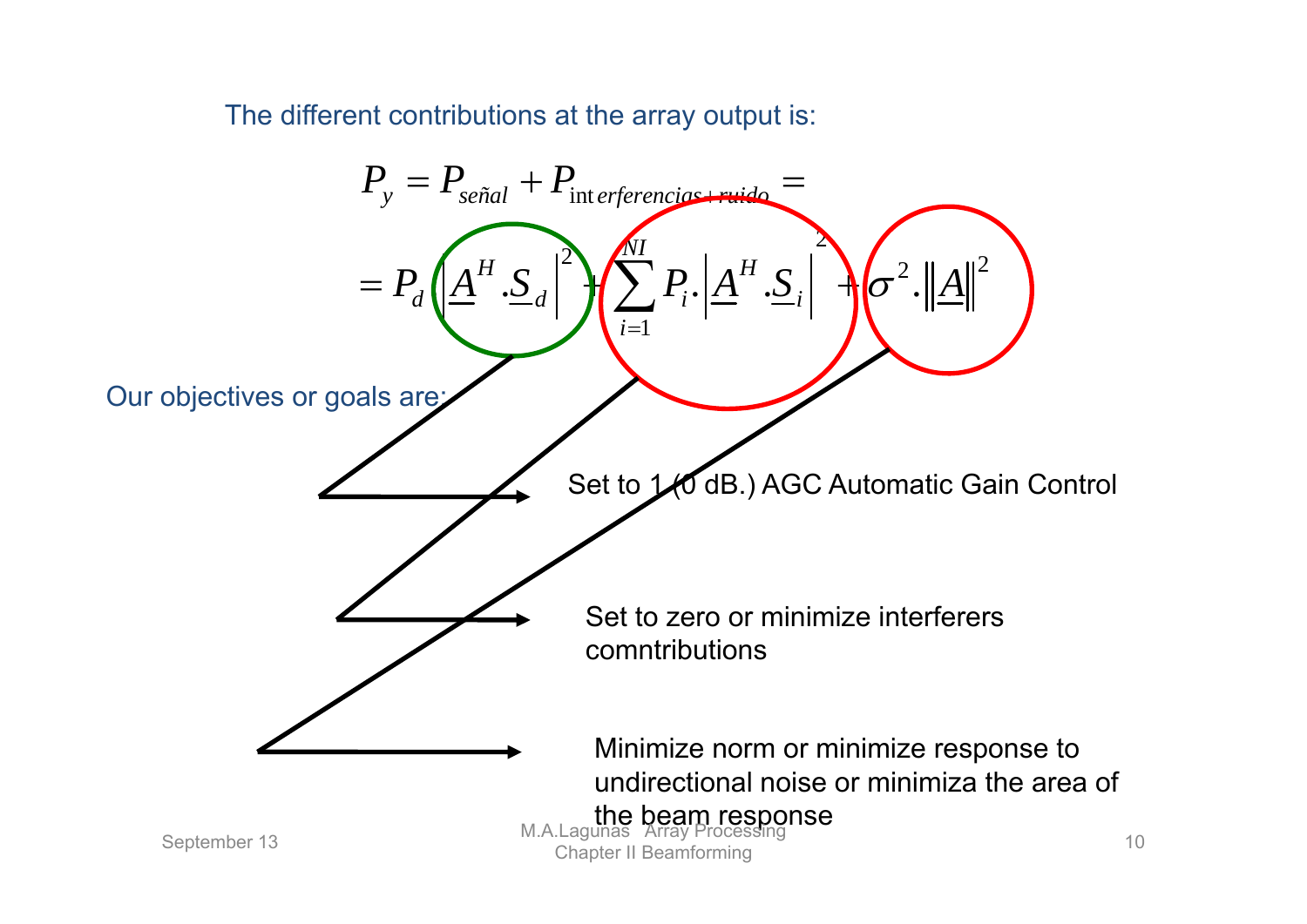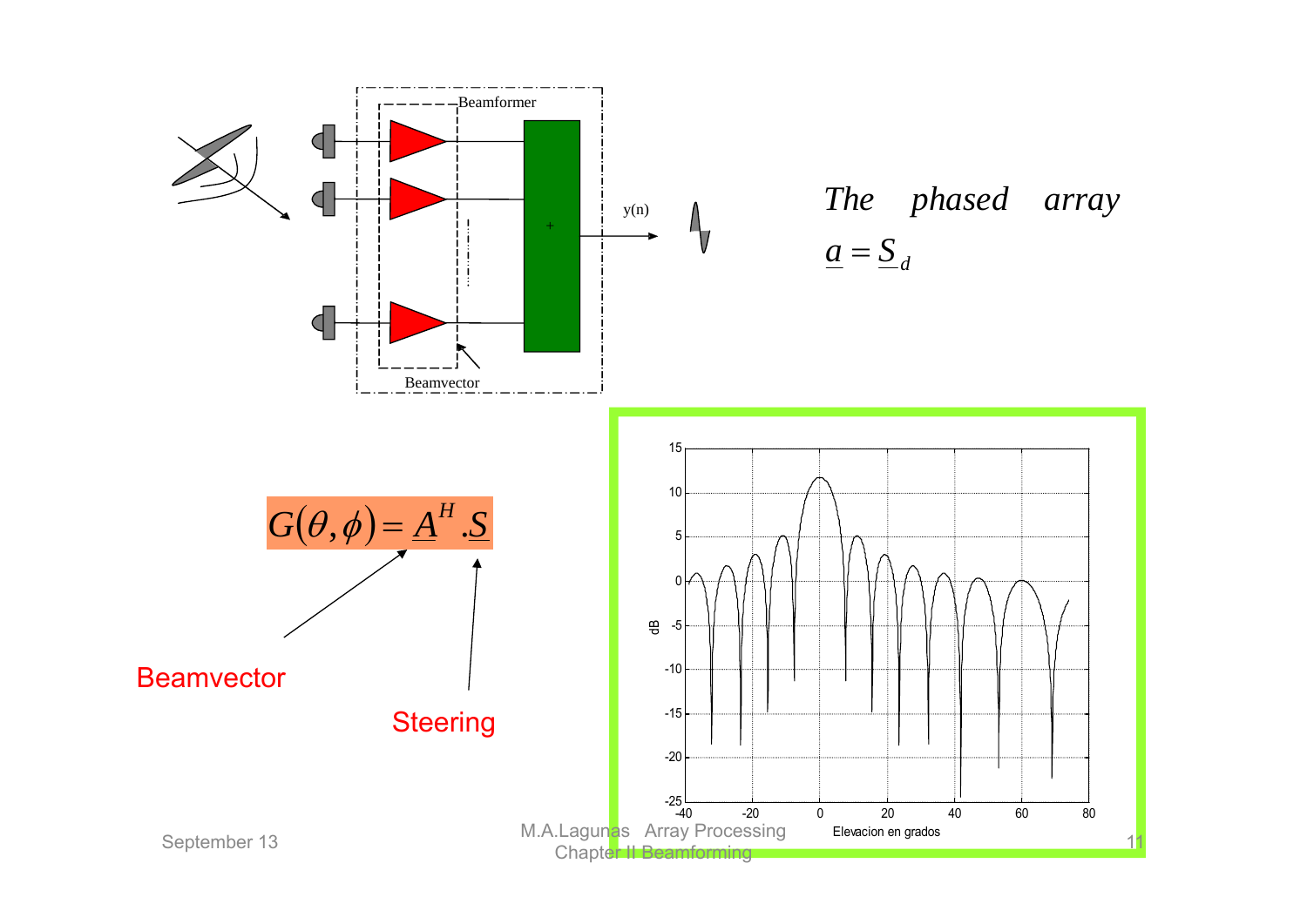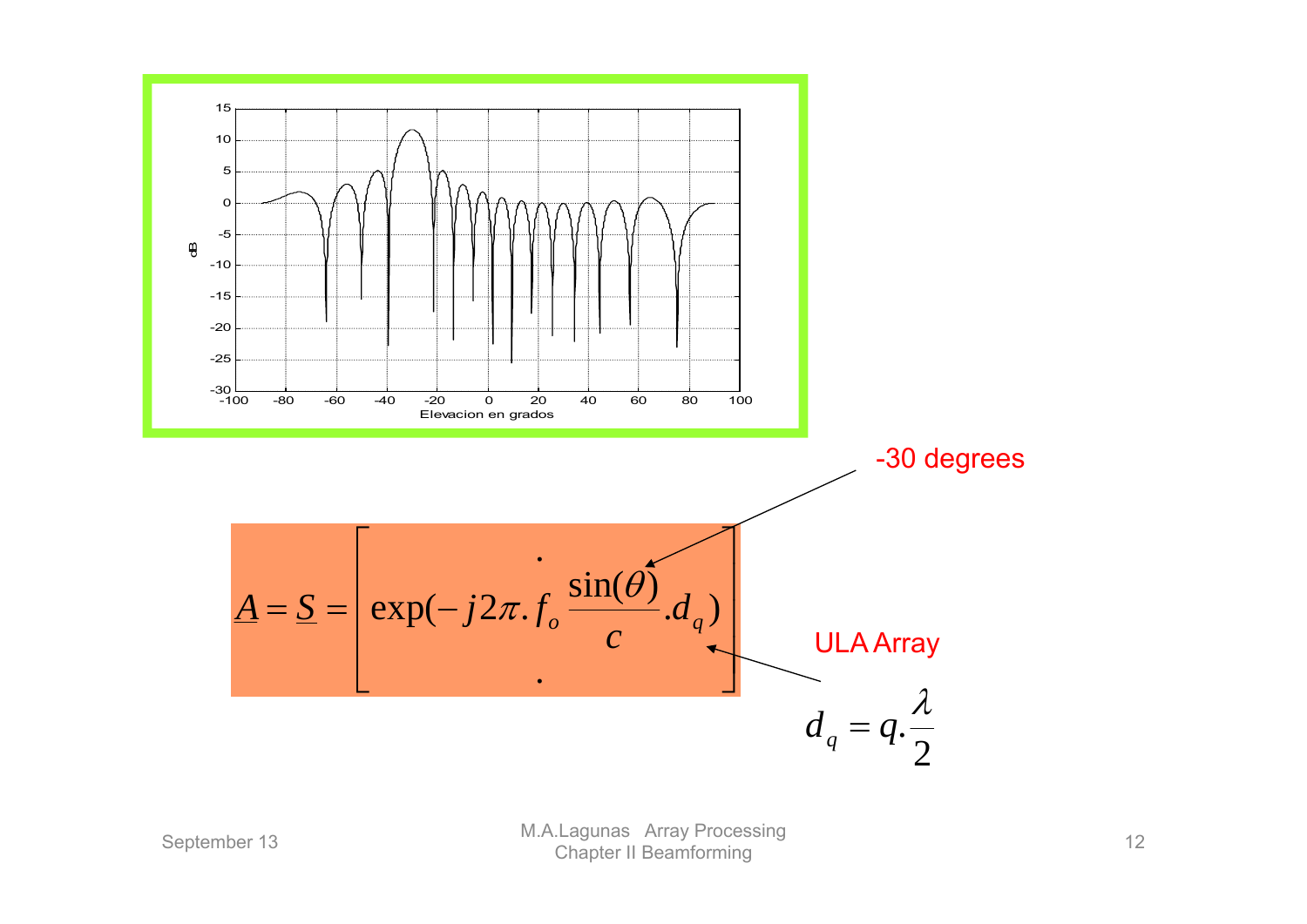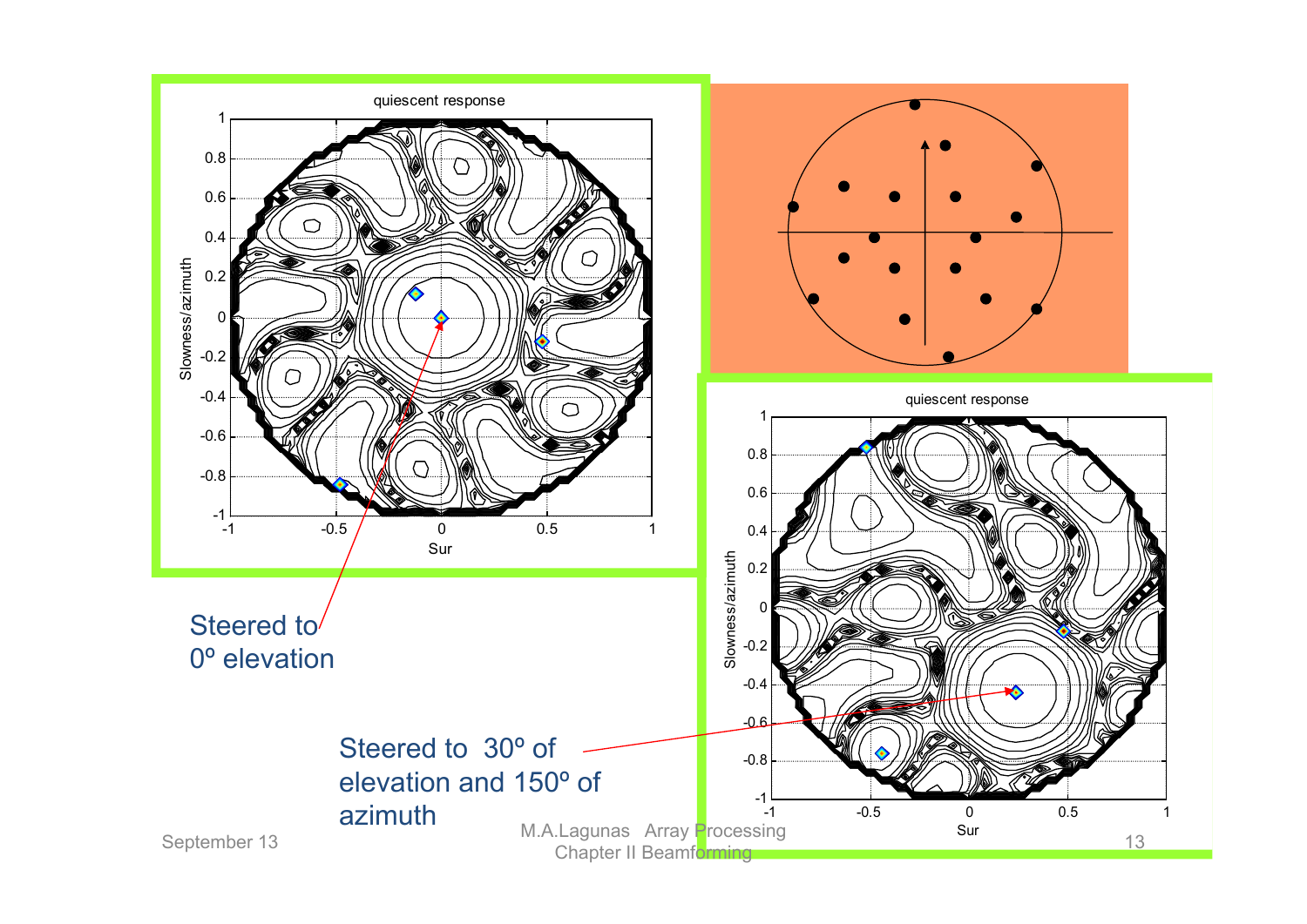- •Beamforming/Beamvector
- The array response: Directivity pattern
- Time reference beamforming TRB
	- MSE Beamforming
	- $-$  The reference loop: TDM FDM CDM
- Spatial reference beamforming SRB
	- $-$  Constrained beamforming
	- SLC and GSLC
	- Alphabet reference
	- Beamforming and equalizers (Forward, Backward and ML)
	- Beamforming for FDSS
	- Beamforming for FHSS

Beamforming for DSSS Lagunas Array Processing<br>Chapter II Beamforming 14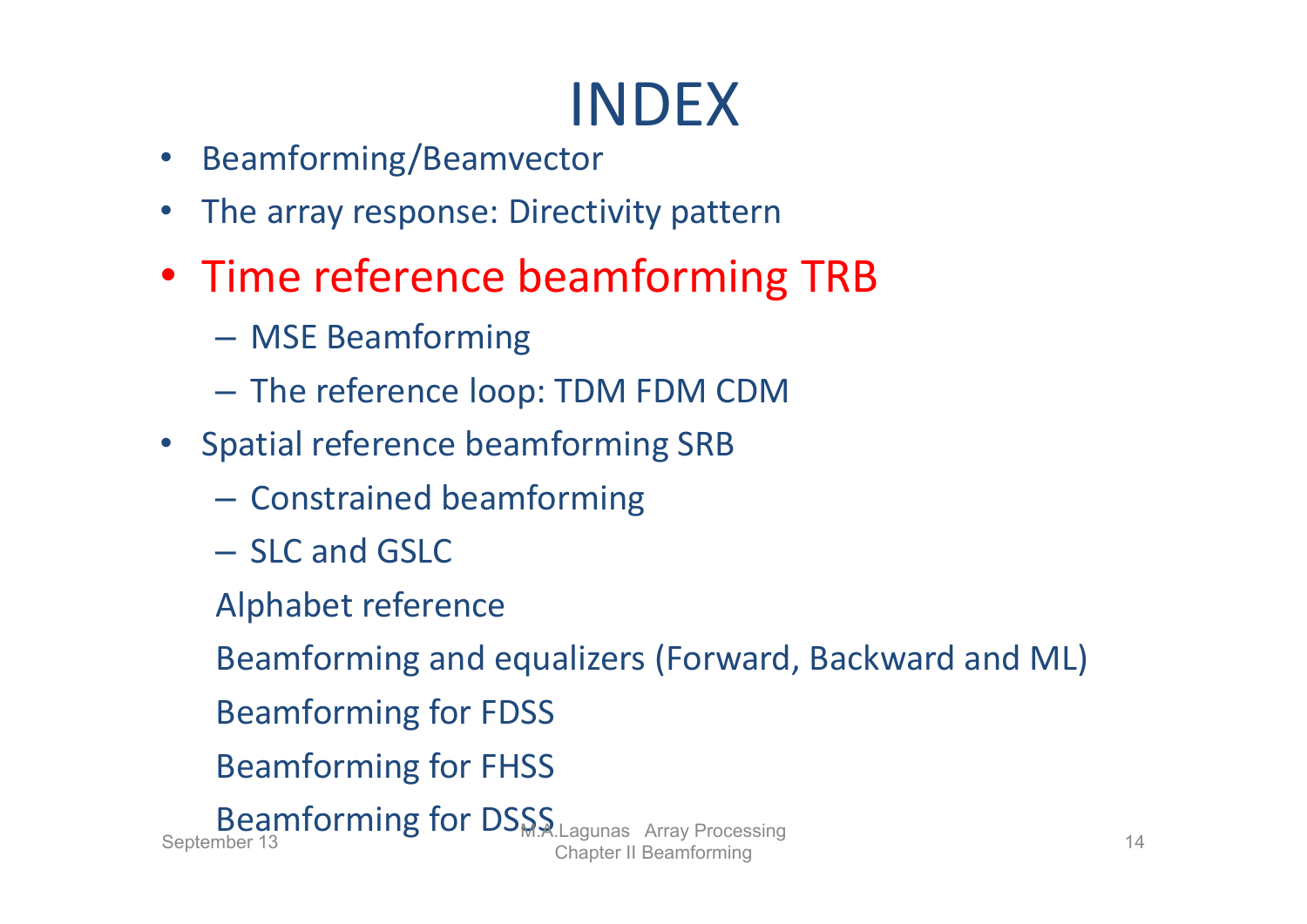## TIME REFERENCE BEAMFORMING



The MSE at the output is  $\xi = E\Big[\varepsilon(n).\varepsilon^*(n)\Big] = E\Big[\Big|d(n) - \underline{A}^H \cdot \underline{X}_n\Big|^2\Big]$ 

values

And, taking expected 
$$
\xi = P_d + \underline{A}^H \cdot \underline{R} \cdot \underline{A} - \underline{P}^H \cdot \underline{A} - \underline{A}^H \cdot \underline{P}
$$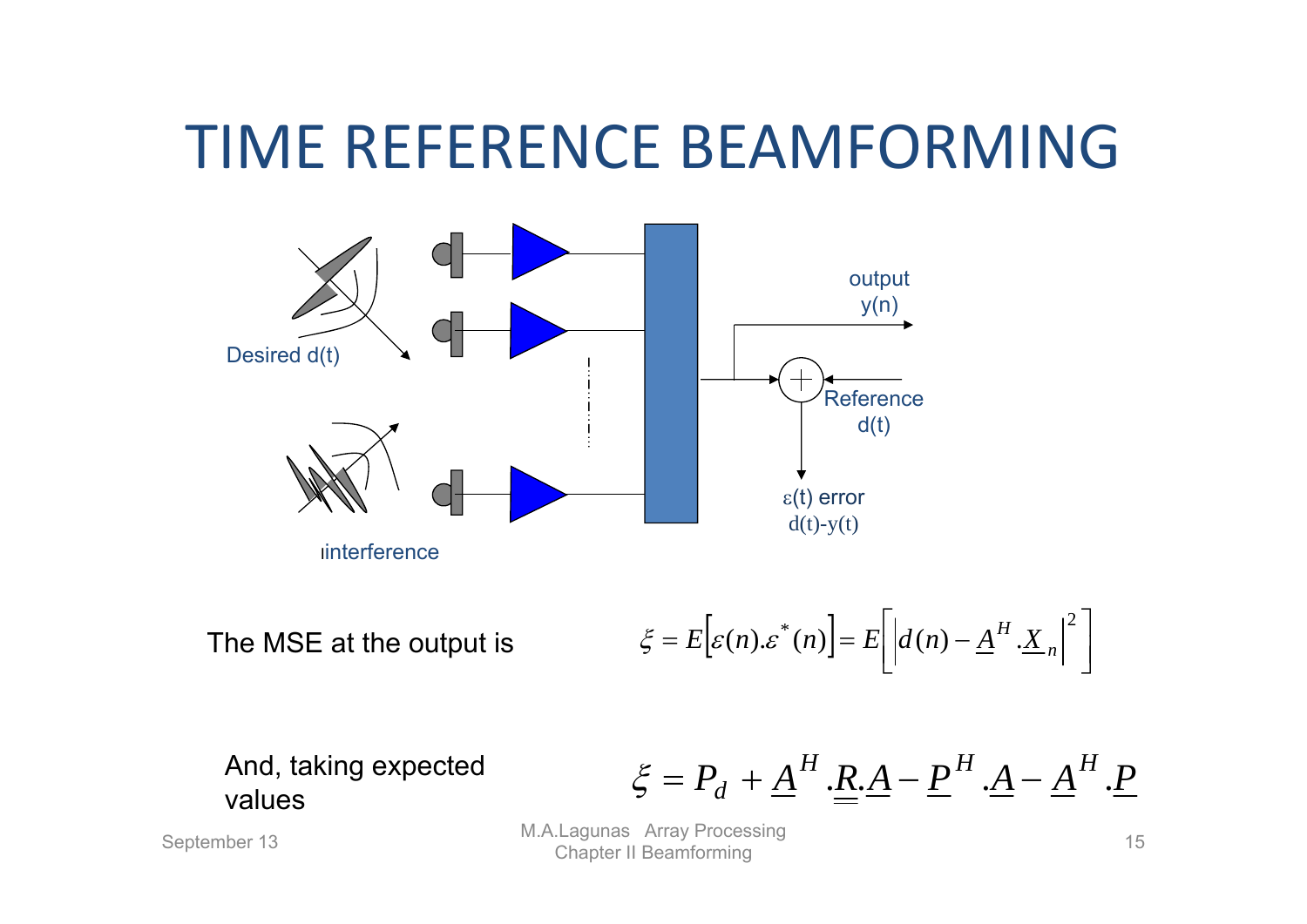The power of the desired or reference The covariance matrix of the received snapshots The P-vector or cross correlation between snapshots and the reference.  $\bigg($  $\bigg)$  $\left(\! \underline{X}_n \underline{X}^H_n \right)$  $\underline{P} = E(\underline{X}_n d^*(n))$  $P_d = E(d(n)d^*(n))$  $R = E[X, X]$ *H n n* Ξ  $\equiv$ 

The gradient of the MSE with respect the conjugate of the desired beamvector is:

$$
\nabla_{\underline{A}^H}\xi = \underline{R}.\underline{A} - \underline{P} = \underline{0}
$$

This provides the optimum (MSE sense) Time Reference Beamformer

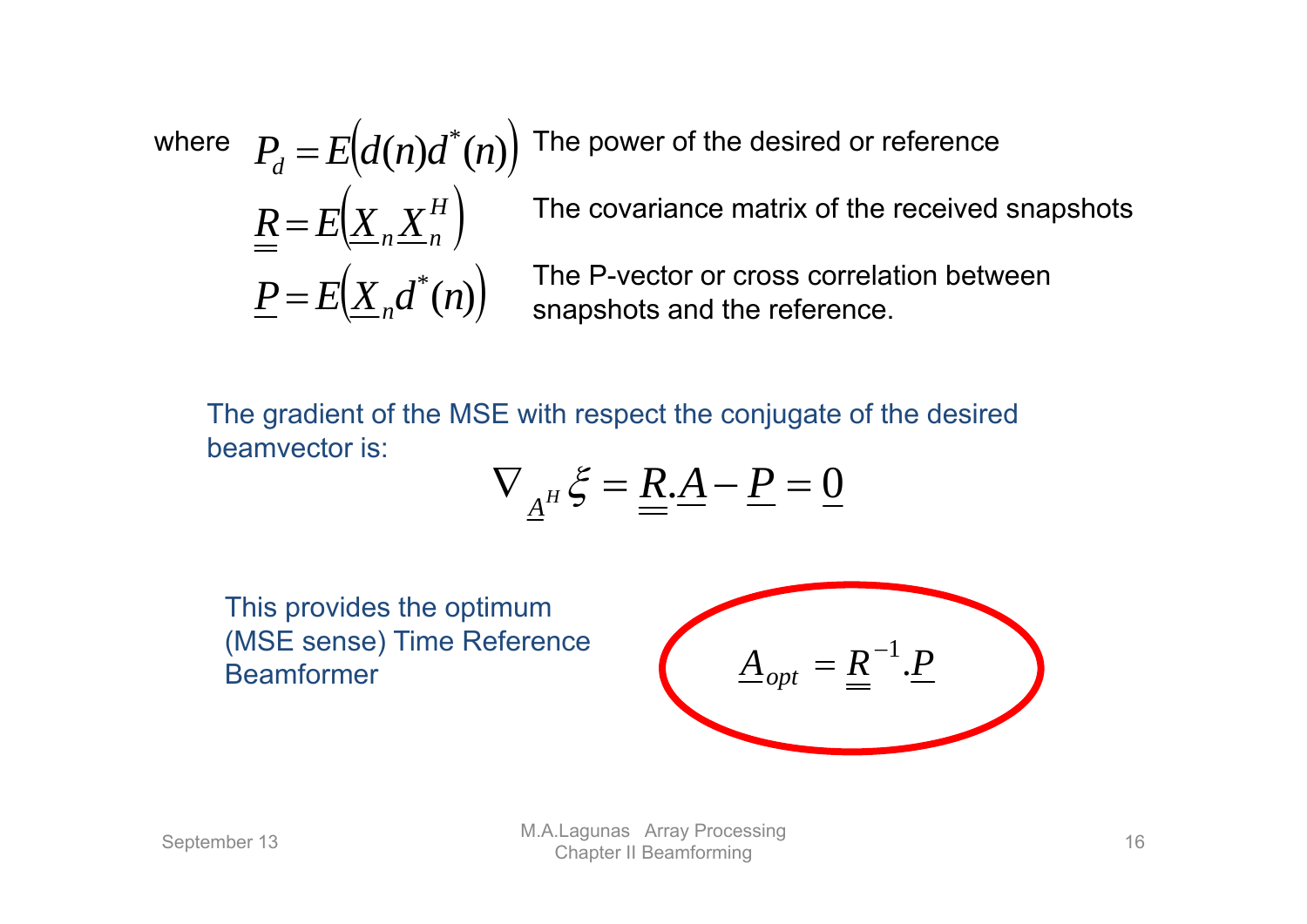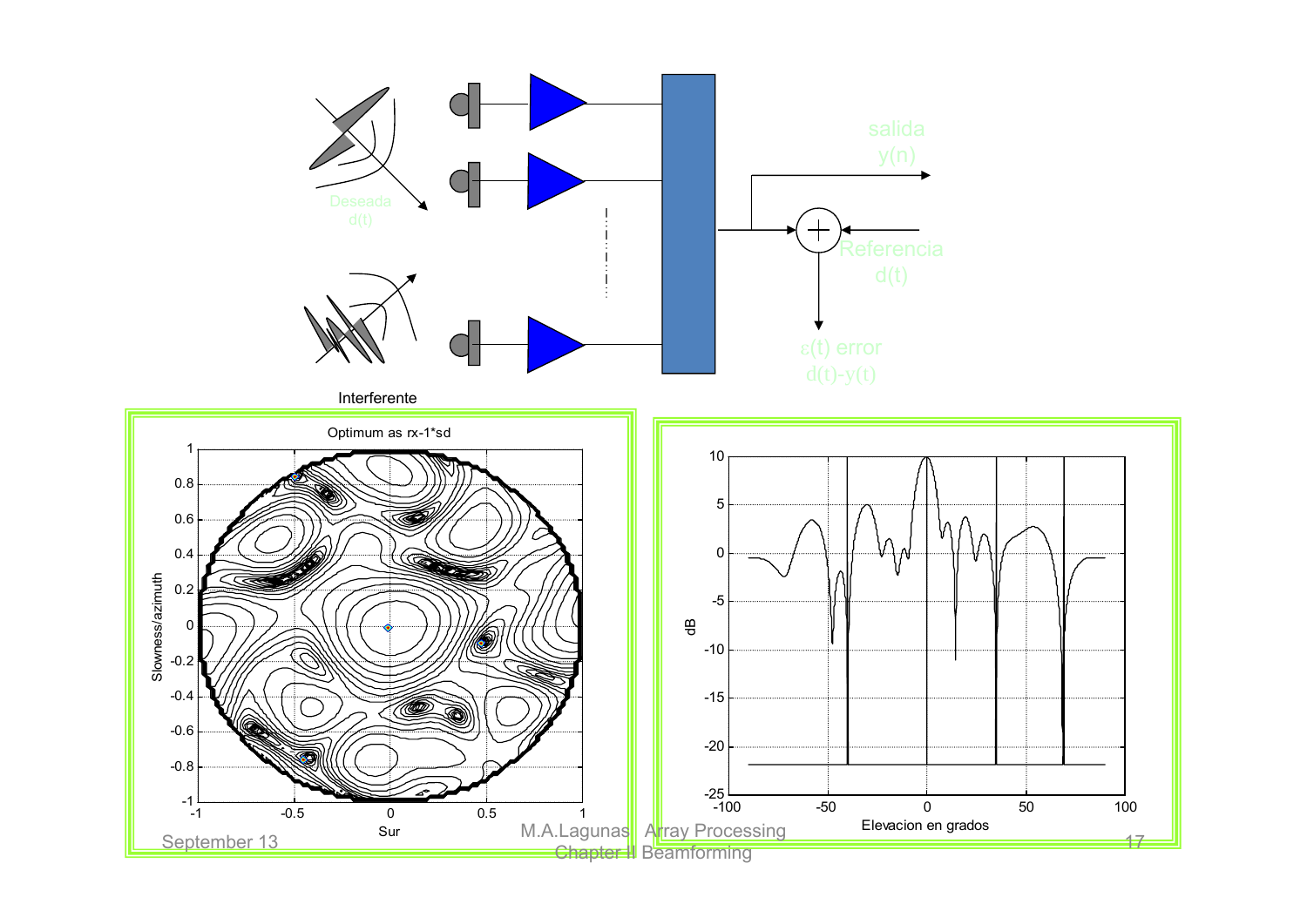- •Beamforming/Beamvector
- •The array response: Directivity pattern
- •• Time reference beamforming TRB

#### –MSE Beamforming

- $-$  The reference loop: TDM FDM CDM
- Spatial reference beamforming SRB
	- $-$  Constrained beamforming
	- SLC and GSLC
	- Alphabet reference

Beamforming and equalizers (Forward, Backward and ML)

- Beamforming for FDSS
- Beamforming for FHSS

Beamforming for DSSS Lagunas Array Processing<br>Chapter II Beamforming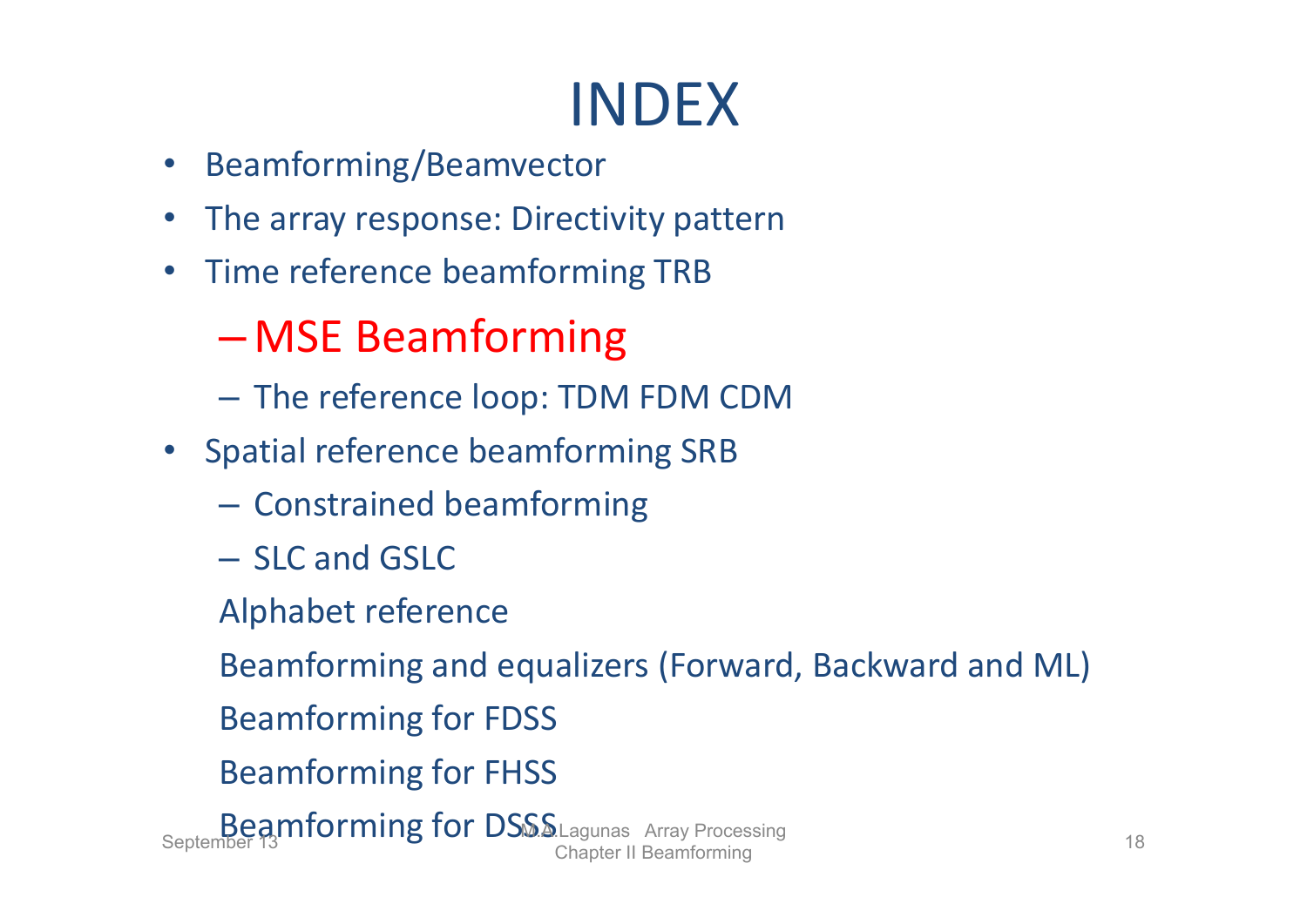#### MSE Optimum SNR design

The desired covariance matrix

The noise plus interference Covarinace matrix

SNR at the beamformer's output

$$
\underline{R}_{d} = P_{d} \underline{S}_{d} \underline{S}_{d}^{H}
$$
\n
$$
\underline{R} - \underline{R}_{d} = \underline{R}_{I} + \sigma^{2} \underline{I}
$$
\n
$$
SNR = \frac{\underline{A}^{H} \underline{R}_{d} \underline{A}}{\underline{A}^{H} (\underline{R} - \underline{R}_{d}) \underline{A}}
$$

The solution of this quotient of two cuadratic forms is (setting constant the numerator/denominator minimice/maximice the denominator/numerator. This results in a generalized eigenvalue problem. The solution is the corresponding  $eigenvector$ 

$$
\underline{\underline{R}}_d \underline{A} = \lambda_{\text{max}} \left( \underline{\underline{R}} - \underline{\underline{R}}_d \right) \underline{A}
$$

When the covariance of the desired is rank  $\,\,\left( \mathcal{X}_{\text{max}}\, +1\right)\!\!\underline{R}_{d}^{\phantom{\dag}}\,\,\,$ one, this solution coincides with the MSE we derived before *d* **A superfigured before** M.A.Lagunas Array Processing  $\alpha R^{-1} \frac{S}{d}$  19  $\lambda_{\text{max}} + 1$ ) $R_A A = \lambda_{\text{max}} R A$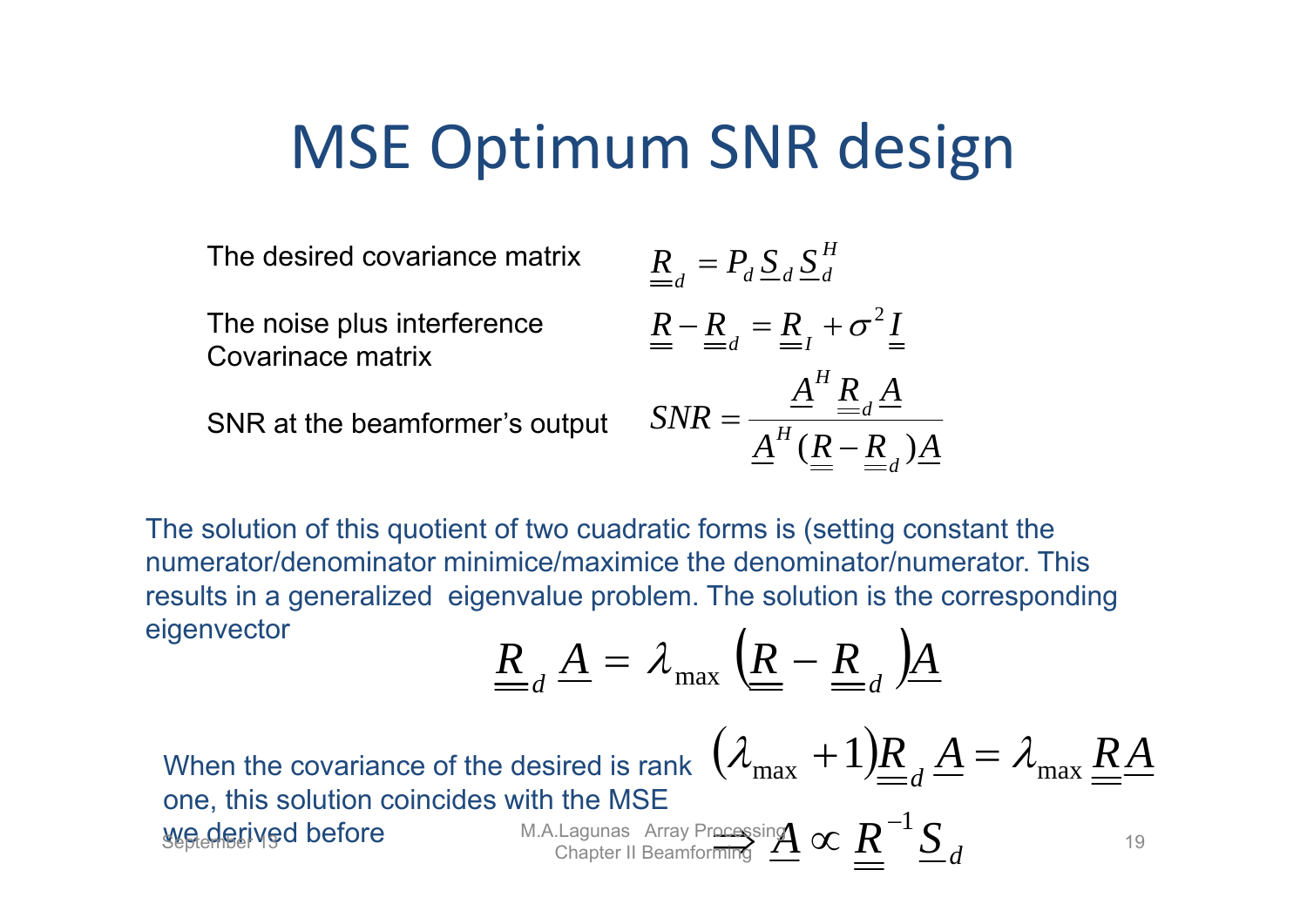Note that 
$$
\underline{P} = P_d \cdot \underline{S}_d
$$

Thus the optimum MSE can be written as:

$$
\underline{A} = \underline{R}^{-1} \underline{P} \propto \underline{R}^{-1} \underline{S}_d
$$

This last version of the optimum beamformer reveals that using a temporal reference is equivalent to have the corresponding DOA of the desired to form the beamformer. Thus, temporal reference is equivalent to spatial reference. Furthermore both maximices the SNR.

Interestingly, there is also another formula for the optimum beamformer. Note that naming with matrix Ro the interference plus noise covariance, again for rank one desired, the optimu solution can be written as:

$$
\underline{\underline{R}}_d \underline{A} = \lambda_{\text{max}} \underline{\underline{R}}_0 \underline{\underline{A}}
$$
  
=  $\lambda_{\text{max}} \underline{\underline{R}}_0 \underline{\underline{A}}$   

$$
\underline{\underline{A}} \propto \underline{\underline{R}}_0^{-1} \underline{S}_d
$$

ابة السلام المسلم المسلم المسلم المسلم المسلم المسلم المسلم المسلم المسلم المسلم المسلم المسلم المسلم المسلم<br>Chapter II Bea**mpthMUM BEAMFORMER!!!** Chapter II Beampming I JM BFAMFORMER!!!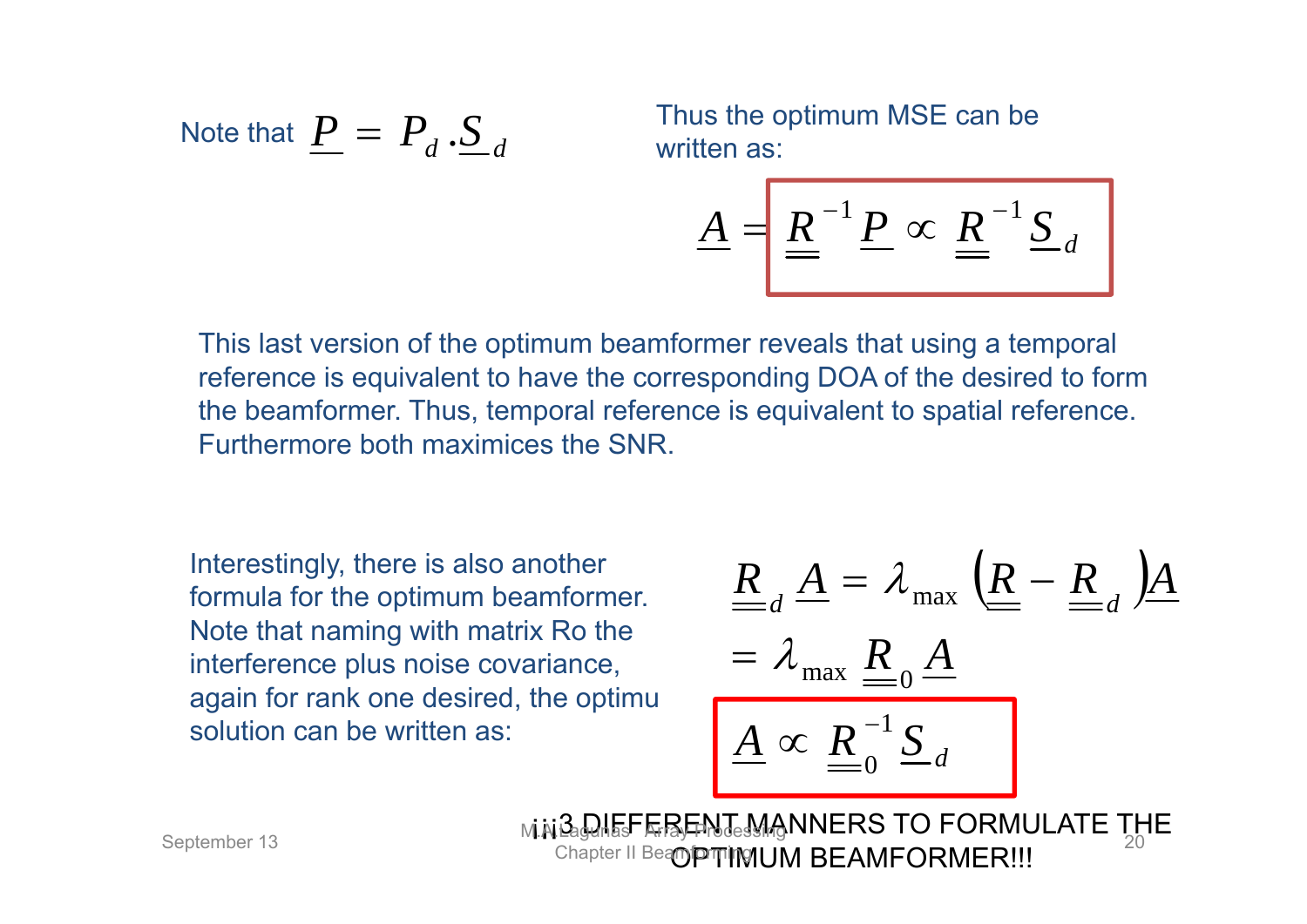The relationship between the MSE and the SNR is the following:

Since the error and the snapshot components are uncorrelated, the error and the output also are uncorrelated, thus:

$$
\mathcal{E}(n) = d(n) - y(n) \qquad y(n) + \mathcal{E}(n) = d(n) \Rightarrow S + \xi_{\min} = P_{ref}
$$

$$
\frac{S}{\xi_{\min}} = \frac{P_d}{\xi_{\min}} - 1 \qquad SNR = \frac{P_d}{\xi_{\min}} - 1
$$

This expression can be derived also from the expression of the minimum MSE:

$$
\xi_{\min} = P_d - \underline{A}_{opt}^H \underline{R} \underline{A}_{opt}
$$

It is also interesting to write the MSE in terms of its minimum and the optimum weights (Coments: Quantization, Quadratic, Weighting by the covariance)

 *opt H* min*AAopt RAA*September 13 M.A.Lagunas Array Processing Chapter II Beamforming <sup>21</sup>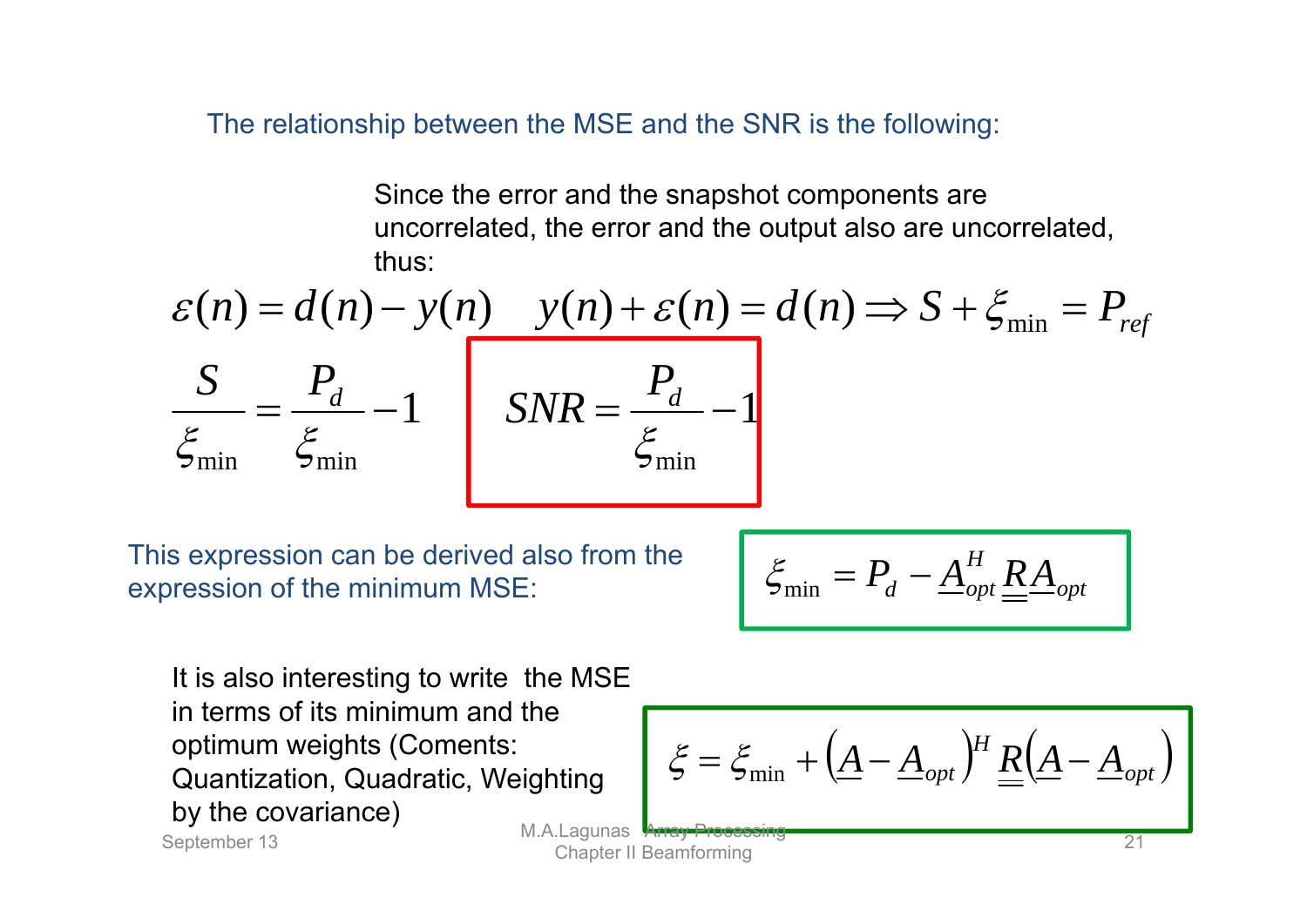## The impact of coherent multipath

LOS and secondary arrivals produce two terms on the P-vector

$$
\underline{P} = r_d(0)\underline{S}_d + \alpha.r_d(\tau)\underline{S}_m
$$

This implies that both directions are focused by the optimum beamformer. The low statistical stability of the reflection coefficient α produces a saturation of the BER when increasing the received SNR



To overpass the problem: -Spatial smoothing -Combined temporal/spatial reference eptember 13 M.A.Lagunas Array Polarization diversity<br>Chapter II Beamforming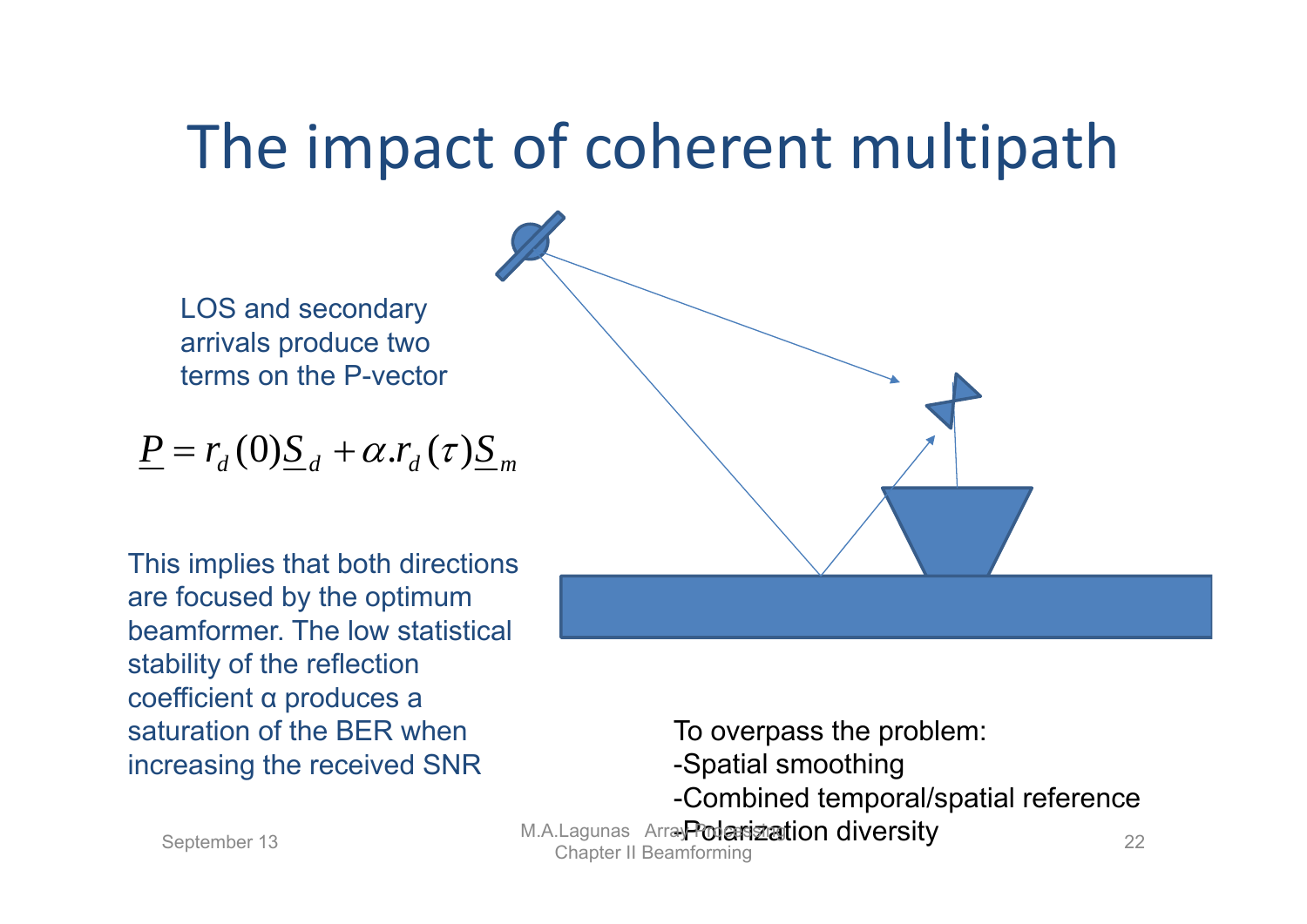- •Beamforming/Beamvector
- $\bullet$ • The array response: Directivity pattern
- $\bullet$ • Time reference beamforming TRB
	- –MSE Beamforming
	- <u>– Liberty Company</u> The reference loop: TDM FDM CDM
- Spatial reference beamforming SRB
	- $-$  Constrained beamforming
	- SLC and GSLC
	- Alphabet reference
	- Beamforming and equalizers (Forward, Backward and ML)
	- Beamforming for FDSS
	- Beamforming for FHSS

Septem $\mathbf B$ e $\mathbf A$ mformind for DS $\mathsf S$ S $\mathsf C$ hapter II Beamforming  $\mathsf C$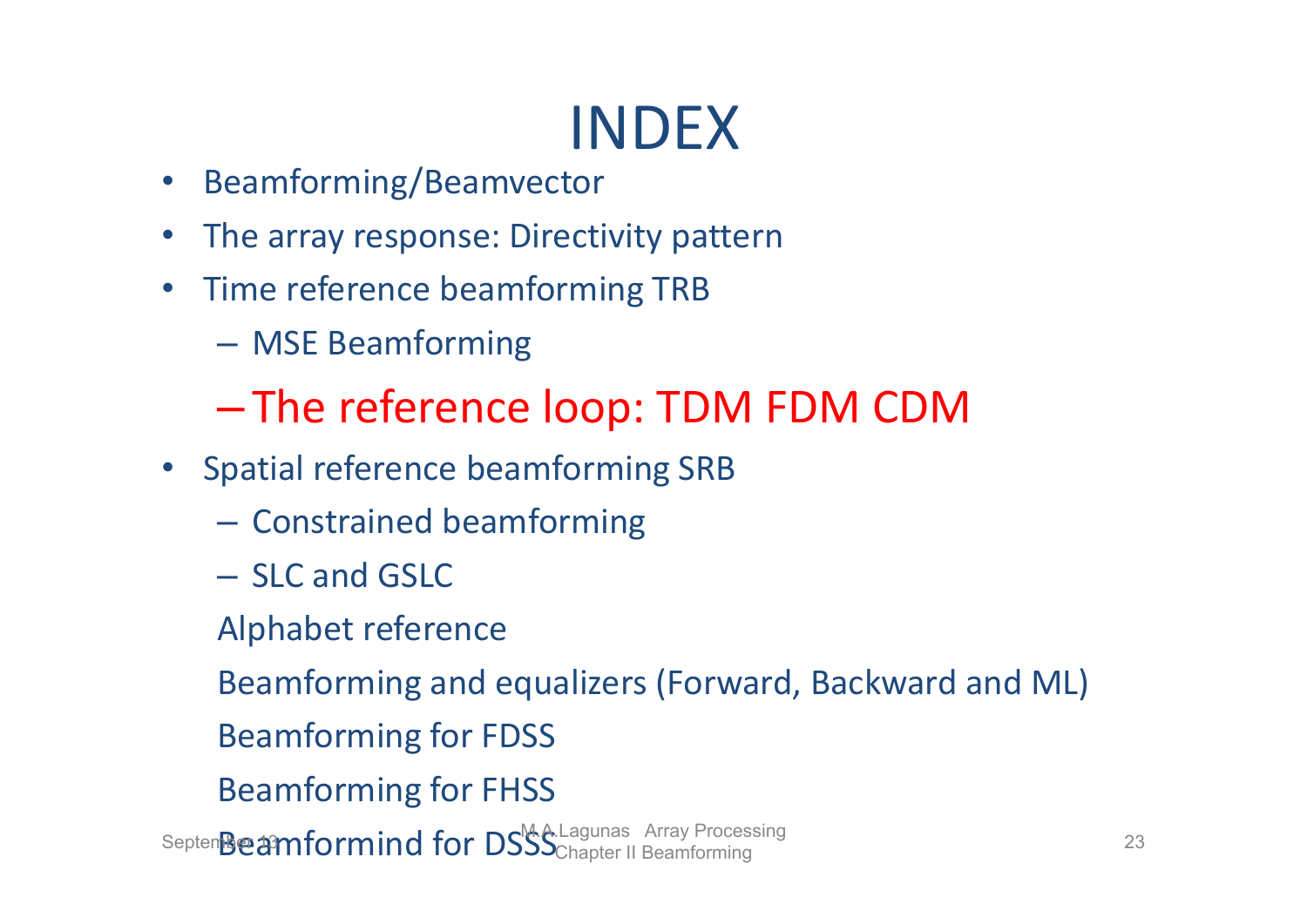## THE REFERENCE LOOP



The reference d(t) is framed within the information message s(t). At the receiver, the reference is de-framed. At the output of the reference block the reference is regenerated (free of noise and interference thanks to a priori known properties). Note that the beamformer will steer the direction where Septer 0: (dr) is coming from. M.A.Lagunas Array Processing 24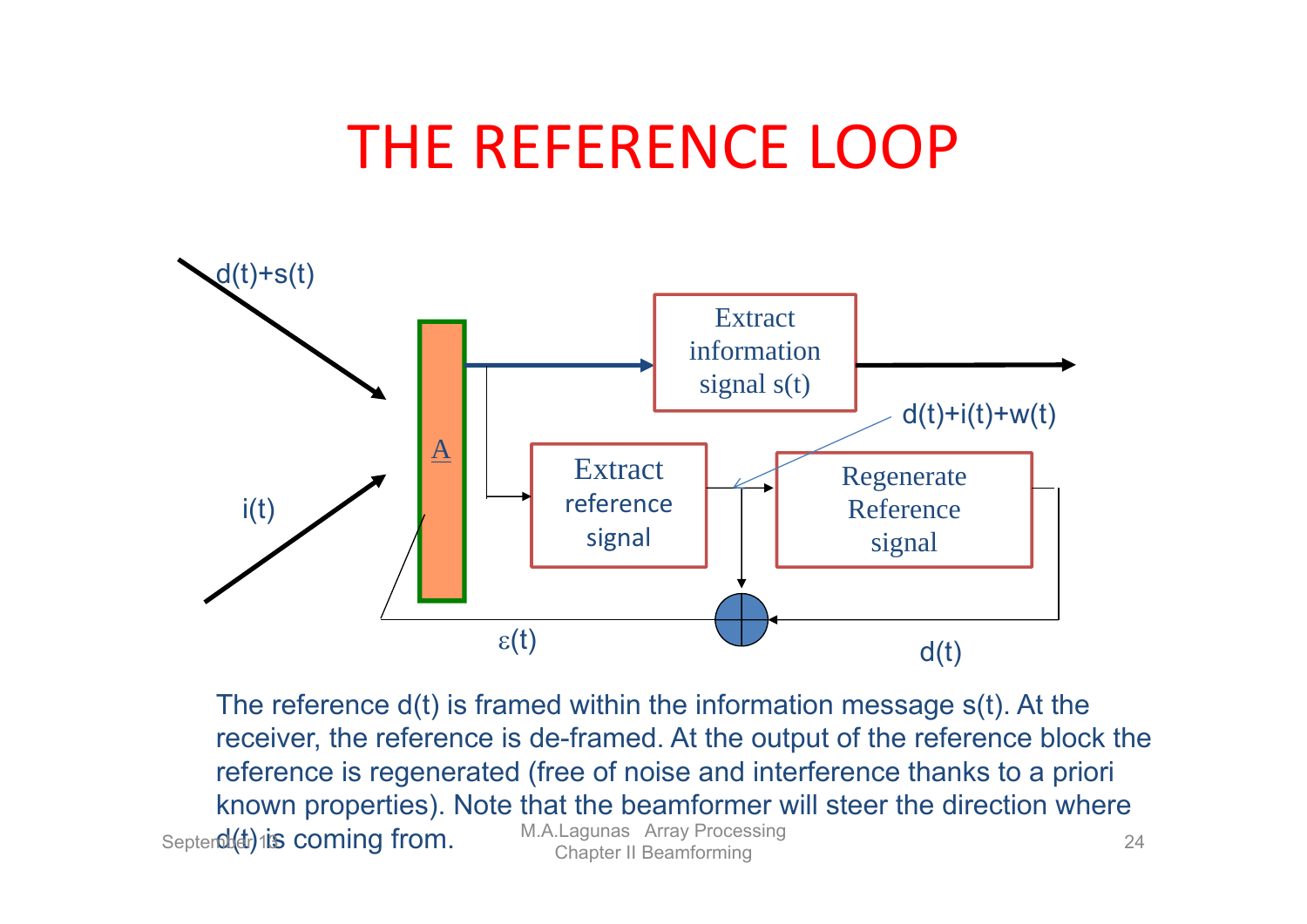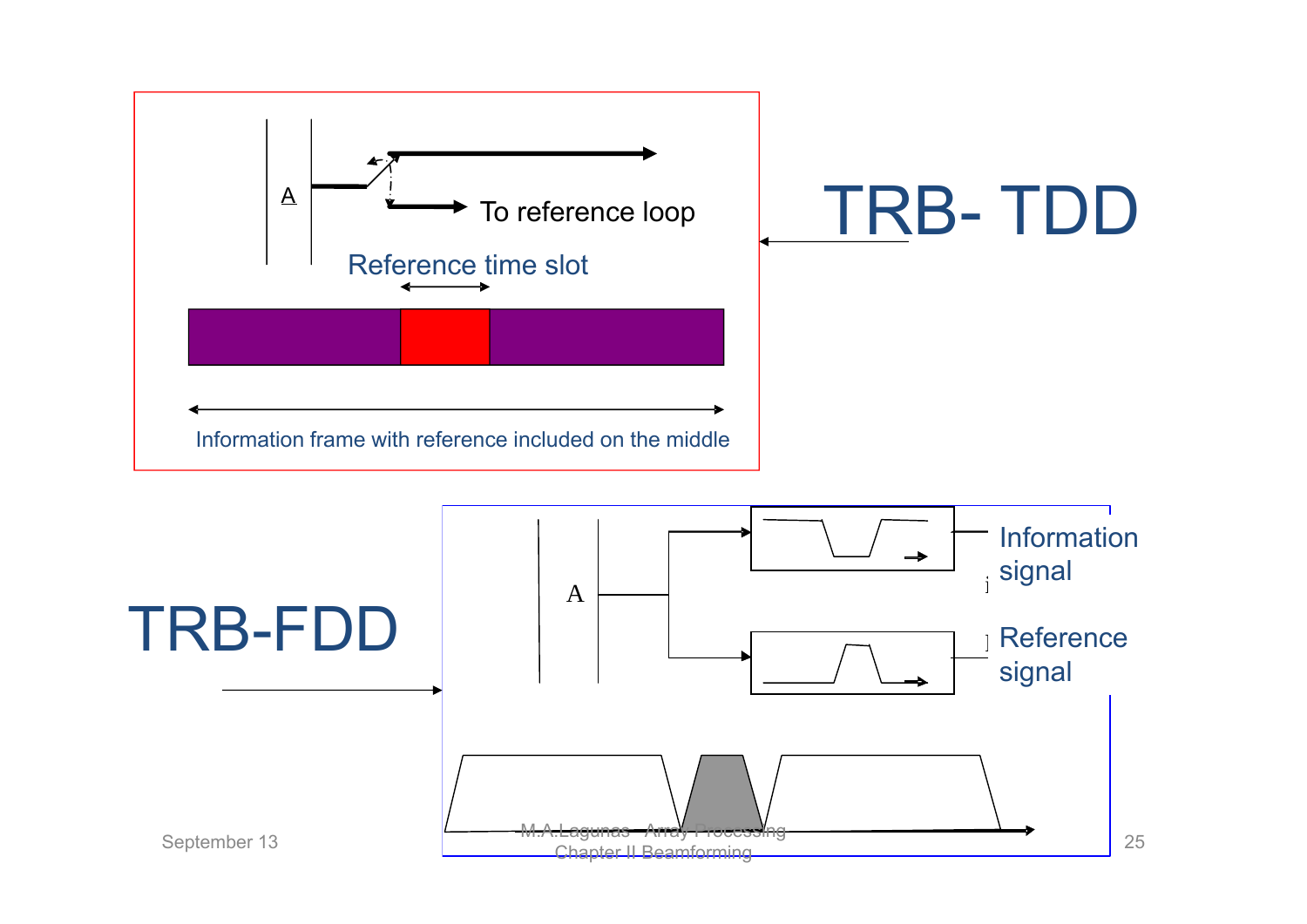## Single carrier reference loop

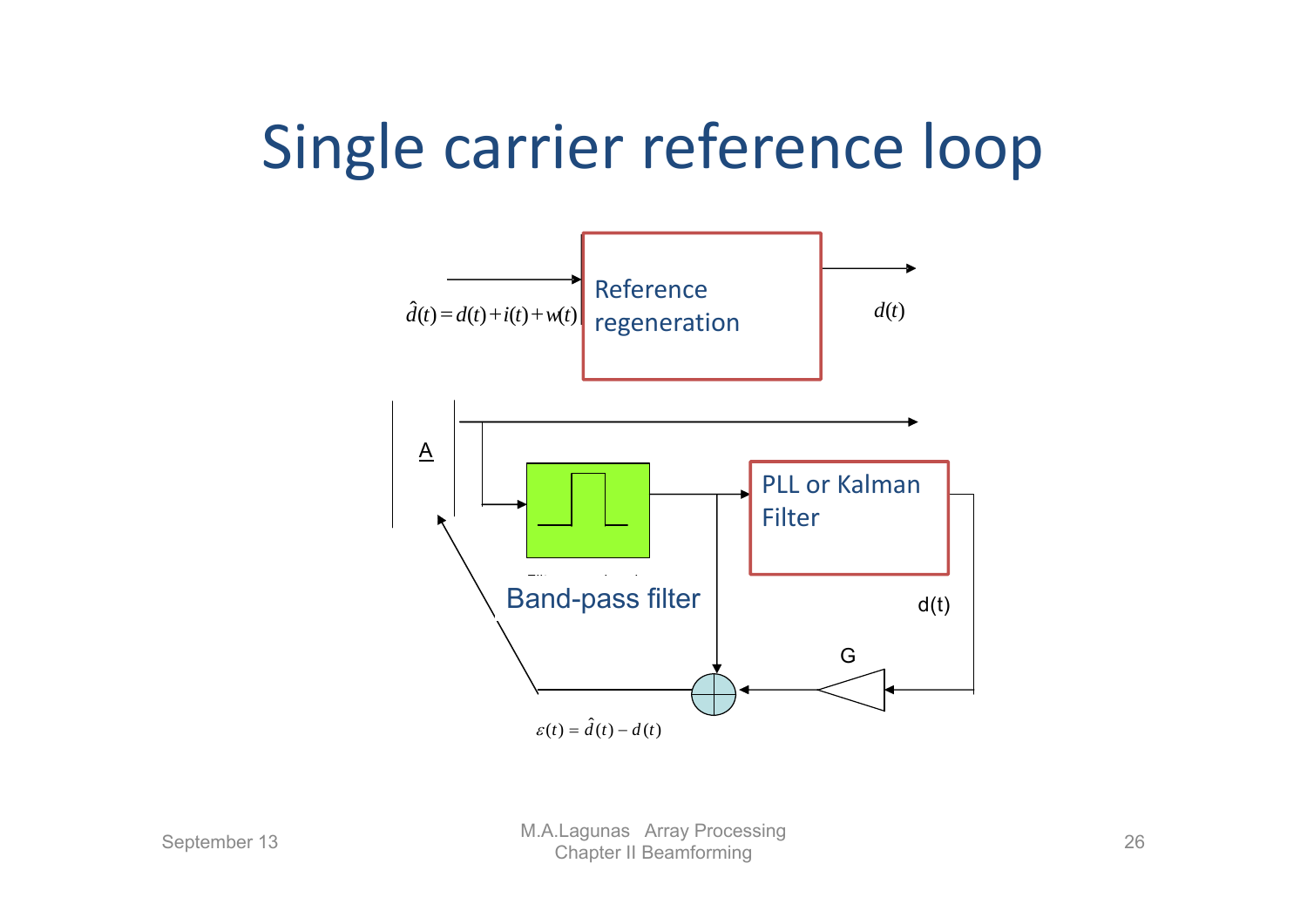## Un‐coherent BPSK loop

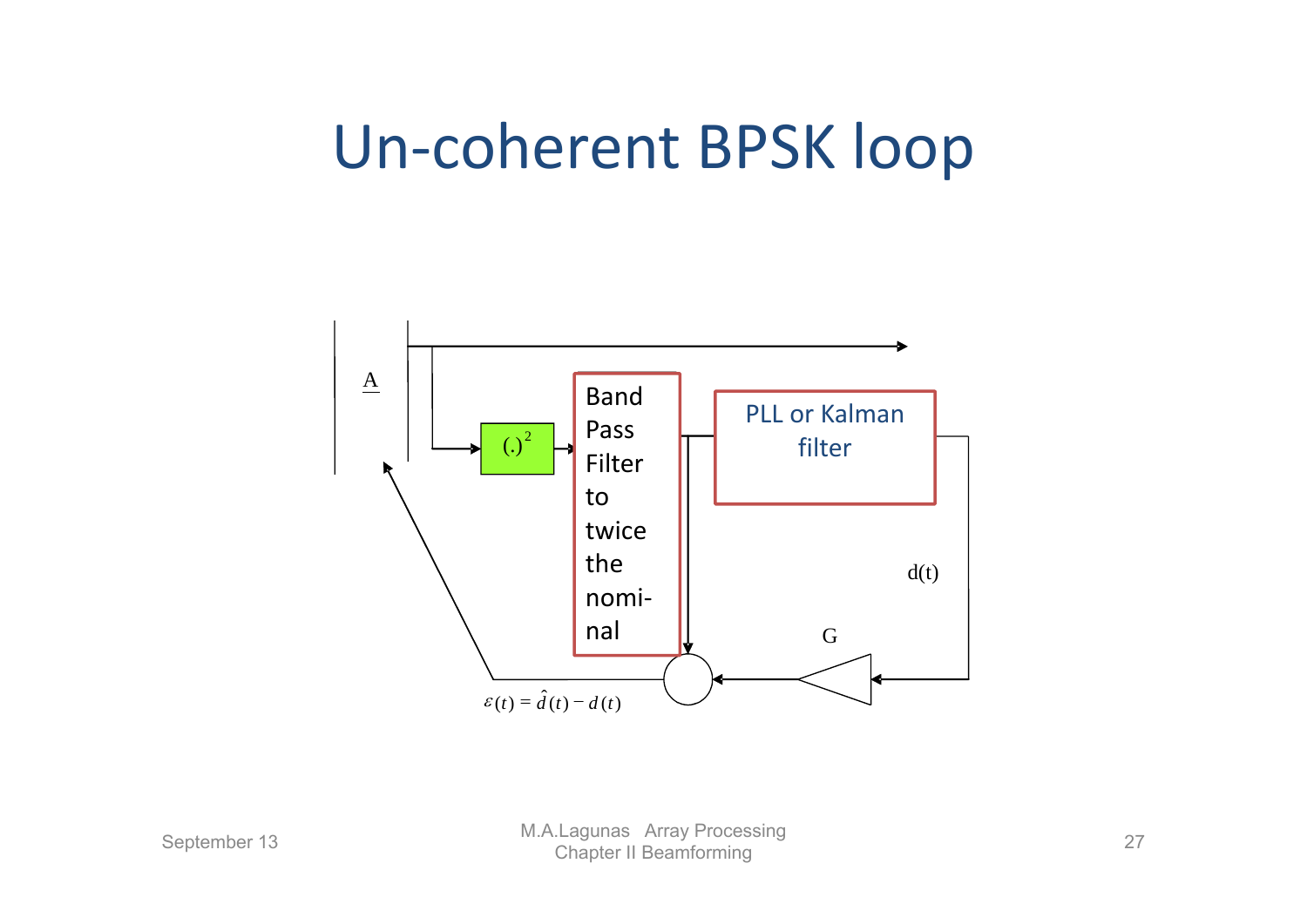#### CMA‐Beamformer

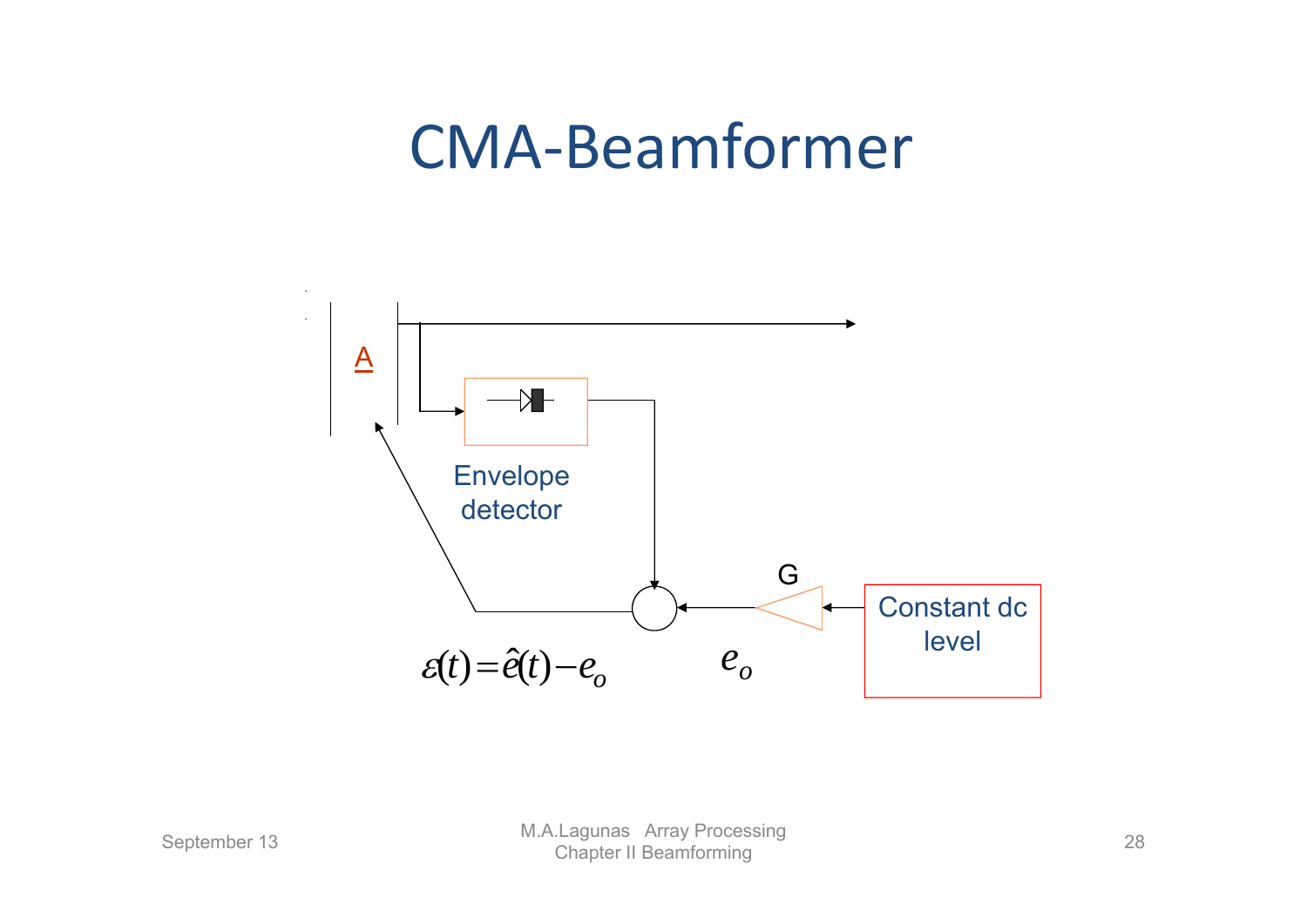## Structured reference

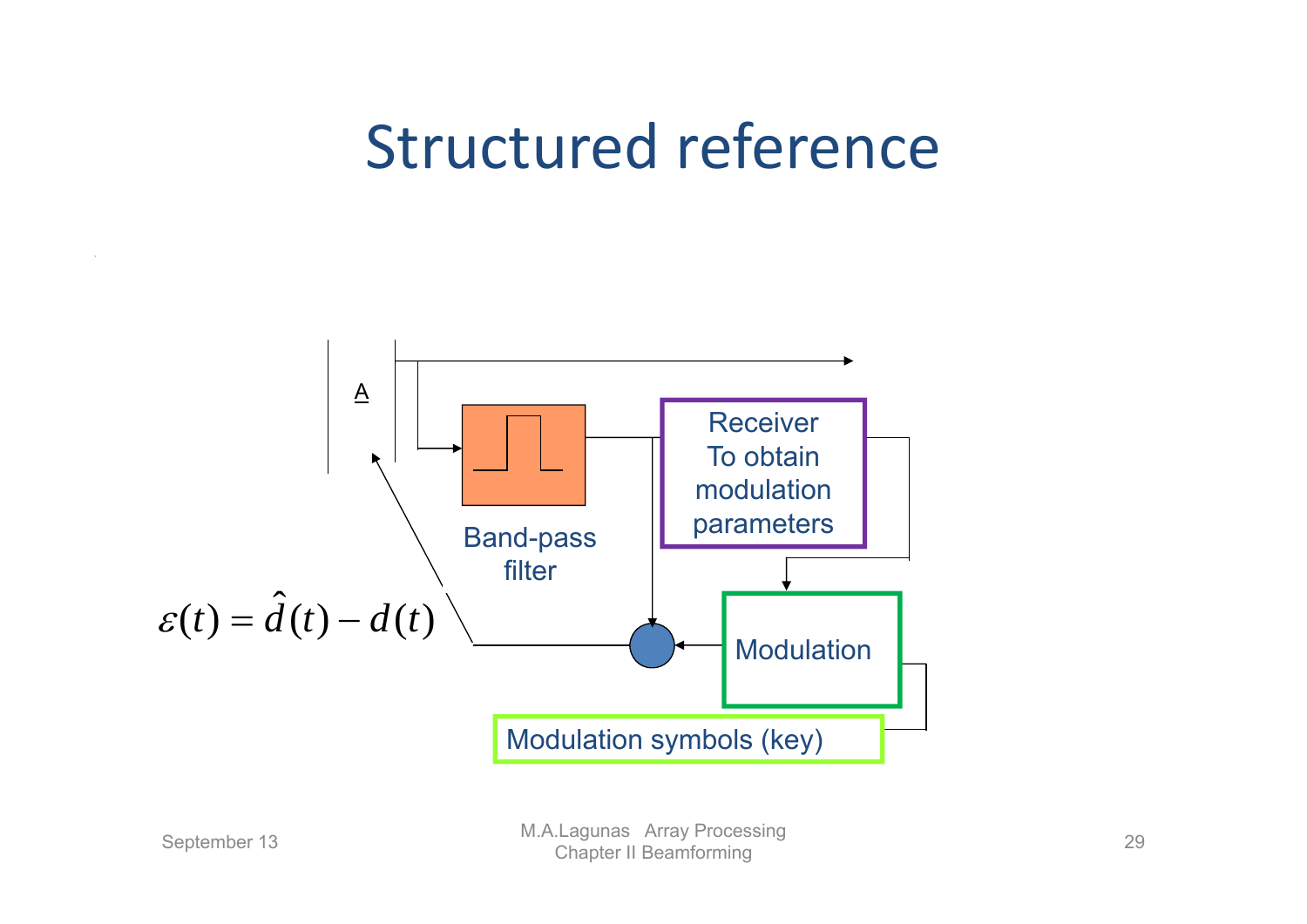- Beamforming/Beamvector
- •The array response: Directivity pattern
- $\bullet$ • Time reference beamforming TRB
	- MSE Beamforming
	- $-$  The reference loop: TDM FDM CDM
- Spatial reference beamforming SRB
	- – $-$  Constrained beamforming
	- SLC and GSLC
	- Alphabet reference

Beamforming and equalizers (Forward, Backward and ML)

- Beamforming for FDSS
- Beamforming for FHSS

September 13 M**M.A.Lagunas Array Processing** 30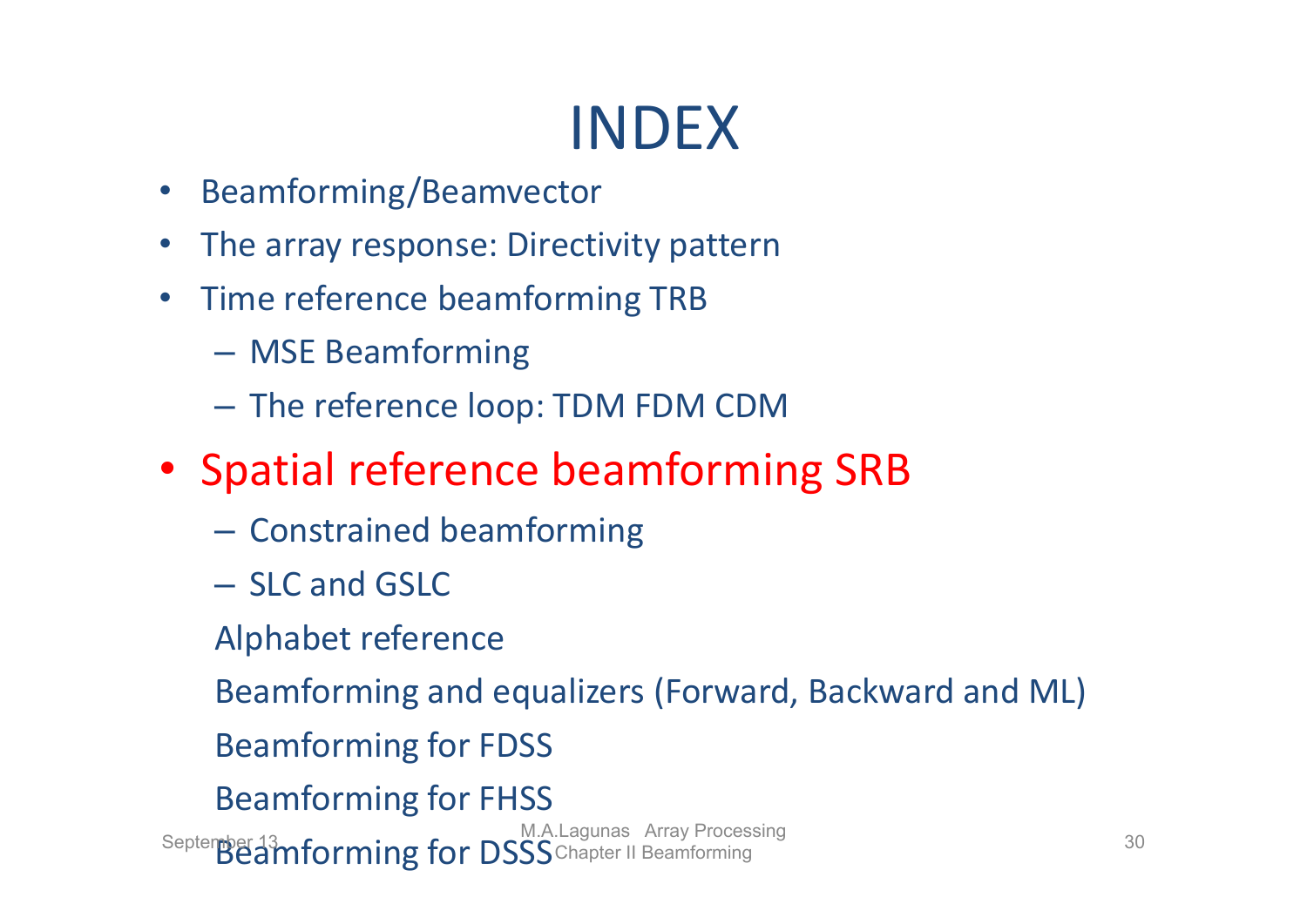#### SPATIAL REFERENCE BEAMFORMING

Assuming that the steering of the desired is known, the beamformer design will to preserve the desired response (i.e. 0 dB.) and minimize the global output power with the previous constrain.

The solution is:  $\begin{array}{|c|} \hline \end{array}$ 

$$
\underline{A}^{H} \cdot \underline{S}_{d} = 1
$$
\nwith\n
$$
\underline{A}^{H} \cdot \underline{R} \cdot \underline{A} \Big|_{\text{minimum}}
$$
\n
$$
\underline{A} = \frac{\underline{R}^{-1} \cdot \underline{S}_{d}}{\underline{S}_{d}^{H} \cdot \underline{R}^{-1} \cdot \underline{S}_{d}}
$$

Also, assuming that the received covariance is  $\Delta \equiv \alpha_d \Delta_d \Delta_d + \Delta_d$ Equal to the addition of the desired plus the interference plus noise matrix, and taking into account the constrain we have:  $\underline{R} = \alpha_d \cdot \underline{S}_d \cdot \underline{S}_d^H + \underline{R}$ 

$$
\underline{A}^H \cdot \left[ \alpha_d \cdot \underline{S}_d \cdot \underline{S}_d^H + \underline{R}_o \right] \underline{A} = \alpha_d + \underline{A}^H \cdot \underline{R}_o \cdot \underline{A}
$$

Which implies that the following **@XDf@SSjOAriS alsossing**  $S$ eptember 13 M.A.Lagunas M.A.Lagunas Array Publishing  $\begin{bmatrix} -a & -a \end{bmatrix}$ 

$$
\underline{A} = \frac{\underline{R}_0^{-1} . \underline{S}_d}{\underline{S}_d^H . \underline{R}_0^{-1} . \underline{S}_d}
$$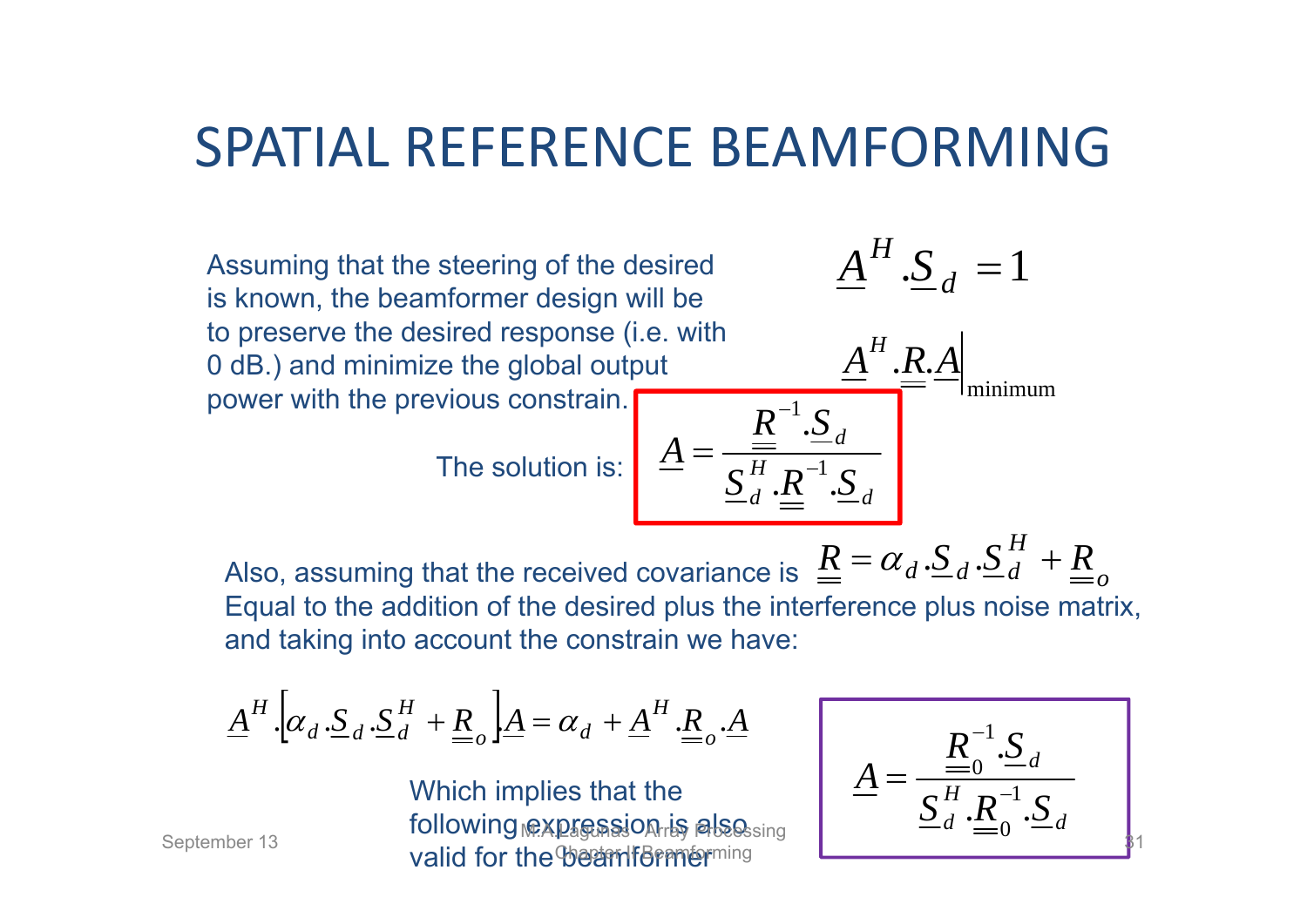#### Phased array—Optimum SRB

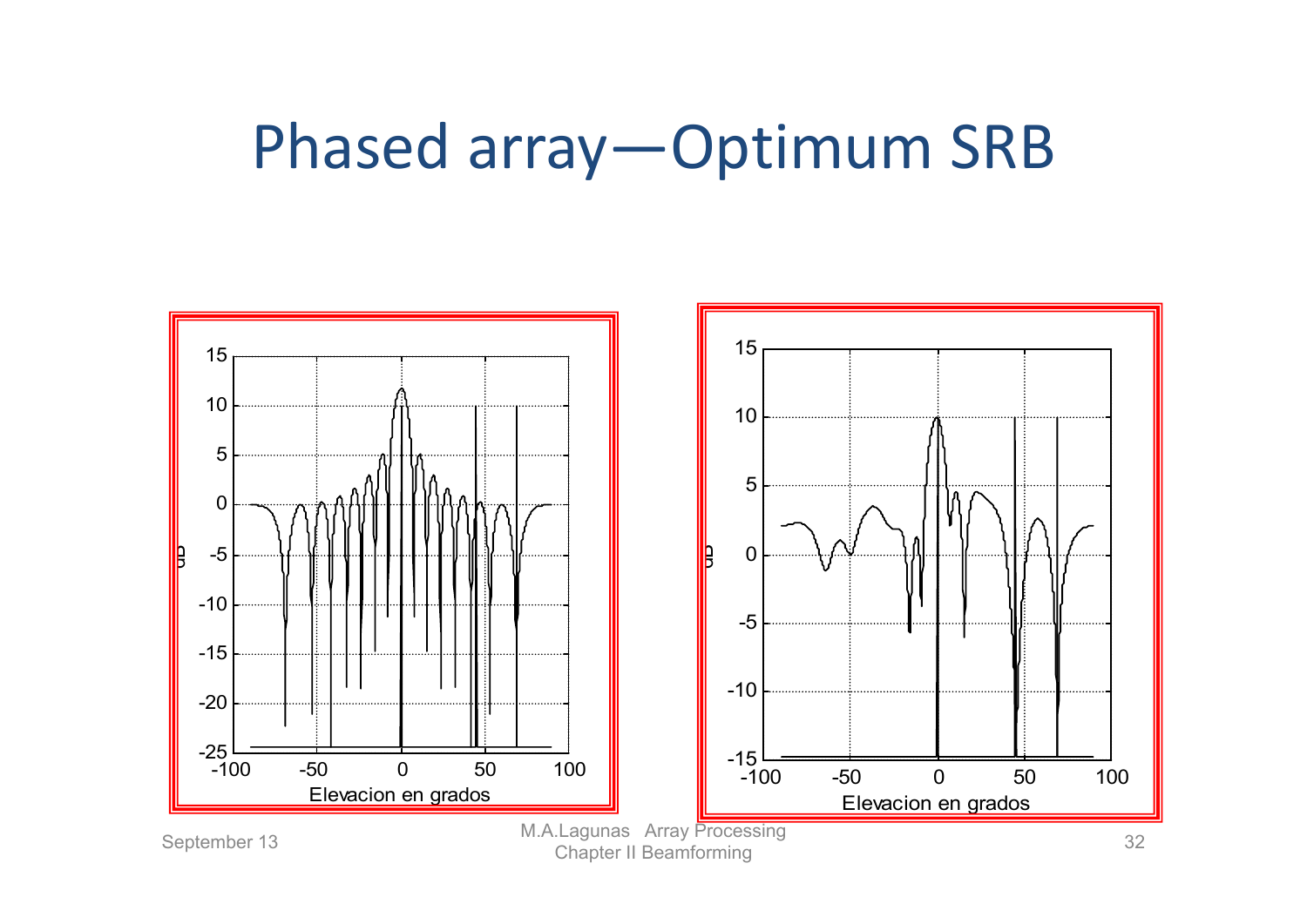- •Beamforming/Beamvector
- •The array response: Directivity pattern
- $\bullet$ • Time reference beamforming TRB
	- –MSE Beamforming
	- –The reference loop: TDM FDM CDM
- Spatial reference beamforming SRB
	- –Constrained beamforming
	- SLC and GSLC
	- Alphabet reference

Beamforming and equalizers (Forward, Backward and ML)

- Beamforming for FDSS
- Beamforming for FHSS

Beamforming for DSSS Lagunas Array Processing<br>Chapter II Beamforming 33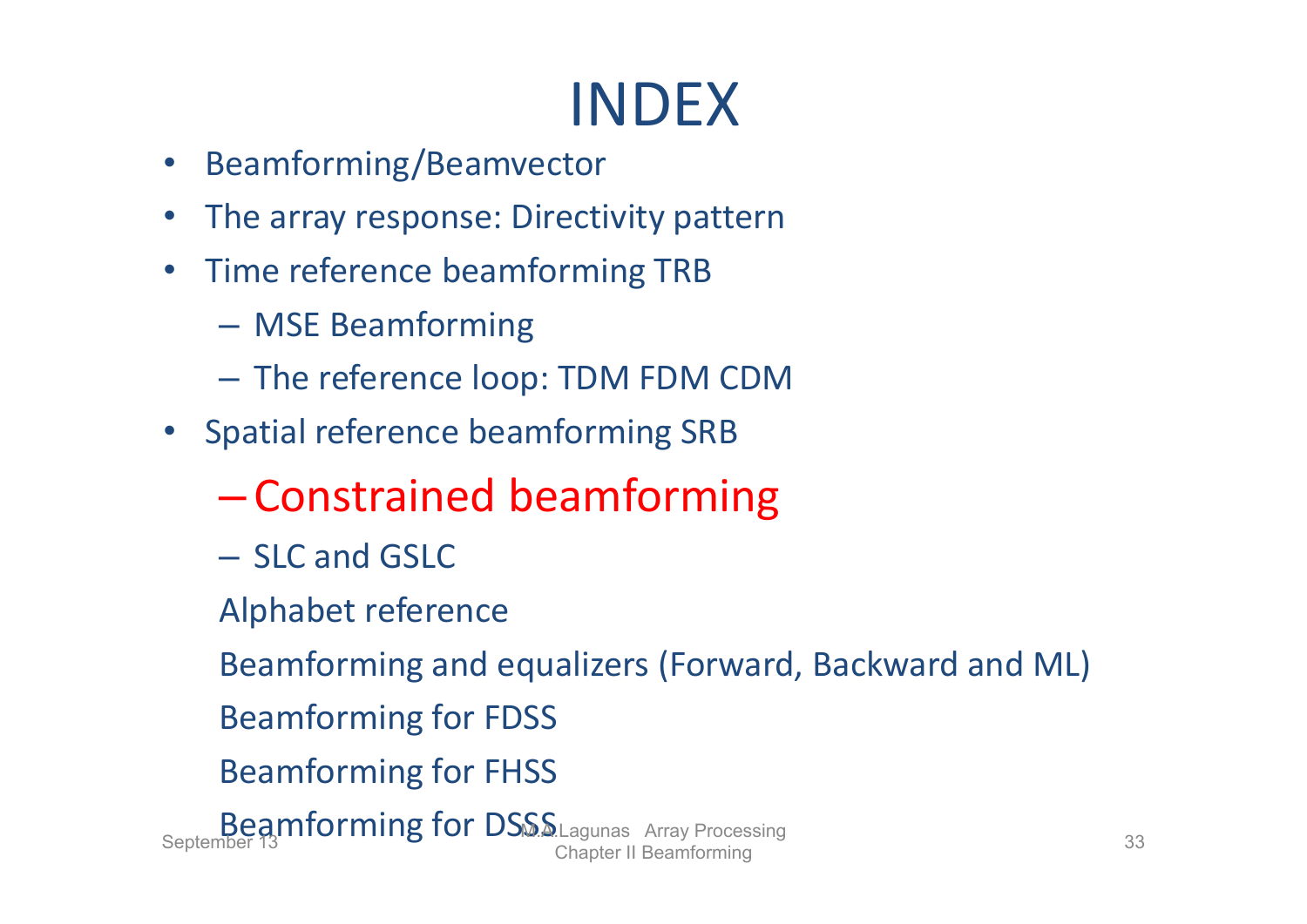### CONSTRAINED BEAMFORMING

In addition to the DOA of the desired, it may be possible that other directions where a-priori it is known that interference or clutter impinge the aperture can be included on the constrains.

When NI directions of interference are known, the set of constrains will be:

$$
\underline{A}^H \cdot [\underline{S}_d \quad \underline{S}_{i,1} \quad . \quad \underline{S}_{i,NI}] = [1 \quad 0 \quad . \quad 0]
$$

-Note that NI+1 degrees of freedom are used thus only Q-NI-1 interferers can be attenuated on the adaptive mode of the beamformer. -With this set of constrains, the beamformer in the quiescent mode will perfectly null out the NI interferers.

-It is crucial that the set of directions are precise, otherwise degrees of freedom are consumed without removing effectively the interferences. -Since nuling an interference, in practice, represents 20 or 30 dB od attenuation, in order to do not increase the dynamic of the beamformer weights or to decrease sensitivity to missmatch, it is better to set the september 134 attenuation to some value (0.01 and 0.01 or 0.01 or 0.01 or 0.01 or 0.34 Chapter II Beamforming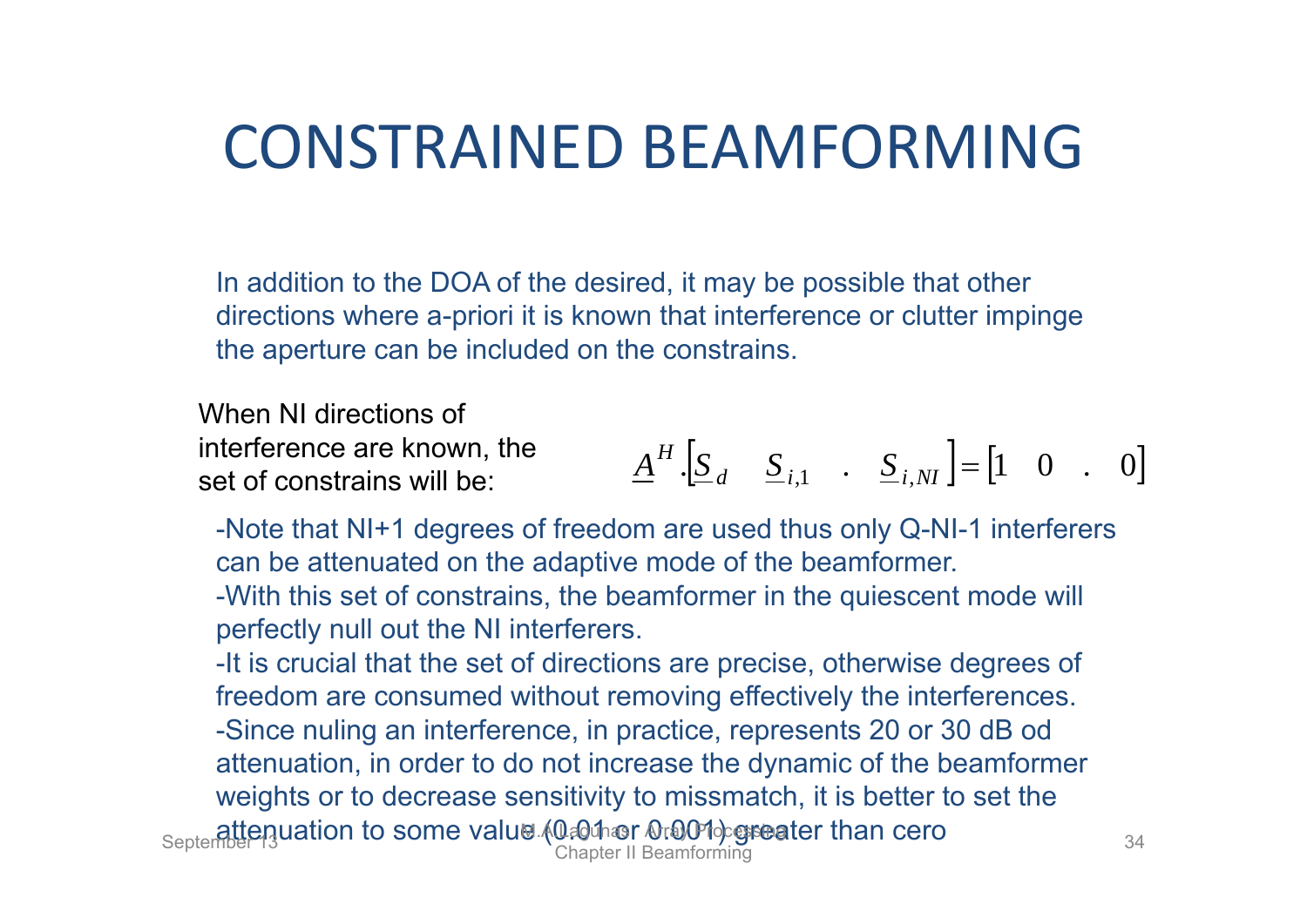The design equations are:

$$
\underline{A}^{H} \cdot \left[ \underline{S}_{d} \quad \underline{S}_{i,1} \quad . \quad \underline{S}_{i,NI} \right] = \left[ 1 \quad 0 \quad . \quad 0 \right]
$$
\n*or*\n
$$
\underline{A}^{H} \underline{C} = \underline{f}^{H}
$$
\n
$$
\underline{A}^{H} \underline{R} \underline{A} \Big|_{\text{min}}
$$

The solution to this problem is:

$$
\underline{A}_{\textit{option}} = \underline{R}^{-1} \underline{C} \underline{C}^H \underline{R}^{-1} \underline{C}^{-1} \underline{f}
$$

The quiescent response, i.e. the beamformer satisfying the constraints and with minimum response to the front-end noise (minimum norm) is:

$$
\underline{\underline{C}}^H \cdot \underline{A} = \underline{f}
$$
\n
$$
\underline{\underline{A}}^H \cdot \sigma^2 \cdot \underline{I} \cdot \underline{A} = \sigma^2 \cdot \underline{A}^H \cdot \underline{A} \propto ||\underline{A}||^2 \implies \underline{A}_{\text{quiescent}} = \underline{A}_q = \underline{C} \cdot [\underline{C}^H \cdot \underline{C}]^1 \cdot \underline{f}
$$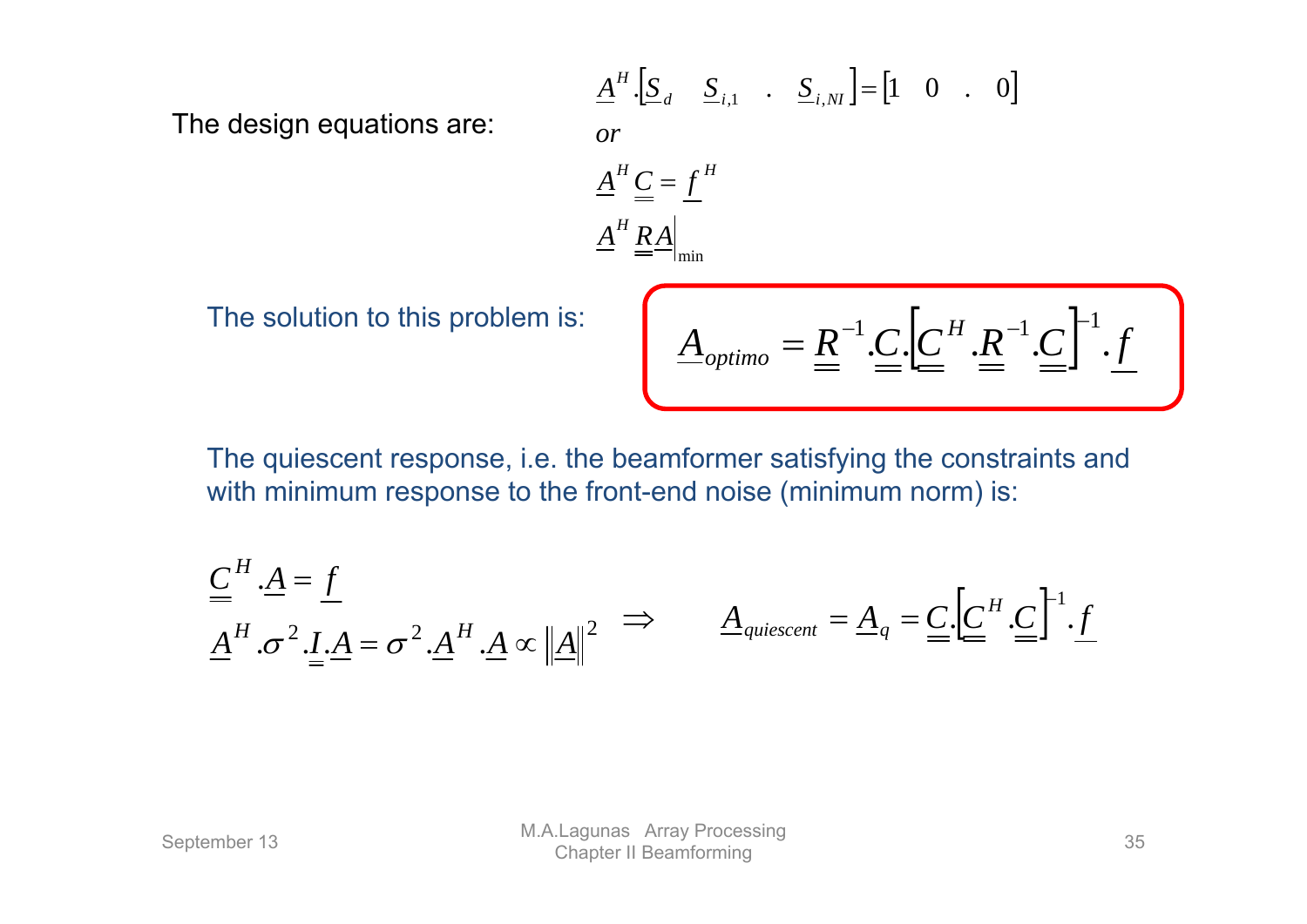#### Derivative Constrains

Let us imagine, that the direction of the interference is not known precisely. In this case, since the nulls use to be very deep, the resulting attenuation could be clearly not sufficient.



To alleviate this problem it is convenient to set derivative constraints on the beamformer response.

The original constrains set is:

$$
\underline{A}^H \cdot [\underline{S}_d \quad \underline{S}_i] = [1 \quad \beta]
$$

with

 $\underline{S}_i(q) = \exp\left[j \cdot 2\pi f \cdot d_q \cdot \frac{sen(\theta_i)}{c} \cdot cos(\varphi_i - \varphi_q)\right]$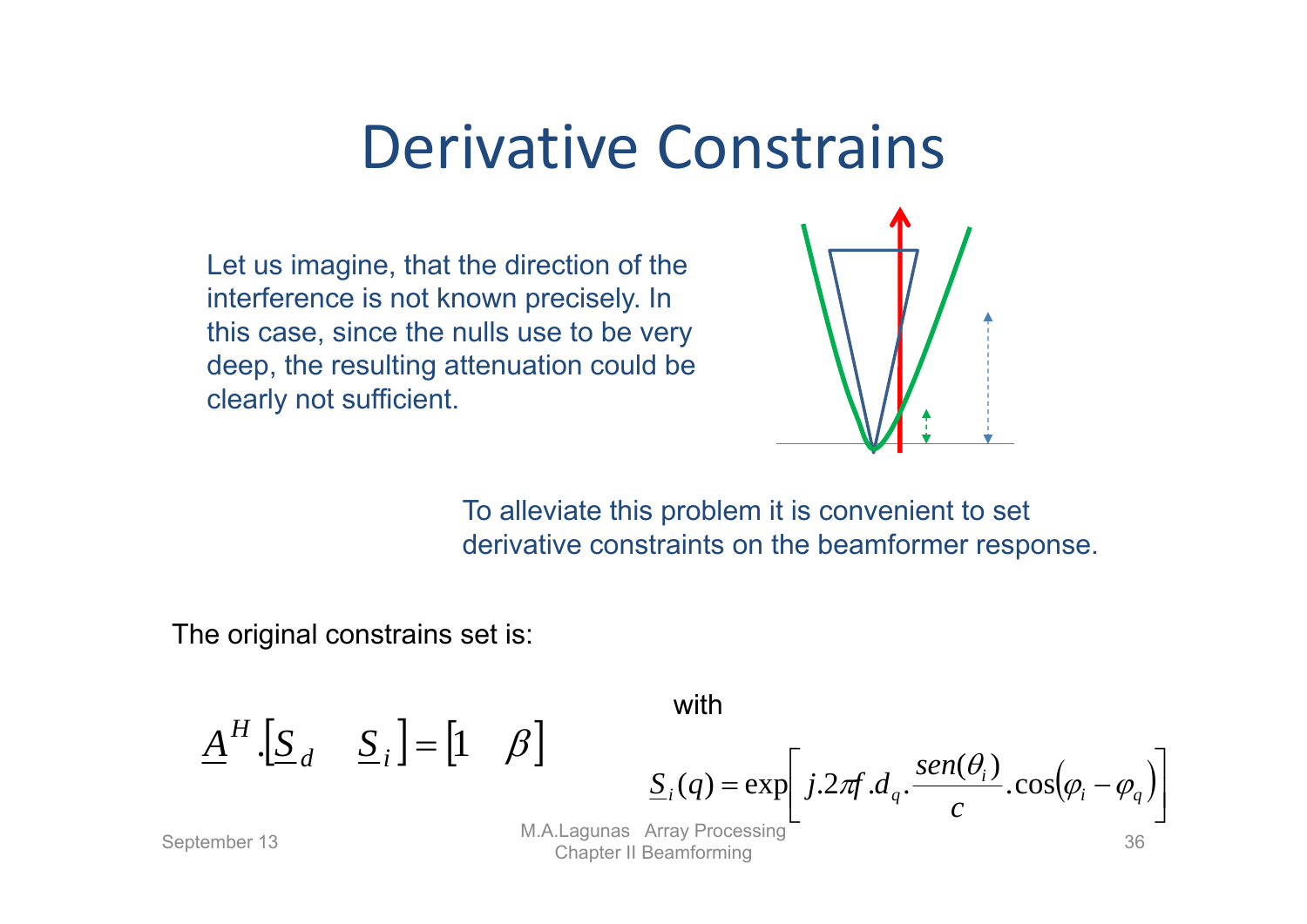Aiming to include derivative constrains, the derivative of the array factor with respect to the elevation at the interference location is:

$$
\frac{\partial \left[\underline{A}^{H} \cdot \underline{S}_{i}\right]}{\partial \theta_{i}} = \underline{A}^{H} \cdot \frac{\partial \underline{S}_{i}}{\partial \theta_{i}} = \underline{A}^{H} \cdot \underline{S}_{i}^{\theta}
$$

being 
$$
\underline{S}_{i}^{\theta}(q) = \left(j.2\pi f.d_{q} \cdot \frac{\cos(\theta_{i})}{c} \cdot \cos(\varphi_{i} - \varphi_{q})\right) \exp\left[j.2\pi f.d_{q} \cdot \frac{\sin(\theta_{i})}{c} \cdot \cos(\varphi_{i} - \varphi_{q})\right]
$$

This can be used also for the azimuth

$$
\underline{S}_i^{\theta}(q) = \left(-j.2\pi f.d_q \cdot \frac{\cos(\theta_i)}{c} \cdot \frac{\sin(\varphi_i - \varphi_q)}{c}\right) \exp\left[j.2\pi f.d_q \cdot \frac{\sin(\theta_i)}{c} \cdot \cos(\varphi_i - \varphi_q)\right]
$$

Of course, derivative constrains can be used also in order to ensure proper reception of the desired when pointing errors occur. Then, the global set of constrains would be:

September 13 
$$
\underline{A}^H
$$
  $\underline{S}_d$   $\underline{S}_d^{\theta}$   $\underline{S}_{MA.Lapinas}^{\phi}$   $\underline{S}_{ray Pr}$   $\underline{S}_{d}$   $\underline{S}_{r}$   $\underline{S}_{r}$   $\underline{S}_{r}$   $\underline{S}_{r}$   $\underline{S}_{r}$   $\underline{S}_{r}$   $\underline{S}_{r}$   $\underline{S}_{r}$   $\underline{S}_{r}$   $\underline{S}_{r}$   $\underline{S}_{r}$   $\underline{S}_{r}$   $\underline{S}_{r}$   $\underline{S}_{r}$   $\underline{S}_{r}$   $\underline{S}_{r}$   $\underline{S}_{r}$   $\underline{S}_{r}$   $\underline{S}_{r}$   $\underline{S}_{r}$   $\underline{S}_{r}$   $\underline{S}_{r}$   $\underline{S}_{r}$   $\underline{S}_{r}$   $\underline{S}_{r}$   $\underline{S}_{r}$   $\underline{S}_{r}$   $\underline{S}_{r}$   $\underline{S}_{r}$   $\underline{S}_{r}$   $\underline{S}_{r}$   $\underline{S}_{r}$   $\underline{S}_{r}$   $\underline{S}_{r}$   $\underline{S}_{r}$   $\underline{S}_{r}$   $\underline{S}_{r}$   $\underline{S}_{r}$   $\underline{S}_{r}$   $\underline{S}_{r}$   $\underline{S}_{r}$   $\underline{S}_{r}$   $\underline{S}_{r}$   $\underline{S}_{r}$   $\underline{S}_{r}$   $\underline{S}_{r}$   $\underline{S}_{r}$   $\underline{S}_{r}$   $\underline{S}_{r}$   $\underline{S}_{r}$   $\underline{S}_{r}$   $\underline{S}_{r}$   $\underline{S}_{r}$   $\underline{S}_{r}$   $\underline{S}_{r}$   $\underline{S}_{r}$   $\underline{S}_{r}$   $\underline{S}_{r}$   $\underline{S}_{r}$   $\underline{S}_{r}$   $\underline{S}_{r}$   $\underline{S}_{r}$  <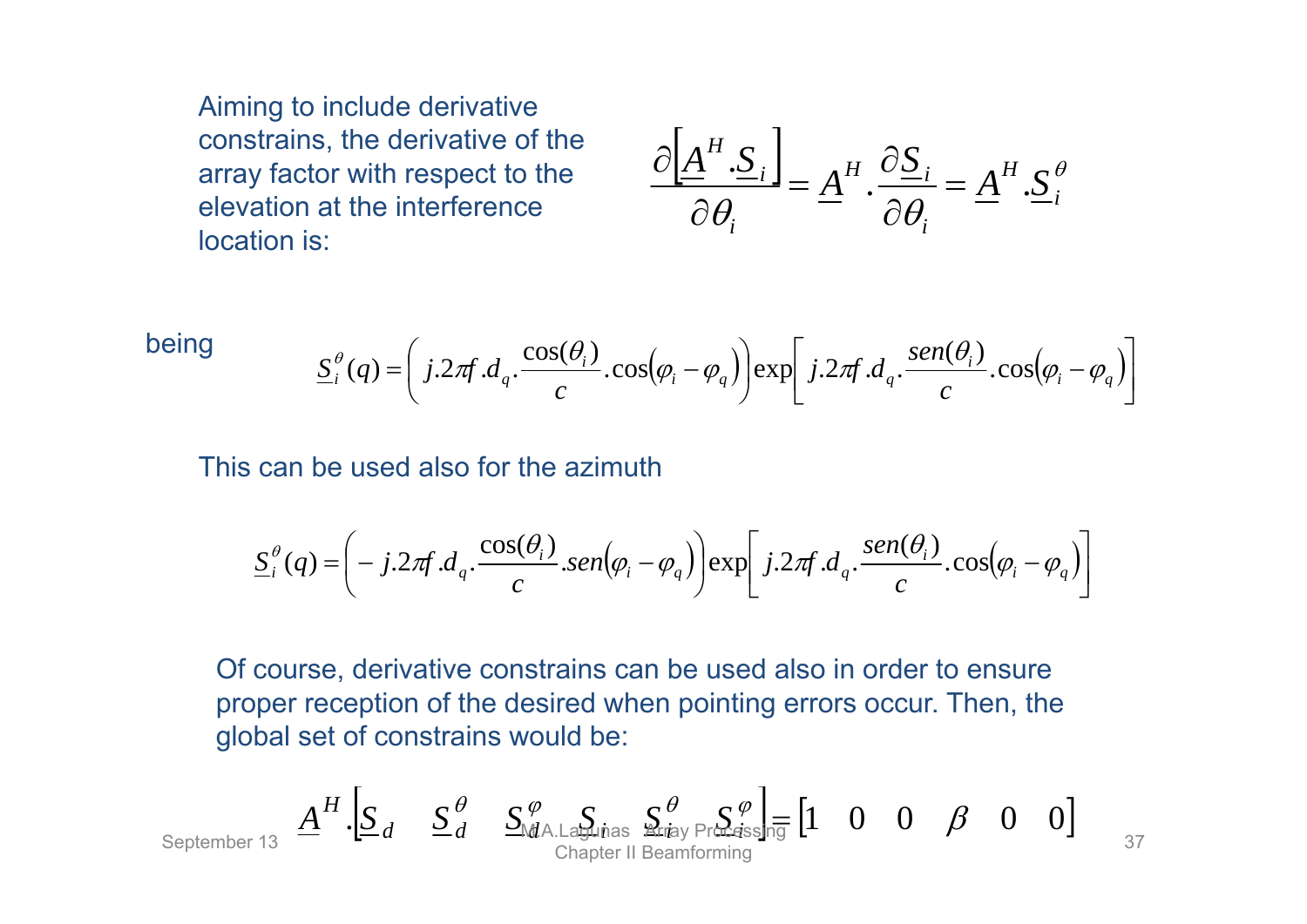# INDEX

- •Beamforming/Beamvector
- $\bullet$ The array response: Directivity pattern
- $\bullet$ • Time reference beamforming TRB
	- MSE Beamforming
	- $-$  The reference loop: TDM FDM CDM
- Spatial reference beamforming SRB
	- $-$  Constrained beamforming
	- SLC and GSLC
	- Alphabet reference

Beamforming and equalizers (Forward, Backward and ML)

- Beamforming for FDSS
- Beamforming for FHSS

Beamforming for DSSS Lagunas Array Processing<br>Chapter II Beamforming 38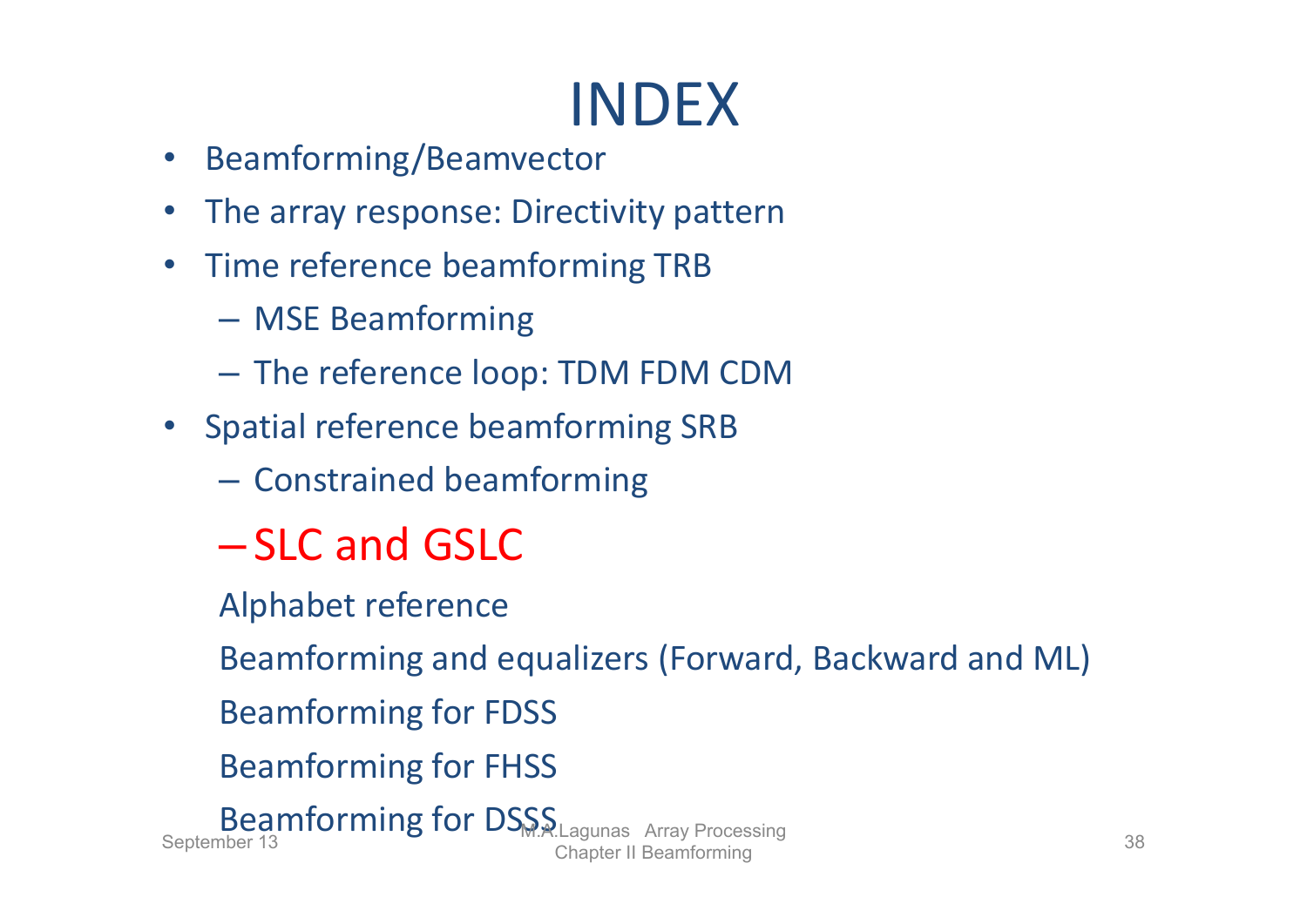# The Sidelobe Canceller (SLC)

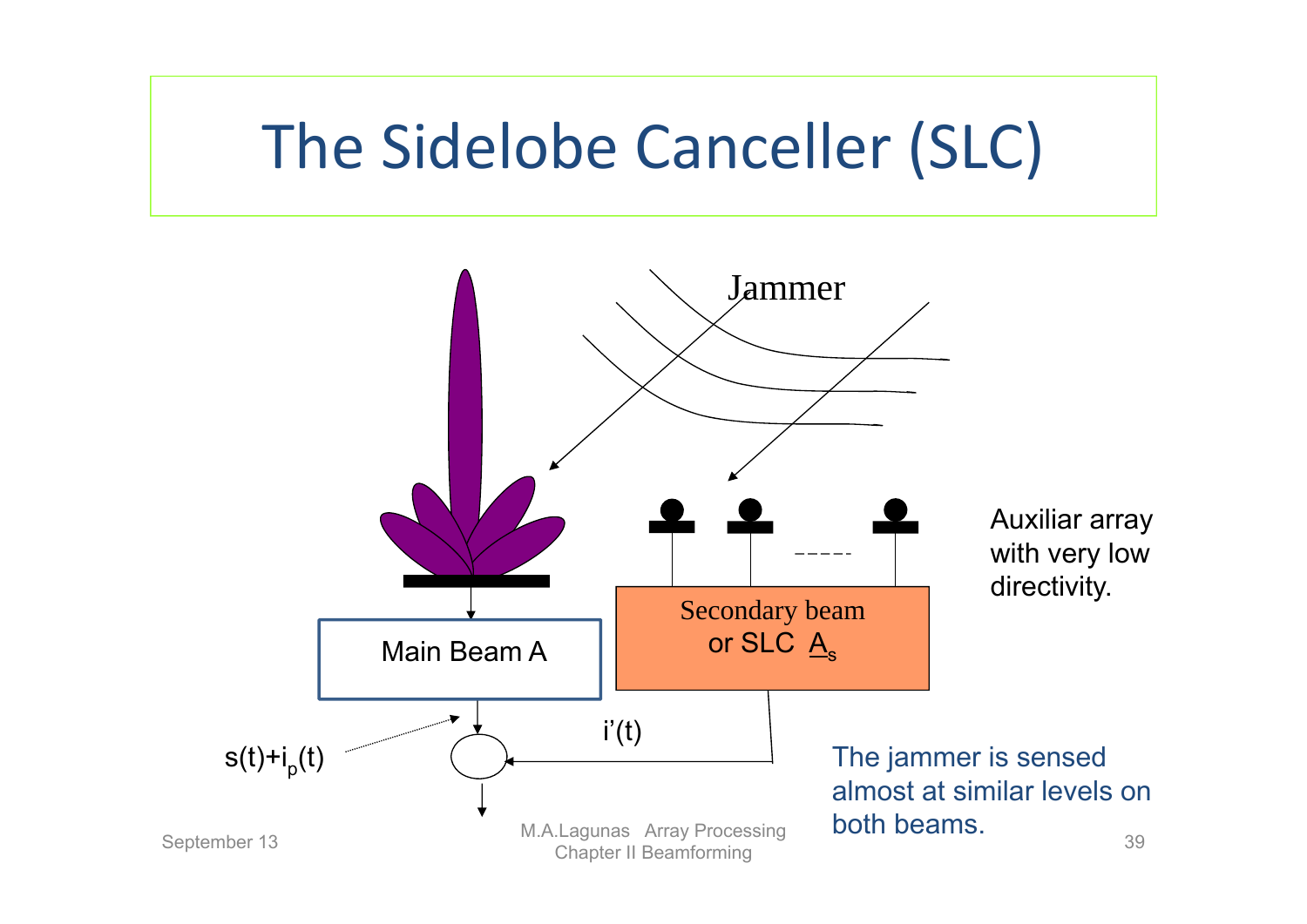The error between the output of these two beams is:

$$
\varepsilon(t) = s(t) + \gamma \dot{x}(t) - \underline{A}_s^H \cdot \underline{X}_{s,n}
$$

The secondary beam is designed in such a way that minimizes the power of this error.

The snapshot on the secondary beam is:

$$
\underline{X}_{s,n} = \alpha_d(t).\underline{S}_d + i(t).\underline{S}_i + \underline{w}_t \cong i(t).\underline{S}_i + \underline{w}_t
$$

$$
\underline{X}_{s,n} = i(t).\underline{S}_i + \underline{w}_s(t)
$$

It is CRUCIAL that the target is not sensed in the secondary, otherwise it will be cancellation of it at the global output.

Thus, the secondary beamformer is:

$$
\underline{A}_{s} = [P_{i} \cdot \underline{S}_{i} \cdot \underline{S}_{i}^{H} + \sigma^{2} \cdot \underline{I}]^{-1} \cdot \gamma \cdot P_{i} \cdot \underline{S}_{i}
$$

$$
\underline{A}_s = \frac{1}{\sigma^2} \left[ \underline{I} - \frac{P_i \cdot S_i \cdot S_i^H}{\sigma^2 + Q \cdot P_i} \right] \gamma \cdot P_i \cdot S_i = \frac{\gamma \cdot P_i}{\sigma^2 + Q \cdot P_i} \cdot S_i
$$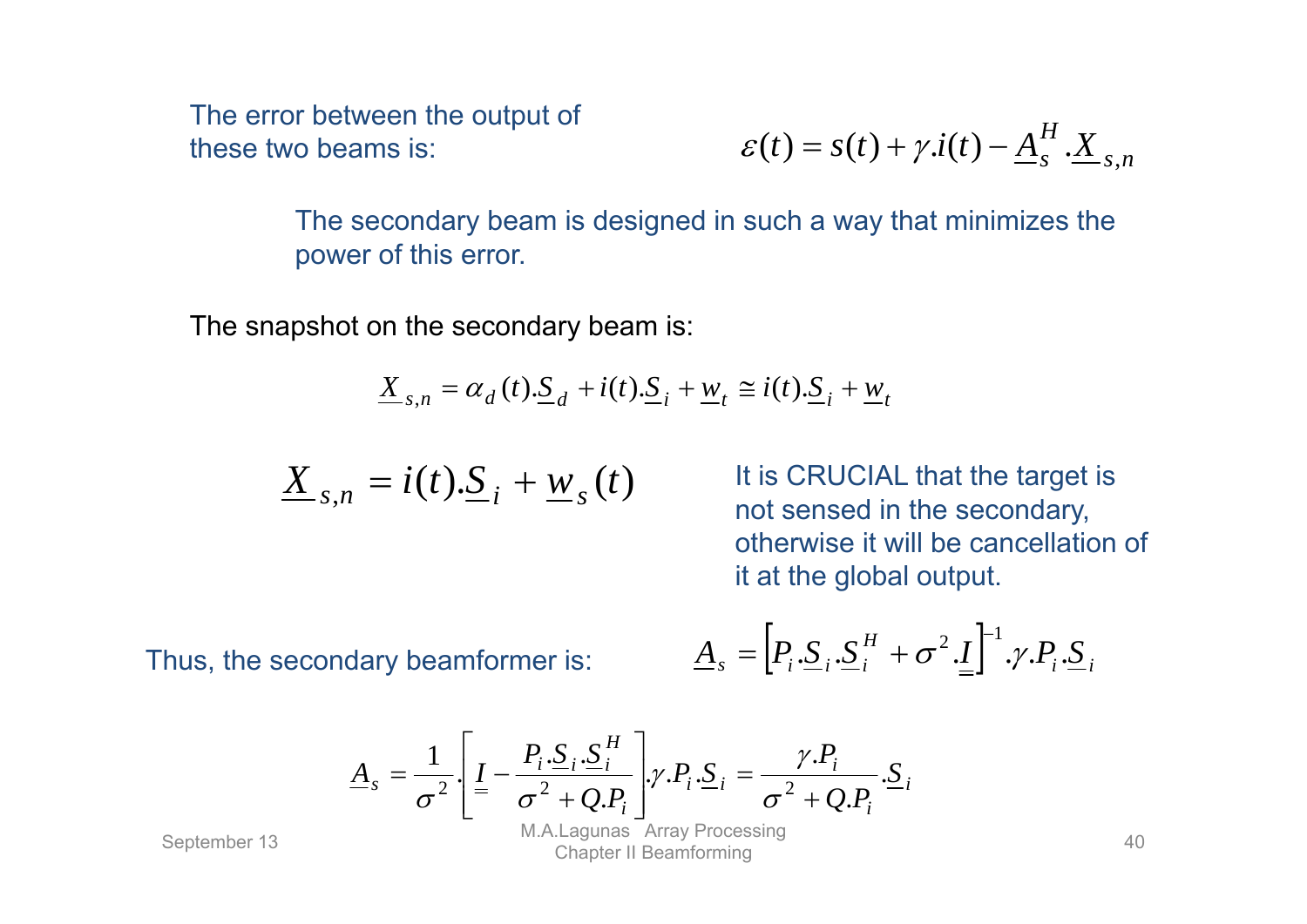The global output is:

$$
s(t) + \gamma \dot{I}(t) - \underline{A}_s^H \cdot \underline{X}_{s,n} = s(t) + i(t) \cdot \left[ \frac{1}{1 + \frac{Q \cdot P_i}{\sigma^2}} \right] + w_p(t) + \underline{A}_s^H \cdot \underline{w}_s(t)
$$

Note that the jammer is reduced proportionally to its power. In other words the SLC inverts the original SNR of the jammer that pass to be 1/SNR. This quality sometimes is used to refer the MSE as inverter of the interference SNR. Not also that the reduction is favored with the number of antennas in the secondary aperture.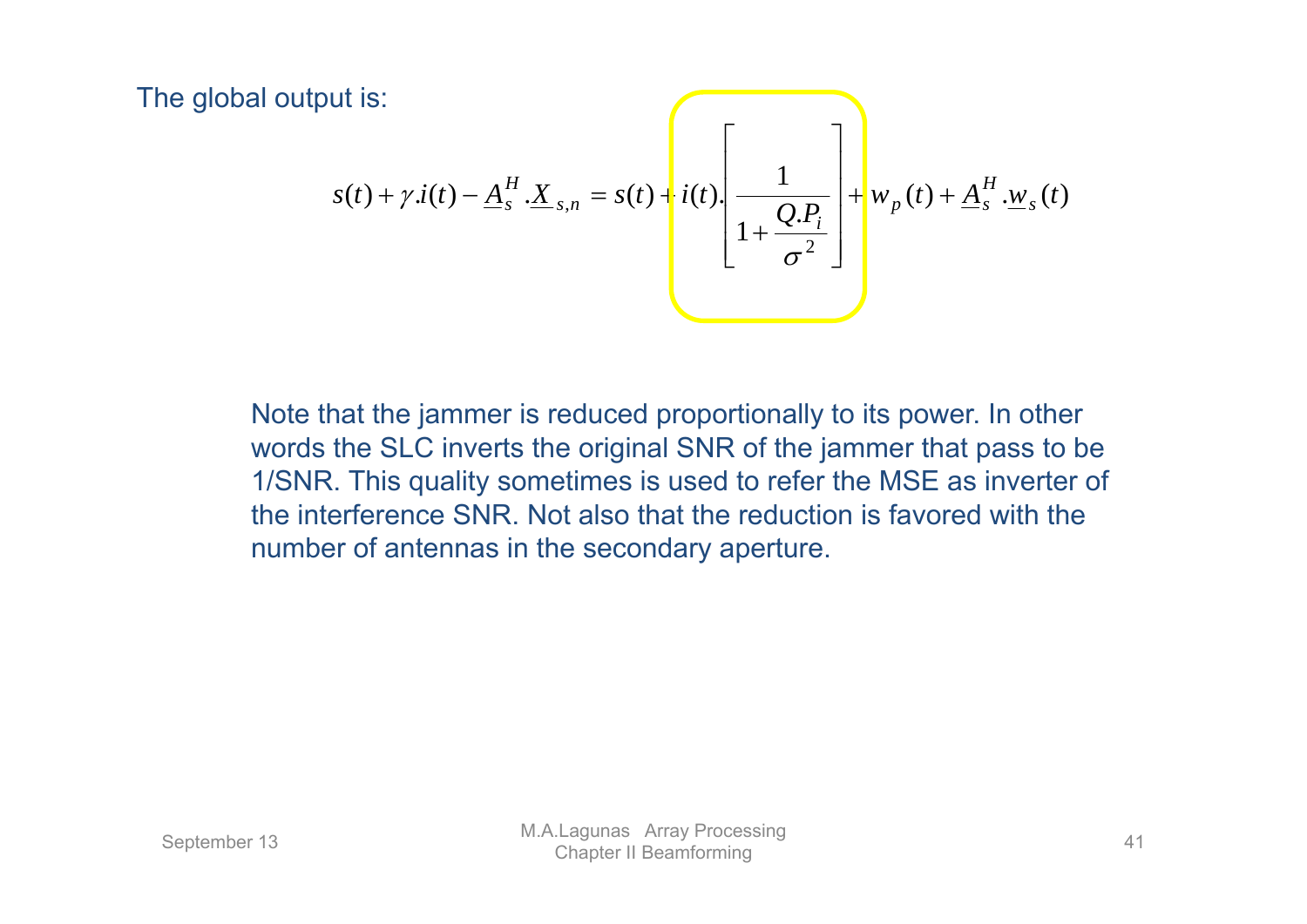

The SLC forms a retrodirective beam such that the difference of the primary and the SLC produces a zero on the DOA of the jammer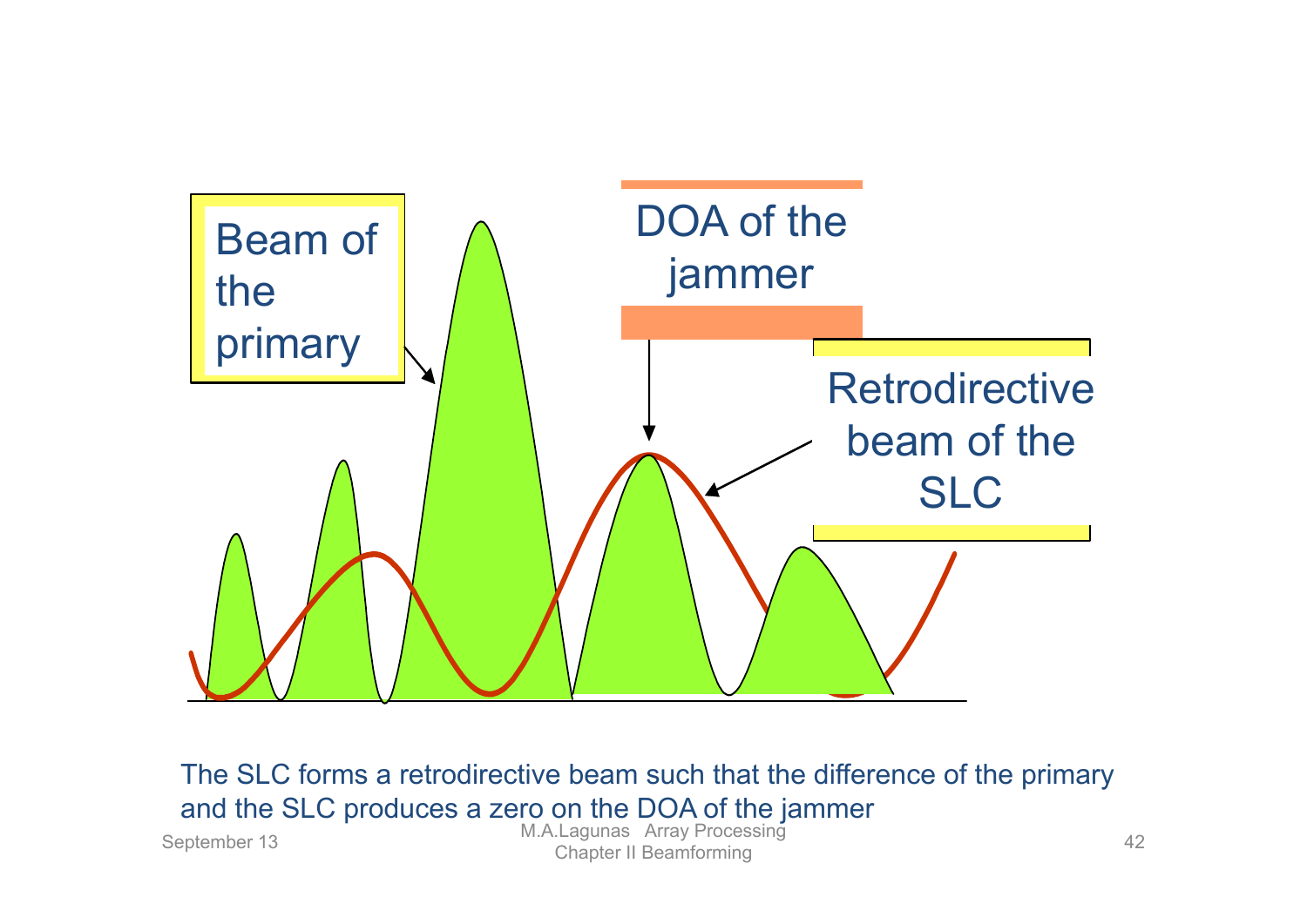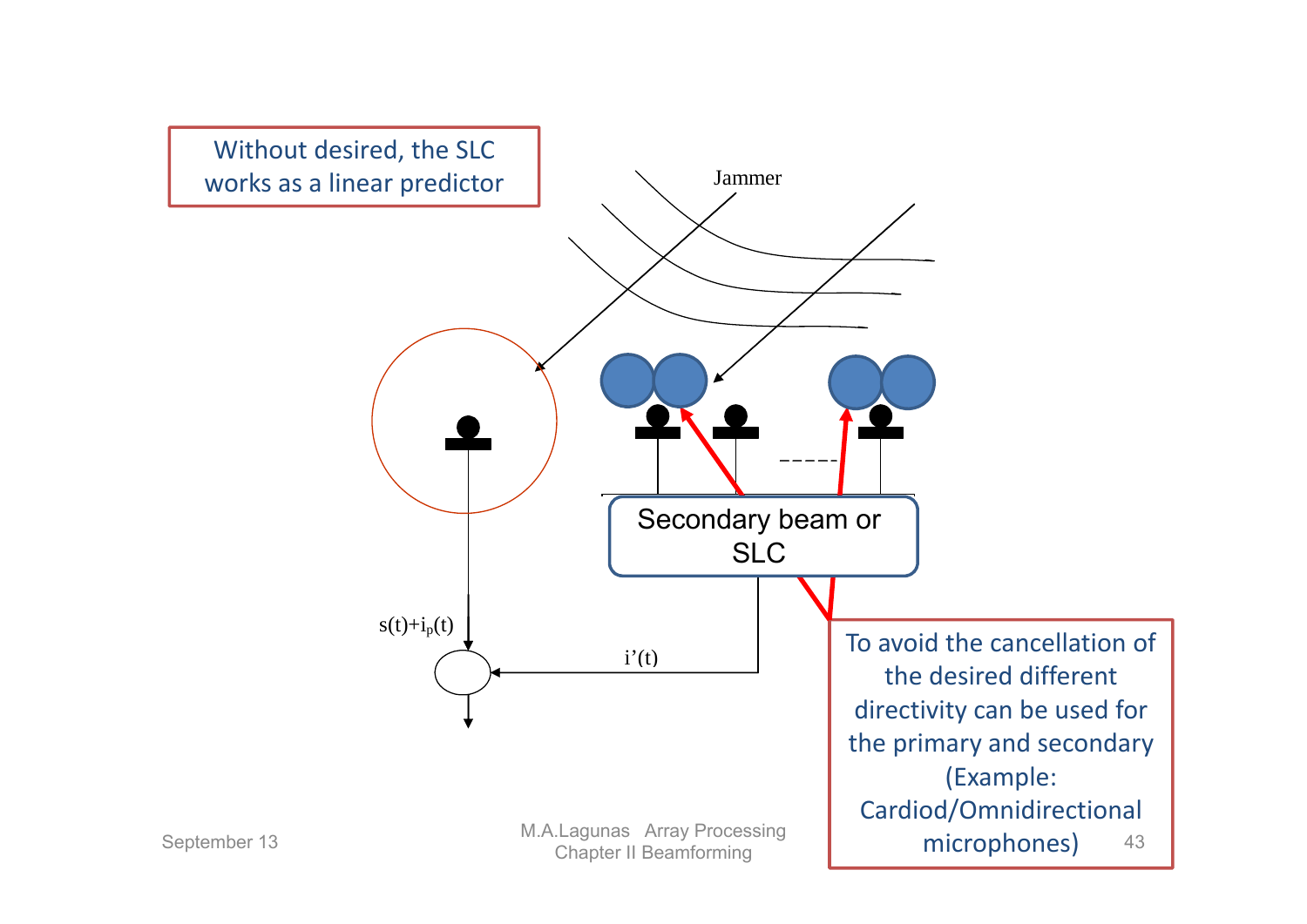# THE GENERALIZED SLC or GSLC

Aiming to solve these two problems: -Change only the degrees of freedom when the scenario changes. -A new architecture were adaptive algorithms are easy to implement.

A new architecture to implement the constrained beamformer is going to be presented based on its design equations

$$
\underline{A}^{H} \cdot \underline{\underline{C}} = \underline{f}^{T}
$$
\n
$$
\underline{A}^{H} \cdot \underline{\underline{R}} \cdot \underline{A}\Big|_{min}
$$
\n
$$
\underline{A}_{optimo} = \underline{R}^{-1} \cdot \underline{C} \cdot \left[\underline{C}^{H} \cdot \underline{R}^{-1} \cdot \underline{C}\right]^{-1} \cdot \underline{f}
$$

When there is not sources in the scenario. the so-called quiescent solution is:

Then, it can be assumed that when sources impinge the aperture the optimum beamformer will be the combination of the quiescent with an additional, so-called September **diagptive beamformer** M.A.Lagunas Array Processing **Chapter 11 M.A.Lagunas Array Processing** 44

$$
\underline{A}_q = \underline{C} \cdot \left[ \underline{C}^H \cdot \underline{C} \right]^{-1} \cdot f
$$

$$
\underline{A} = \underline{A}_q + \underline{A}_l
$$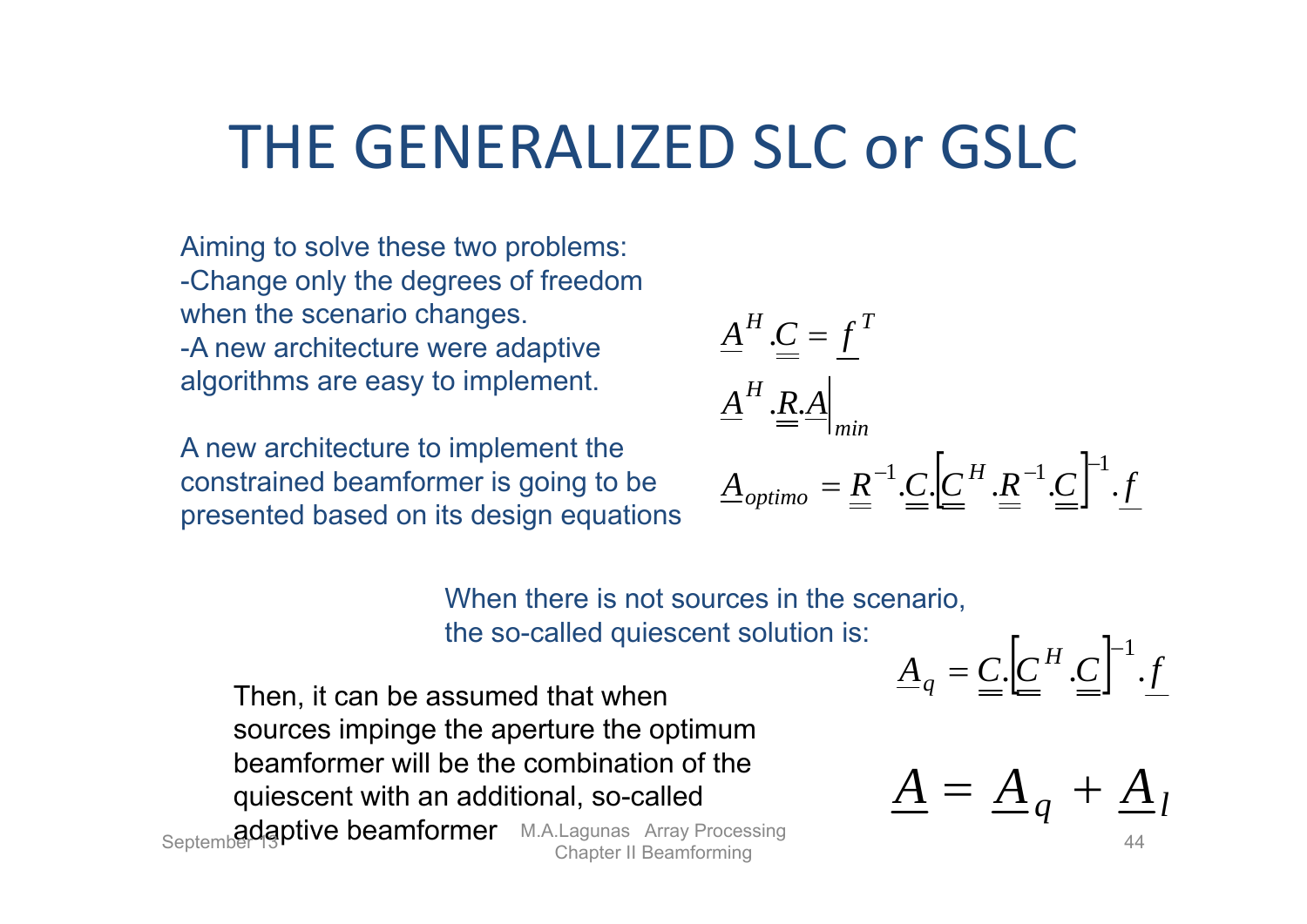Since the quiescent is the vector that, satisfying the constrains is of minimum norm, a geometric interpretation (for the case of Q=2 antennas) will be:



The adaptive beamformer has to be orthogonal to the quiescent, since this ensures that the addition of both stay on the contrains plane.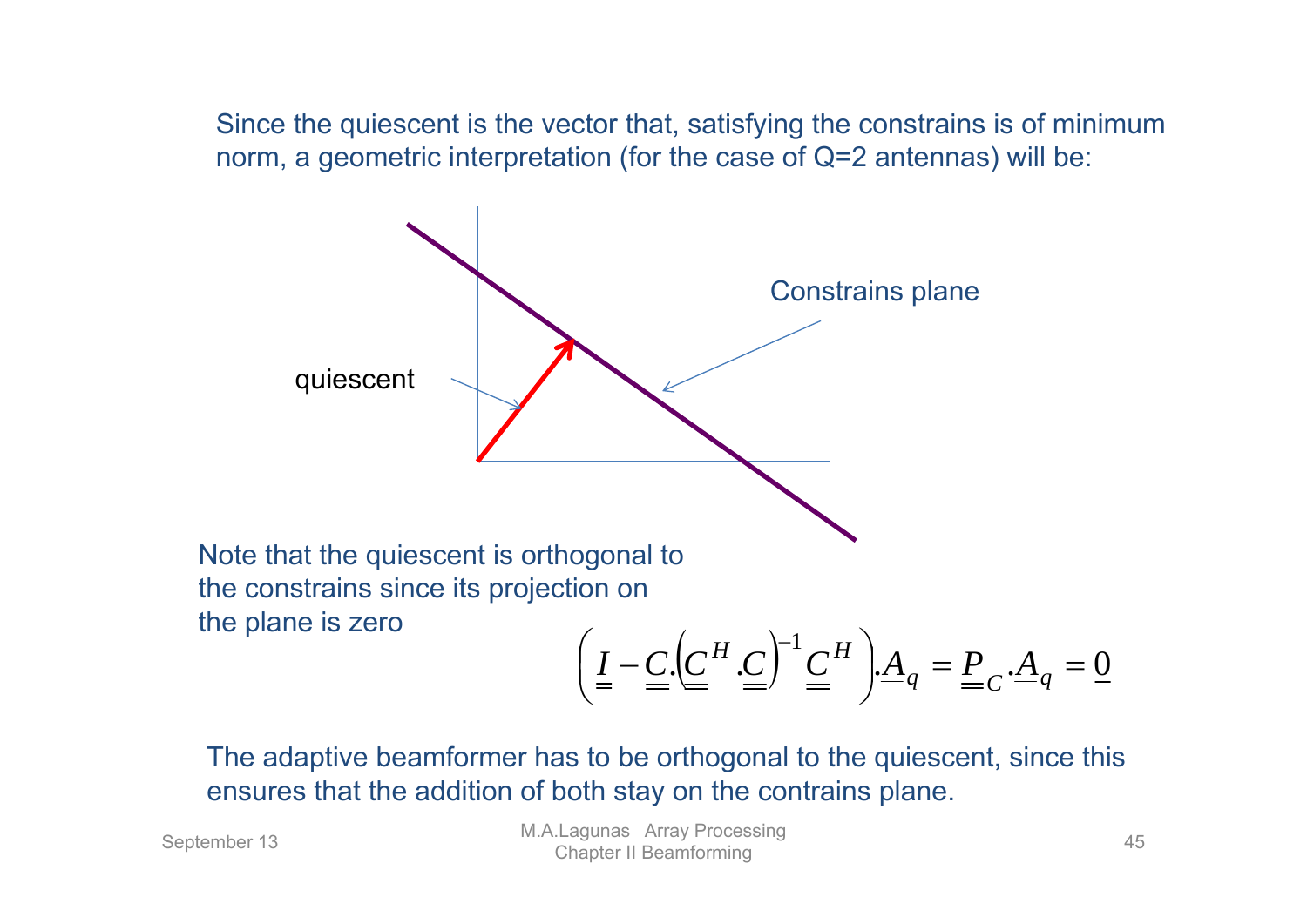

 $B^H.C = 0$ 

This is the so-called BLOCKING matrix of the GSLC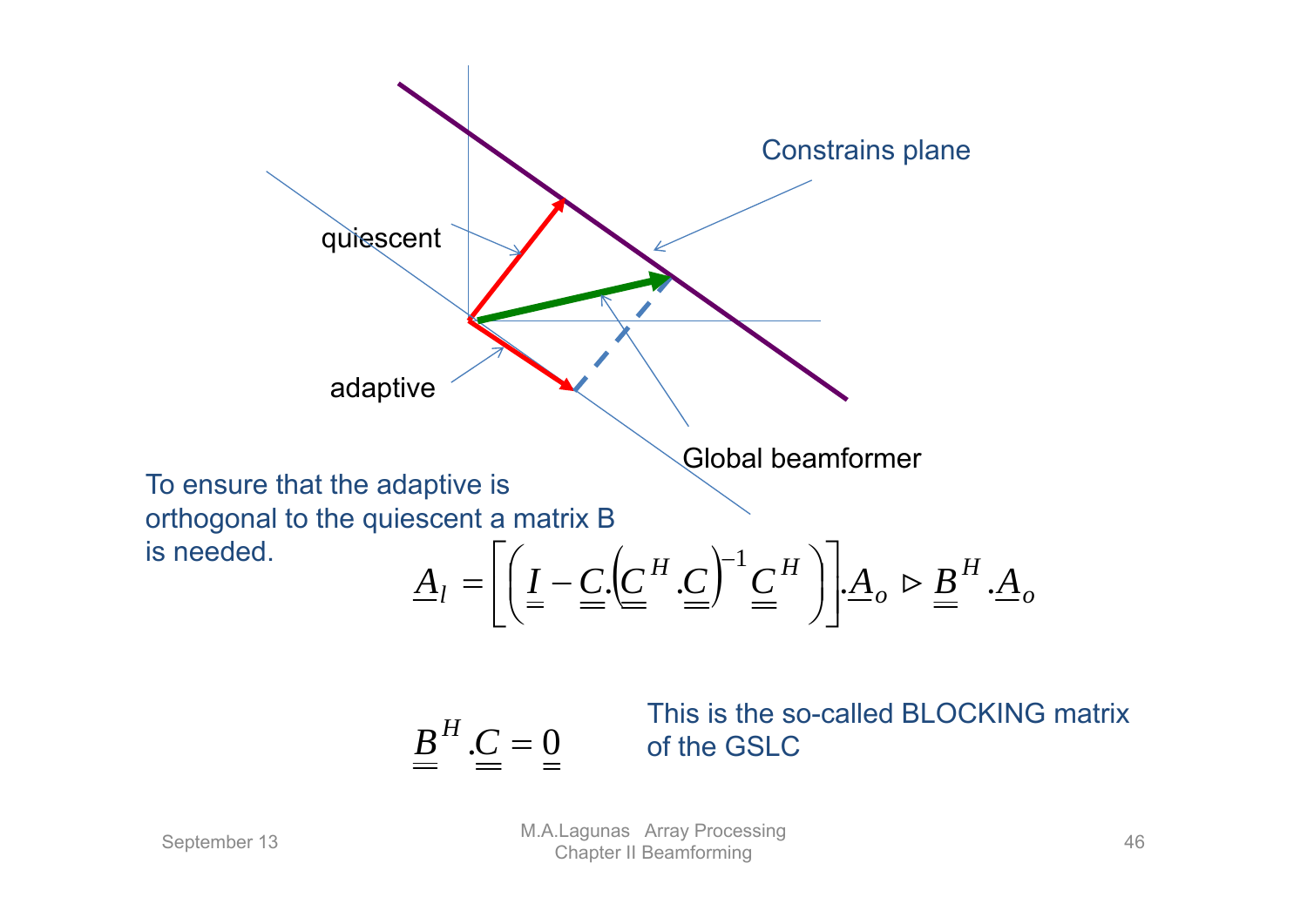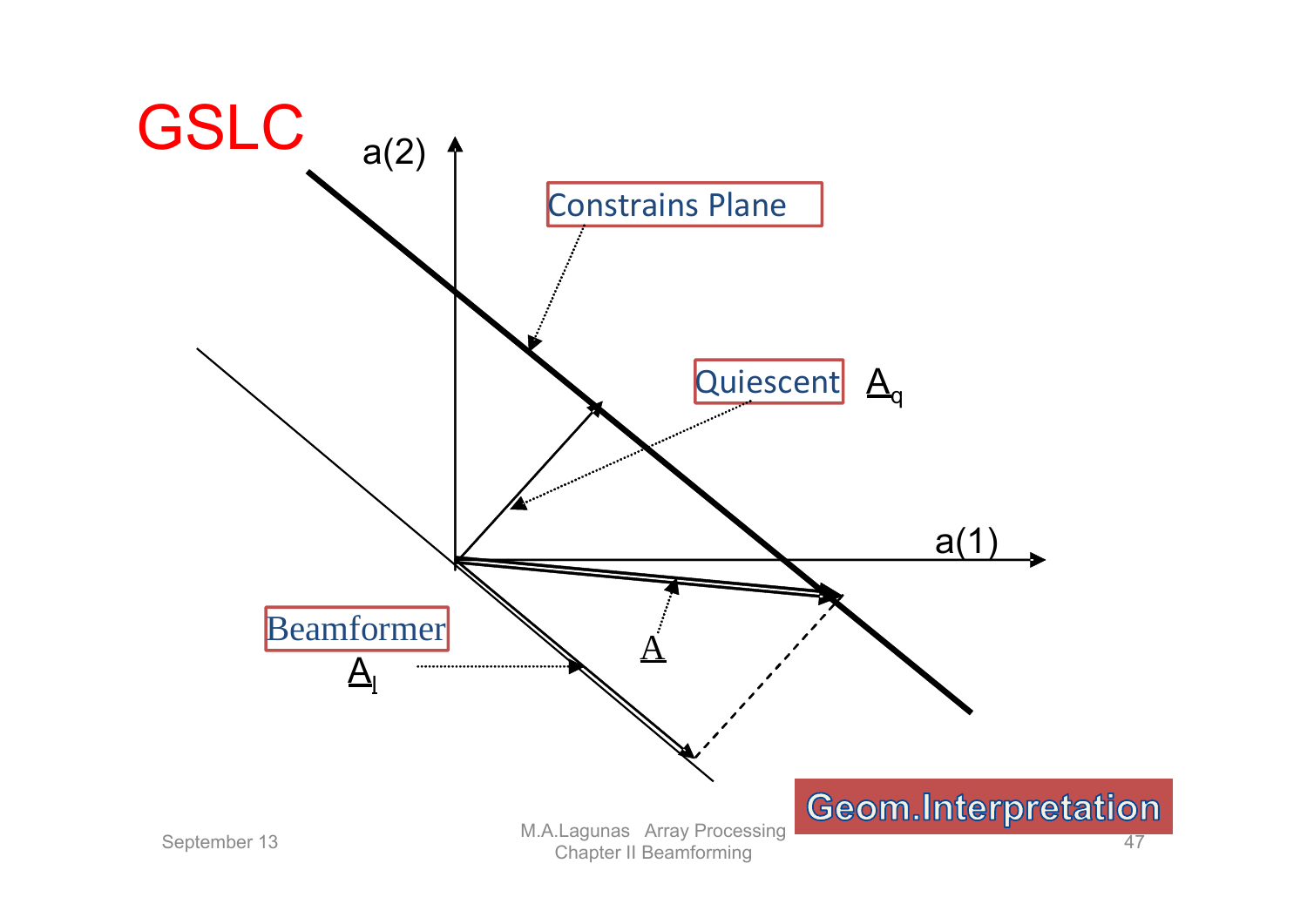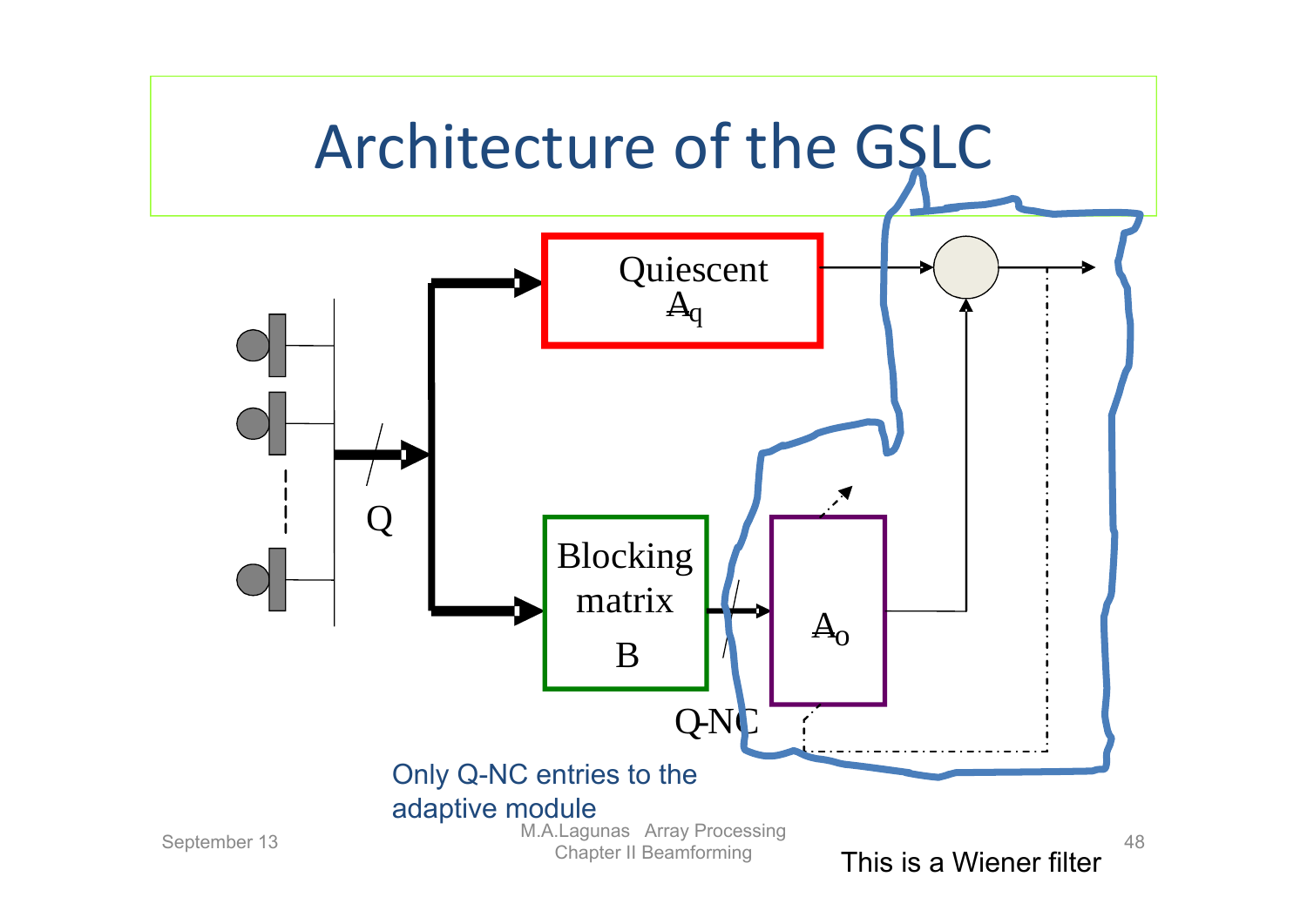# The design of the Blocking matrix

 $B^H$ . $C=0$ The blocking matrix has to be orthogonal to the constrain matrix, but, at the same time has to be an orthogonal matrix itself in order to do not introduce colored noise to the adaptive beamformer.

$$
\stackrel{2}{=} \stackrel{3}{=} \stackrel{3}{=} \stackrel{4}{=} \stackrel{5}{=} \stackrel{6}{=} \stackrel{7}{=} \stackrel{8}{=} \stackrel{8}{=} \stackrel{9}{=} \stackrel{1}{=} \stackrel{1}{=} \stackrel{1}{=} \stackrel{1}{=} \stackrel{1}{=} \stackrel{1}{=} \stackrel{1}{=} \stackrel{1}{=} \stackrel{1}{=} \stackrel{1}{=} \stackrel{1}{=} \stackrel{1}{=} \stackrel{1}{=} \stackrel{1}{=} \stackrel{1}{=} \stackrel{1}{=} \stackrel{1}{=} \stackrel{1}{=} \stackrel{1}{=} \stackrel{1}{=} \stackrel{1}{=} \stackrel{1}{=} \stackrel{1}{=} \stackrel{1}{=} \stackrel{1}{=} \stackrel{1}{=} \stackrel{1}{=} \stackrel{1}{=} \stackrel{1}{=} \stackrel{1}{=} \stackrel{1}{=} \stackrel{1}{=} \stackrel{1}{=} \stackrel{1}{=} \stackrel{1}{=} \stackrel{1}{=} \stackrel{1}{=} \stackrel{1}{=} \stackrel{1}{=} \stackrel{1}{=} \stackrel{1}{=} \stackrel{1}{=} \stackrel{1}{=} \stackrel{1}{=} \stackrel{1}{=} \stackrel{1}{=} \stackrel{1}{=} \stackrel{1}{=} \stackrel{1}{=} \stackrel{1}{=} \stackrel{1}{=} \stackrel{1}{=} \stackrel{1}{=} \stackrel{1}{=} \stackrel{1}{=} \stackrel{1}{=} \stackrel{1}{=} \stackrel{1}{=} \stackrel{1}{=} \stackrel{1}{=} \stackrel{1}{=} \stackrel{1}{=} \stackrel{1}{=} \stackrel{1}{=} \stackrel{1}{=} \stackrel{1}{=} \stackrel{1}{=} \stackrel{1}{=} \stackrel{1}{=} \stackrel{1}{=} \stackrel{1}{=} \stackrel{1}{=} \stackrel{1}{=} \stackrel{1}{=} \stackrel{1}{=} \stackrel{1}{=} \stackrel{1}{=} \stackrel{1}{=} \stackrel{1}{=} \stackrel{1}{=} \stackrel{1}{=} \stackrel{1}{=} \stackrel{1}{=} \stackrel{1}{=} \stackrel{1}{=} \stackrel{1}{=} \stackrel{1}{=} \stackrel{1}{=} \stackrel{1}{=} \stackrel{1}{=} \stackrel{1}{=} \stackrel{1}{=} \stackrel{1}{=} \stackrel{1}{=} \stackrel{1}{=} \stackrel{1}{=} \stackrel{1}{=} \stackrel{1}{=} \stackrel{
$$

The solution to this problem is easy since the constrains matrix is rank deficient, i.e. its dimensions are QxNC with NC<Q. Thus, using its svd, it will be Q-NC null eigenvectors that can be used to form the blocking matrix.

$$
\underline{\underline{C}} = \underline{\underline{U}} \cdot \underline{\underline{D}} \underline{\underline{V}}^H = \left[\underline{\underline{u}}_1 \quad \underline{\underline{u}}_{NC} \right] \cdot \left[\underline{\underline{u}}_2\right] \left[\begin{array}{ccc} \underline{\underline{v}}_1 & \cdot & 0 & 0 & \cdot & 0 \\ \cdot & \cdot & 0 & 0 & \cdot & 0 \\ \cdot & \cdot & \underline{\underline{v}}_{NC} & 0 & \cdot & 0 \\ \cdot & \cdot & \underline{\underline{v}}_{NC} & 0 & \cdot & 0 \end{array}\right] \left[\begin{array}{c} \underline{\underline{v}}^H \\ \underline{\underline{v}}^H \\ \underline{\underline{v}}^H \\ \underline{\underline{v}}^H \end{array}\right]
$$
\nThe optimum blocking matrix is:

\n
$$
\underline{\underline{\underline{B}}} = \left[\underline{\underline{\underline{u}}}_{NC+1} \quad \underline{\underline{u}}_{Q}\right]
$$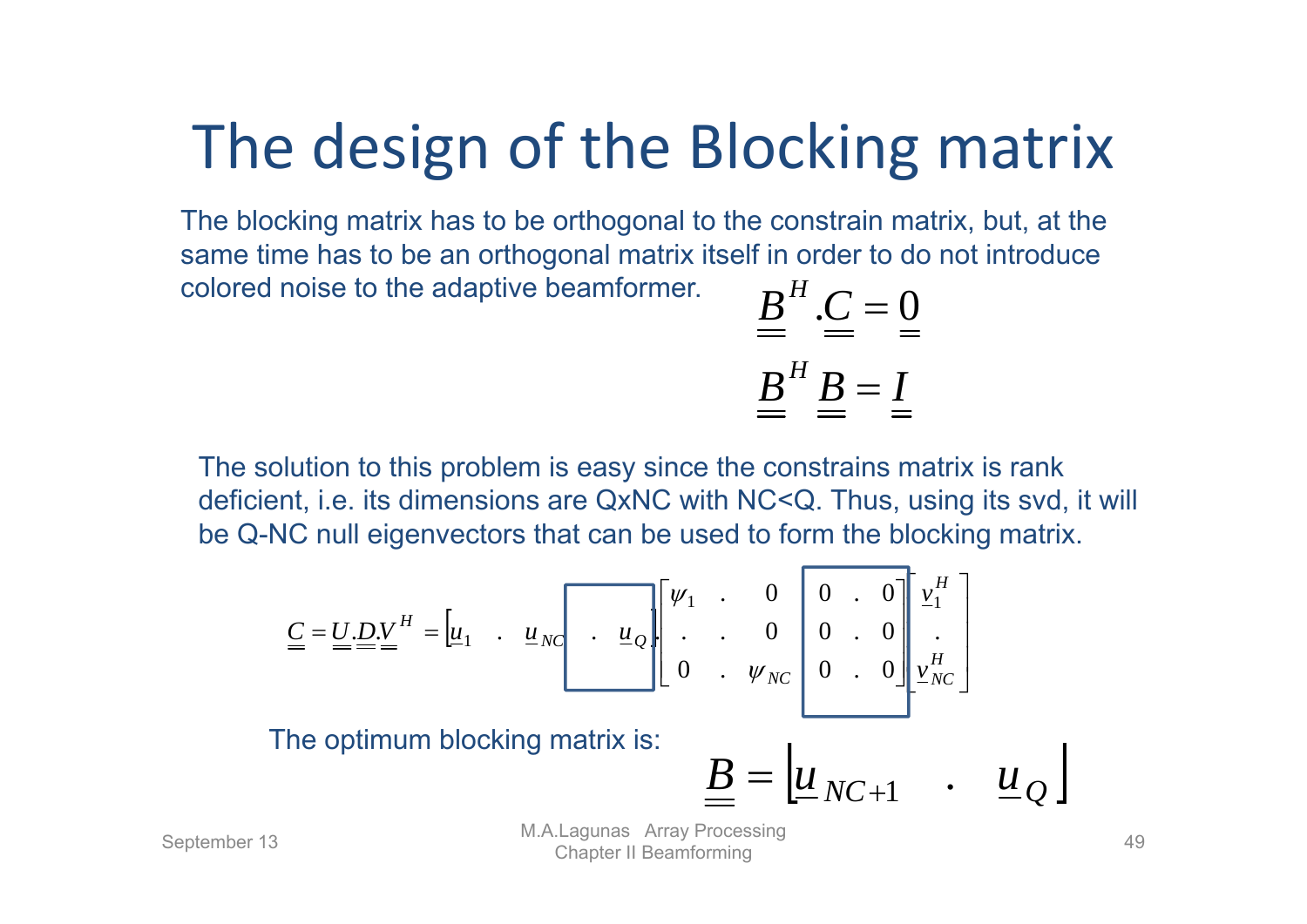When the coloring of the noise constrain is removed (tolerated for the global performance of the GSLC), there is the possibility of using blocking matrixes with low number of entries different from zero (low complexity)

Example:<br>
Since the DOA of the desired is<br>
always the first constrain, we start with it. To block this direction we may use the following matrix:

*f*

$$
\underline{\underline{C}} \longrightarrow \underline{S}_d
$$

$$
\underline{A}_q = \frac{\underline{S}_d}{Q} \propto \underline{S}_d
$$

$$
\underline{B}_{d} = \begin{bmatrix} 1 & \exp(j(\phi_{1} - \phi_{2})) & 0 & \cdots & 0 \\ 0 & 1 & \exp(j(\phi_{2} - \phi_{3})) & \cdots & 0 \\ 0 & 0 & 1 & \cdots & 0 \\ \vdots & \vdots & \vdots & \ddots & \vdots \\ 0 & 0 & \cdots & 1 & \exp(j(\phi_{Q-1} - \phi_{Q})) \end{bmatrix}
$$

where

where  
\n
$$
\phi(1) = \frac{2\pi f}{c} d_1 \sin(\theta_d) \cos(\varphi_1 - \varphi_d)
$$
\n
$$
\phi(2) = \frac{2\pi f}{c_1 \sin(\theta_d)} \sin(\theta_d) \cos(\varphi_2 - \varphi_d)
$$
\nSeptember 13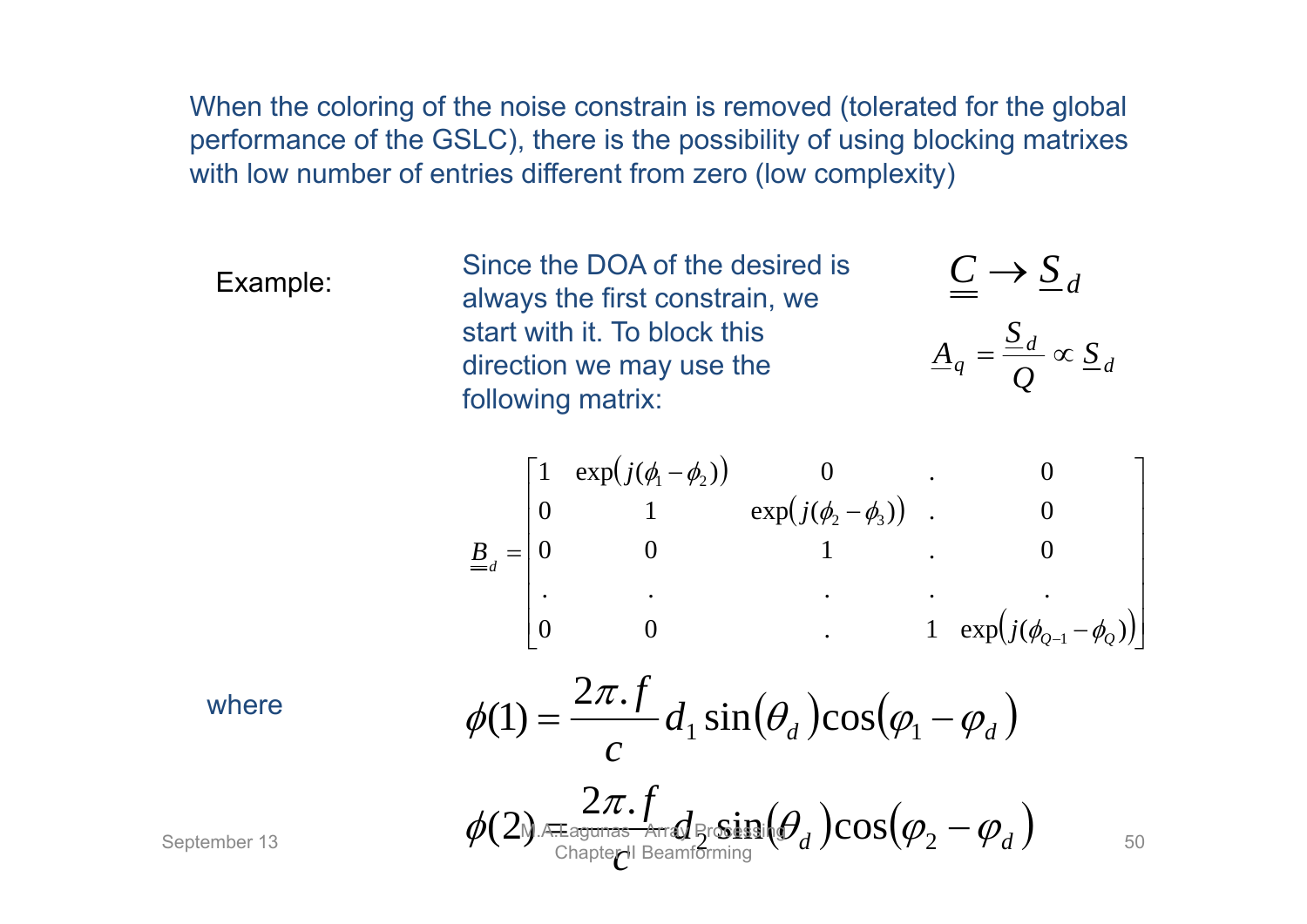Now, let us assume that there is another constrain (interference), the new C matrix will be: $\underline{C} \rightarrow \left[ \underline{S}_d \, \underline{S}_i \right]$ 

Passing the new DOA for the already designed blocking for the desired, we have:

$$
\underline{\underline{B}}_d^H \underline{S}_i = \underline{S}_{id}
$$

 The second blocking matrix is designed as before, just blocking the Sid vector.

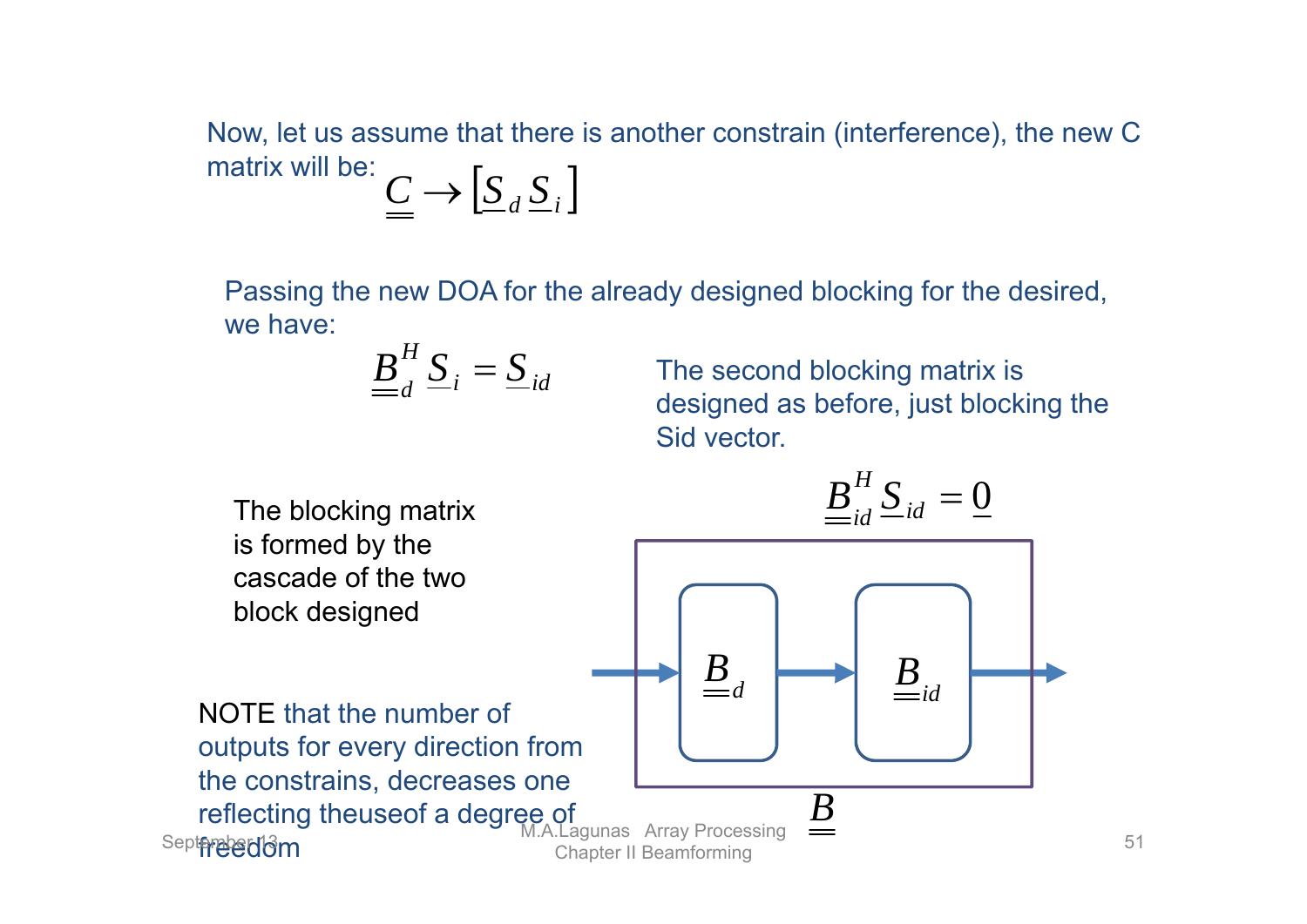### GSLC with pre‐steering

$$
\underline{G}(\theta_d, \varphi_d) = diagonal \left[ -\exp(j\phi_q), q = 1, Q \right]
$$

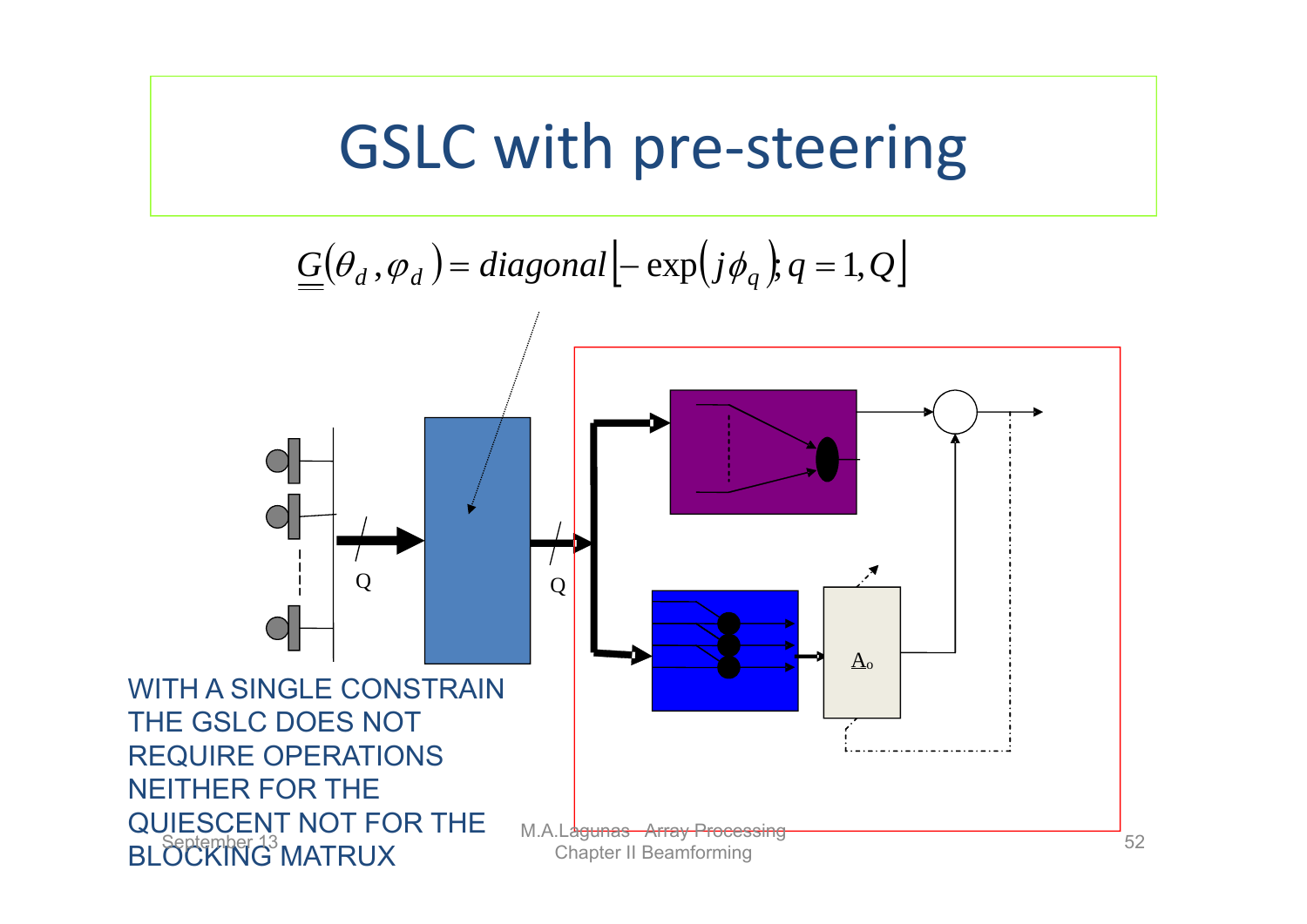## QUIESCENT Control

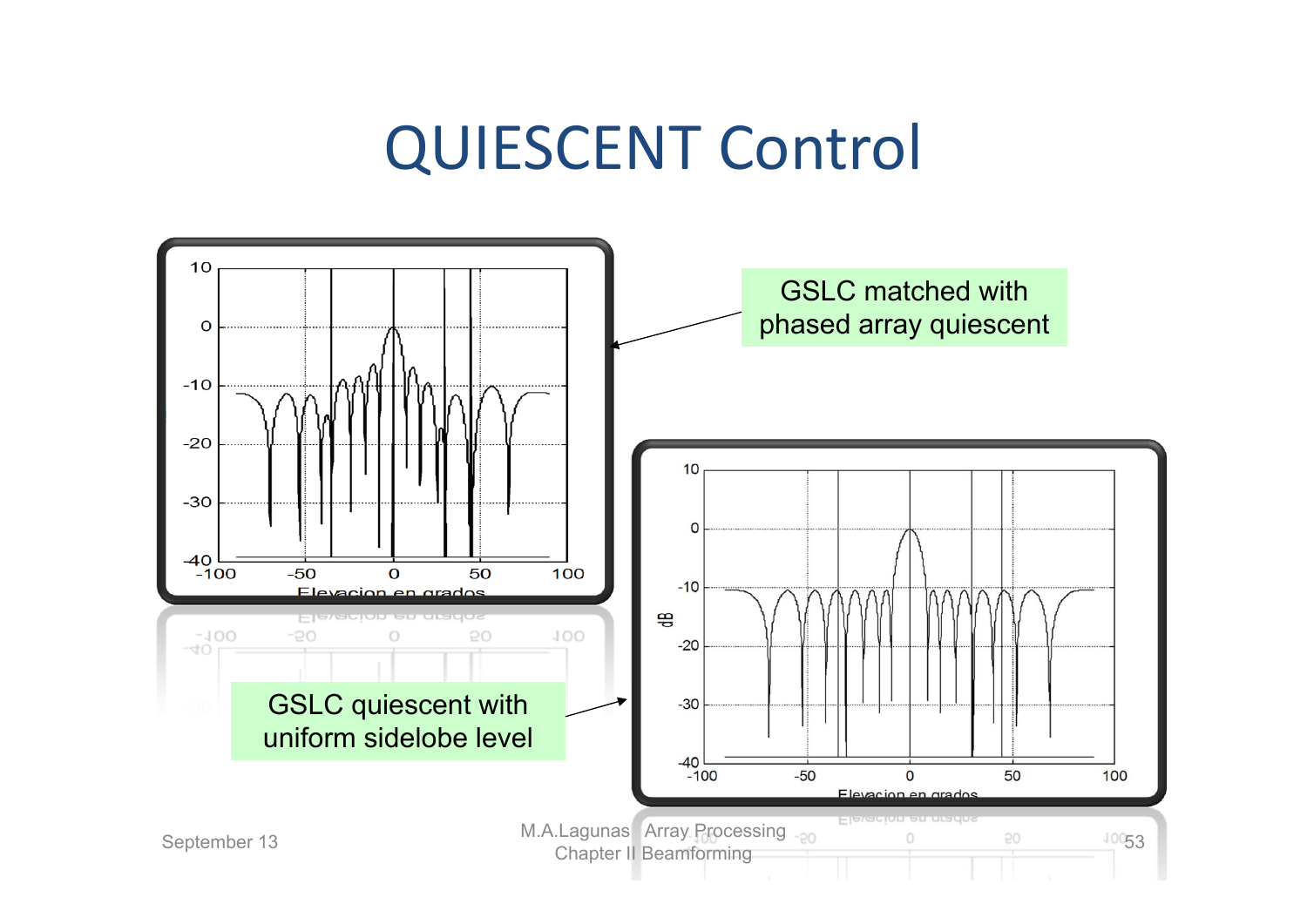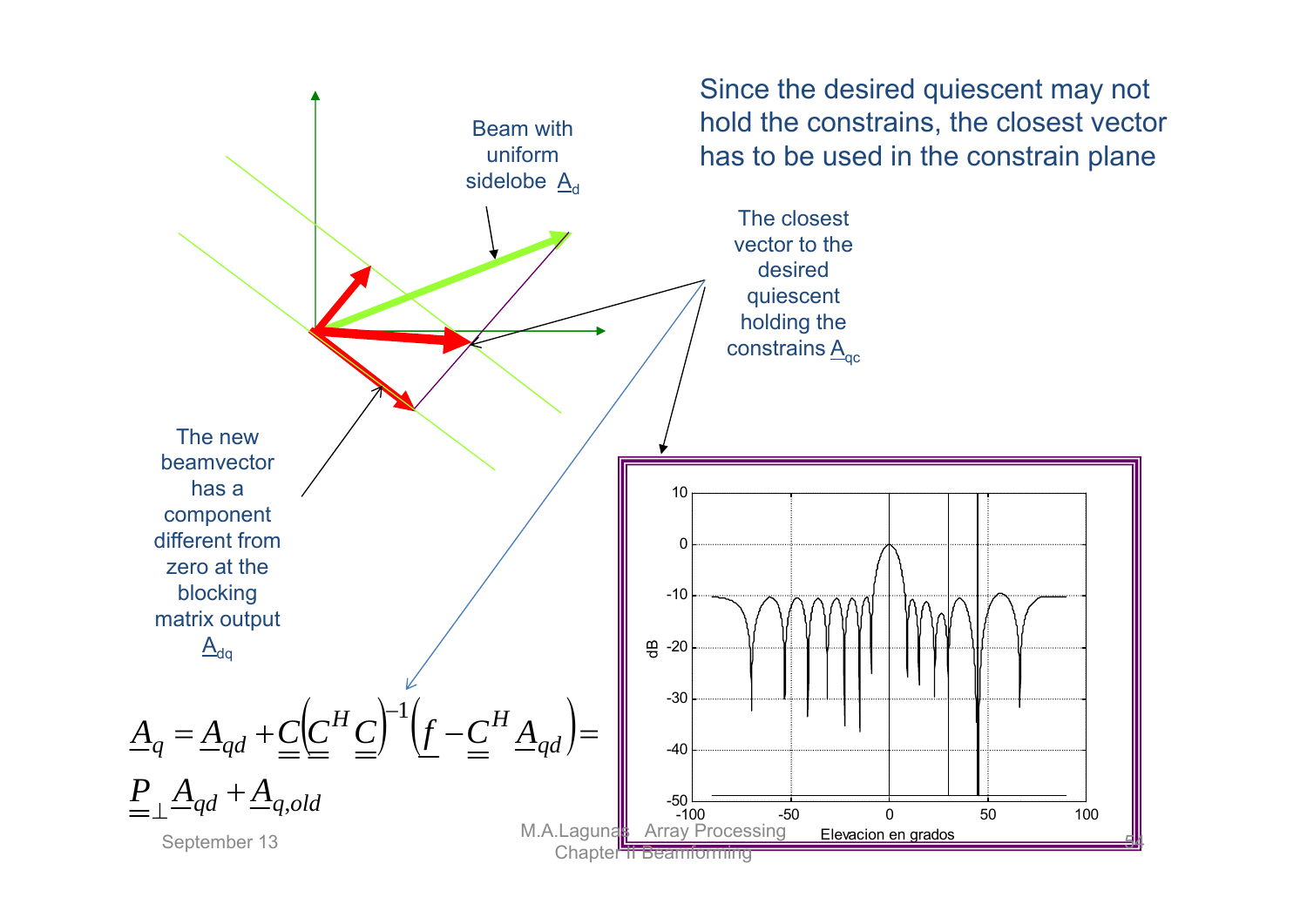# GSLC with quiescent control

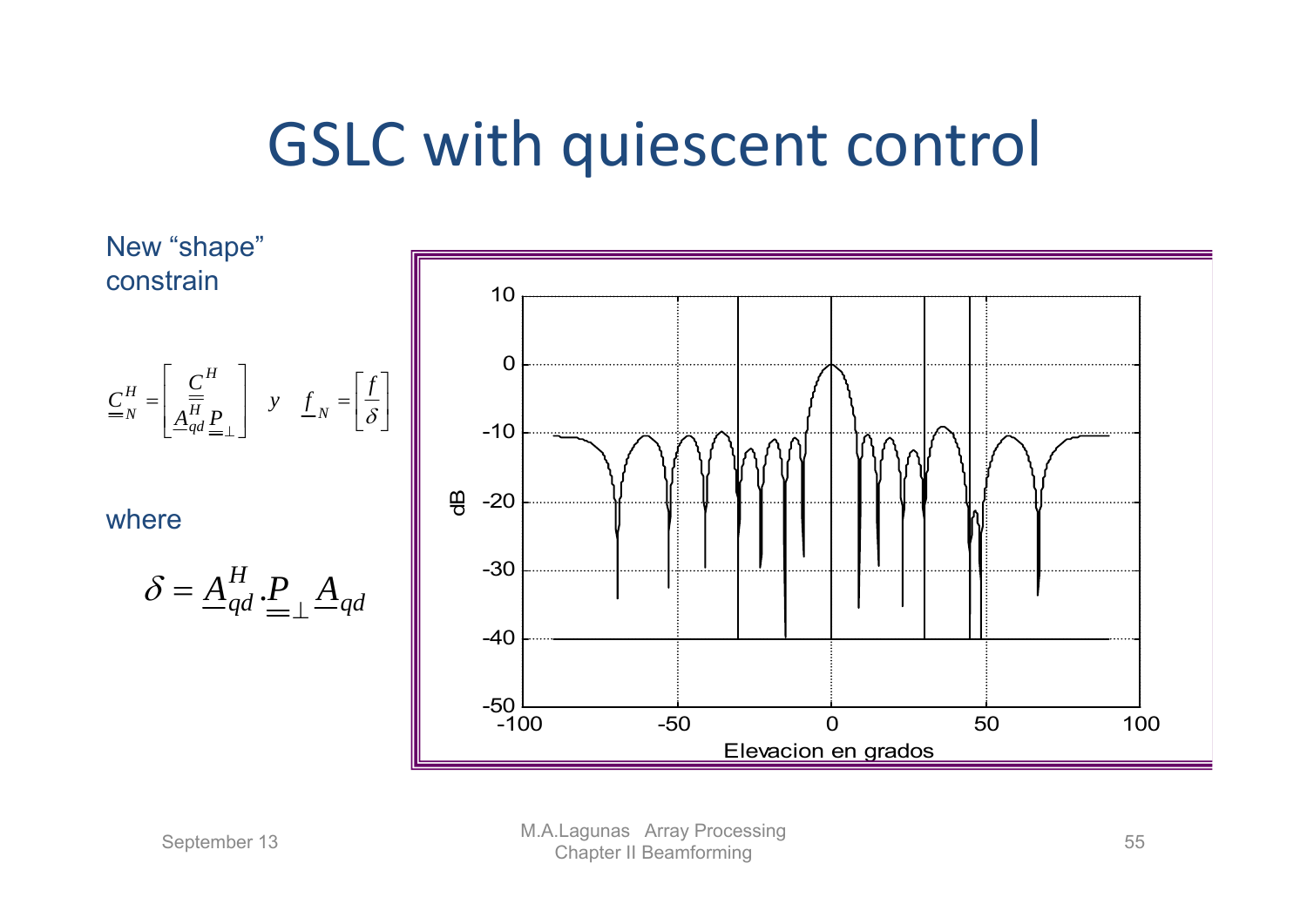# INDEX

- Beamforming/Beamvector
- $\bullet$ The array response: Directivity pattern
- •• Time reference beamforming TRB
	- –MSE Beamforming
	- –The reference loop: TDM FDM CDM
- Spatial reference beamforming SRB
	- – $-$  Constrained beamforming
	- SLC and GSLC

#### Alphabet reference

Beamforming and equalizers (Forward, Backward and ML) Beamforming for FDSS Beamforming for FHSS Septem**Beamforming for DSSS**Chapter II Beamforming 56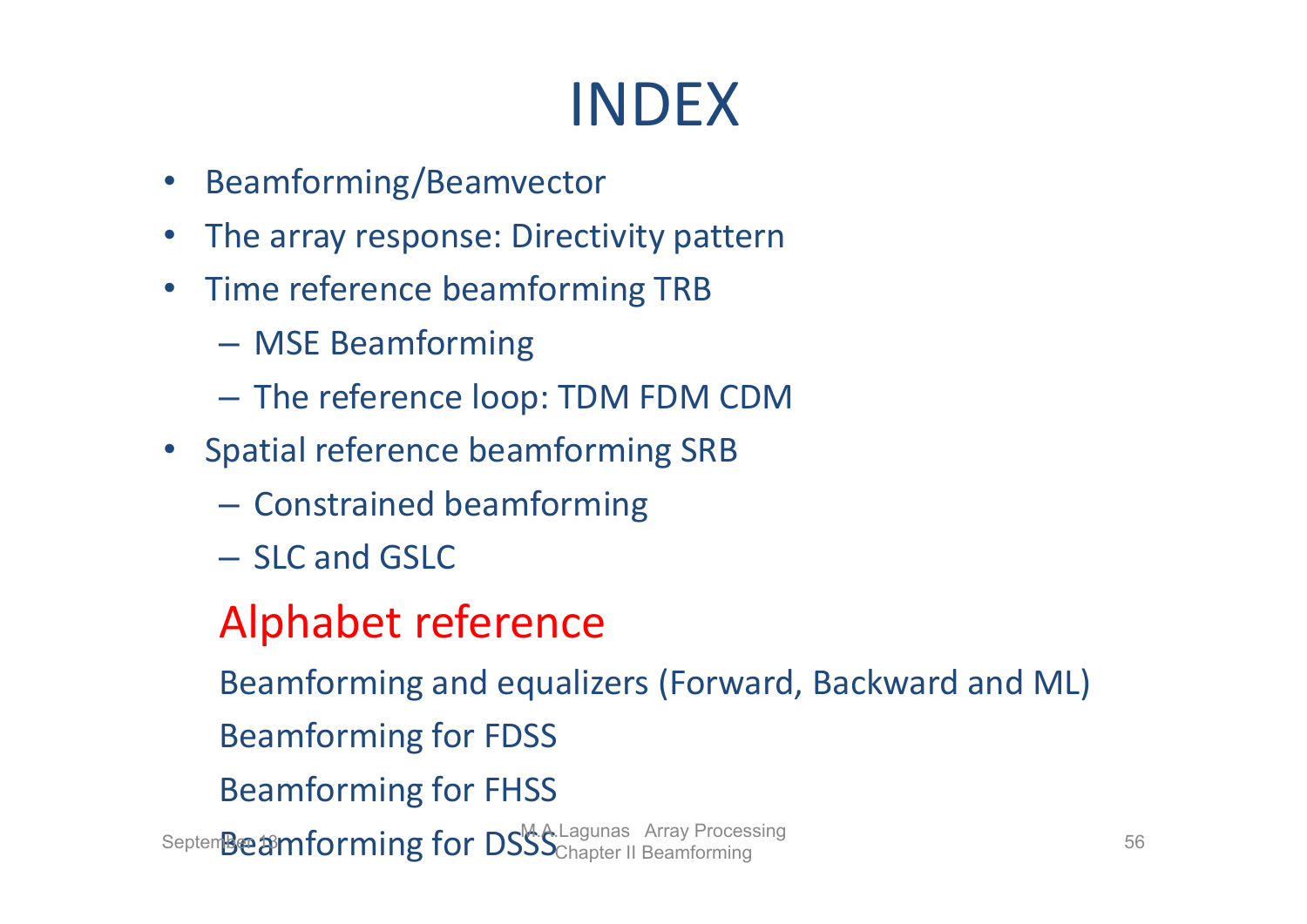# ALPHABET REFERENCE

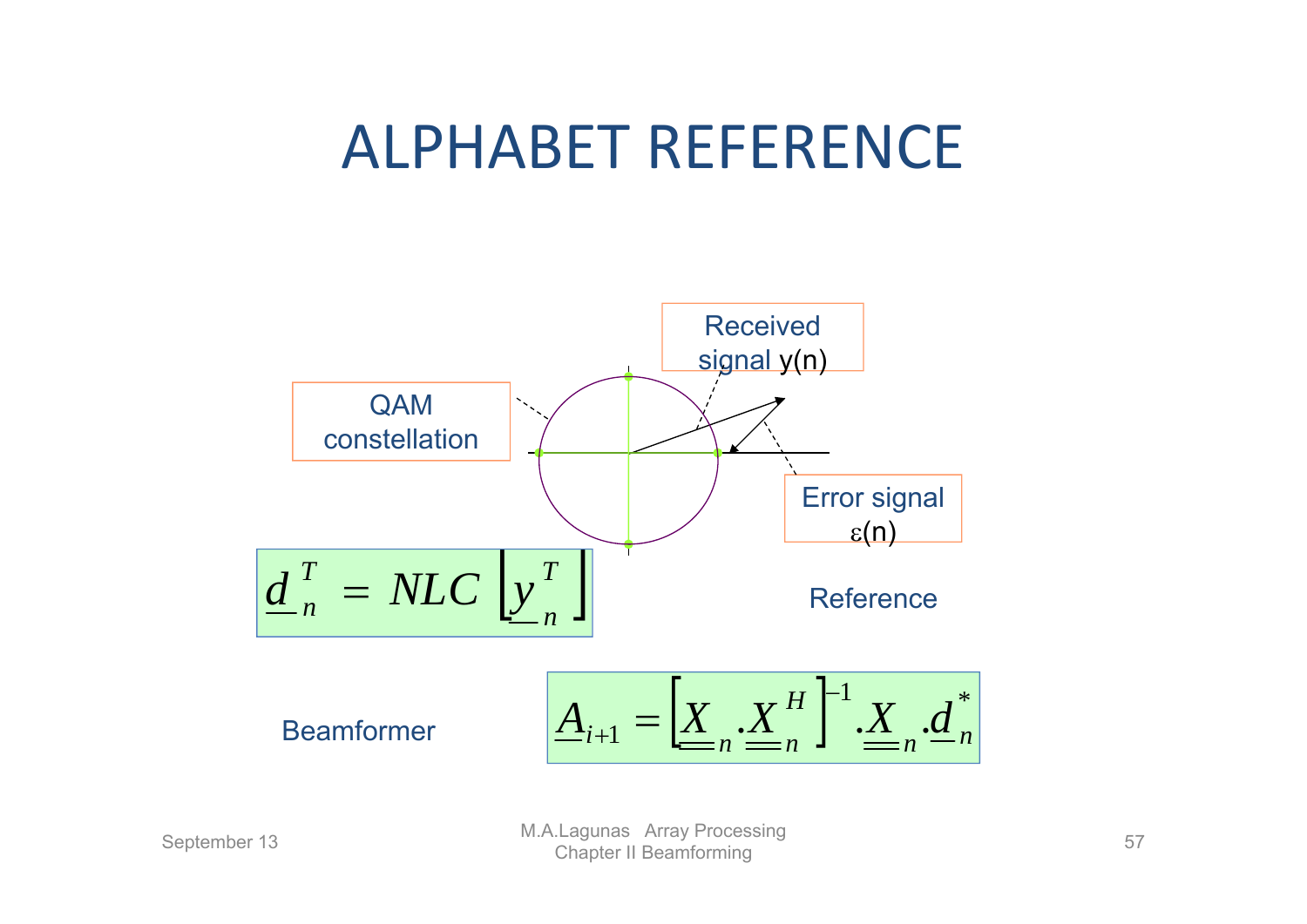# INDEX

- •Beamforming/Beamvector
- •The array response: Directivity pattern
- Time reference beamforming TRB
	- MSE Beamforming
	- The reference loop: TDM FDM CDM
- Spatial reference beamforming SRB
	- $-$  Constrained beamforming
	- SLC and GSLC
	- Alphabet reference

Beamforming and equalizers (Forw, Back and ML) Beamforming for FDSS Beamforming for FHSS

S**Beamforming for DSSS** M.A.Lagunas Array Processing 58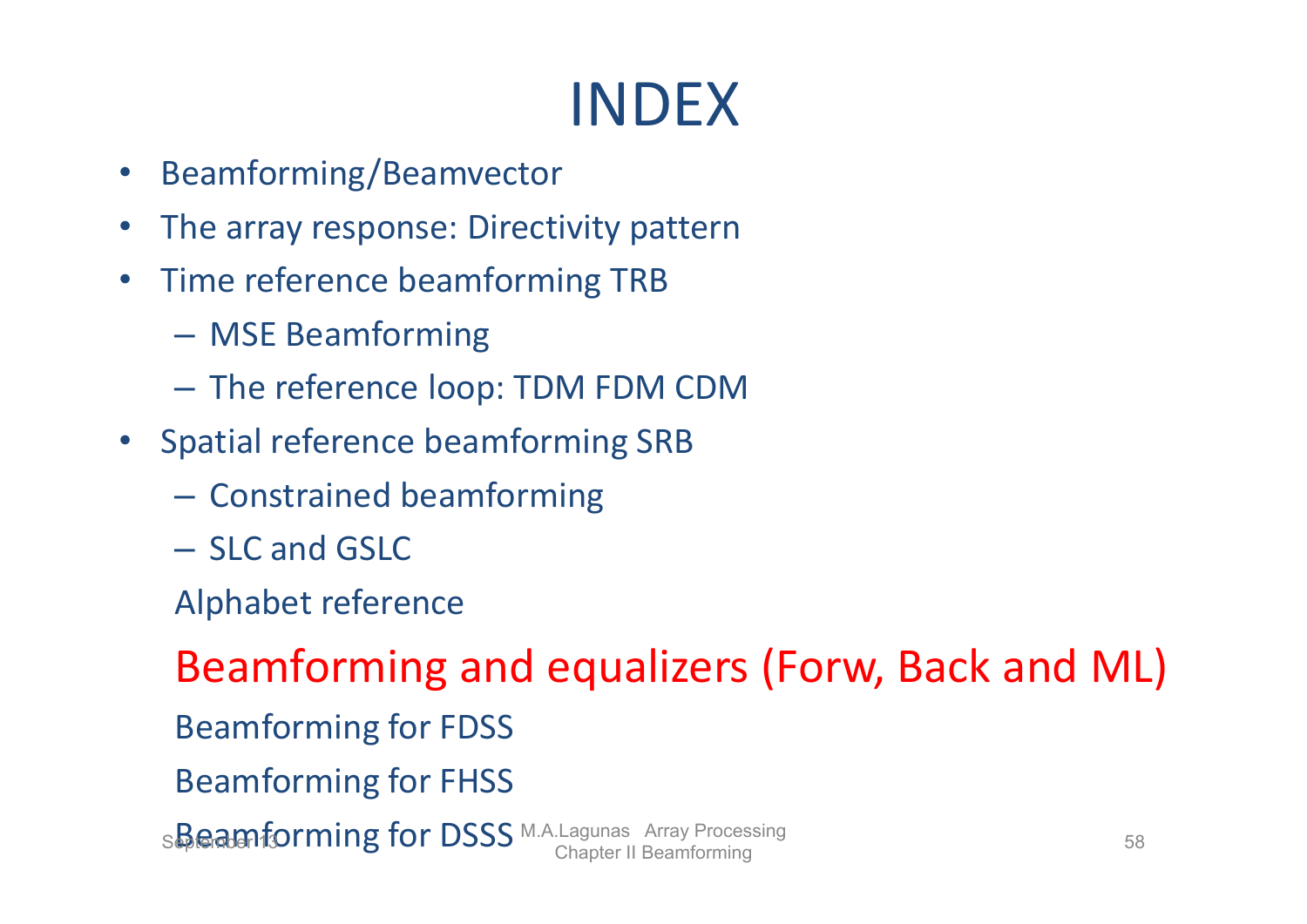#### The BPSK example

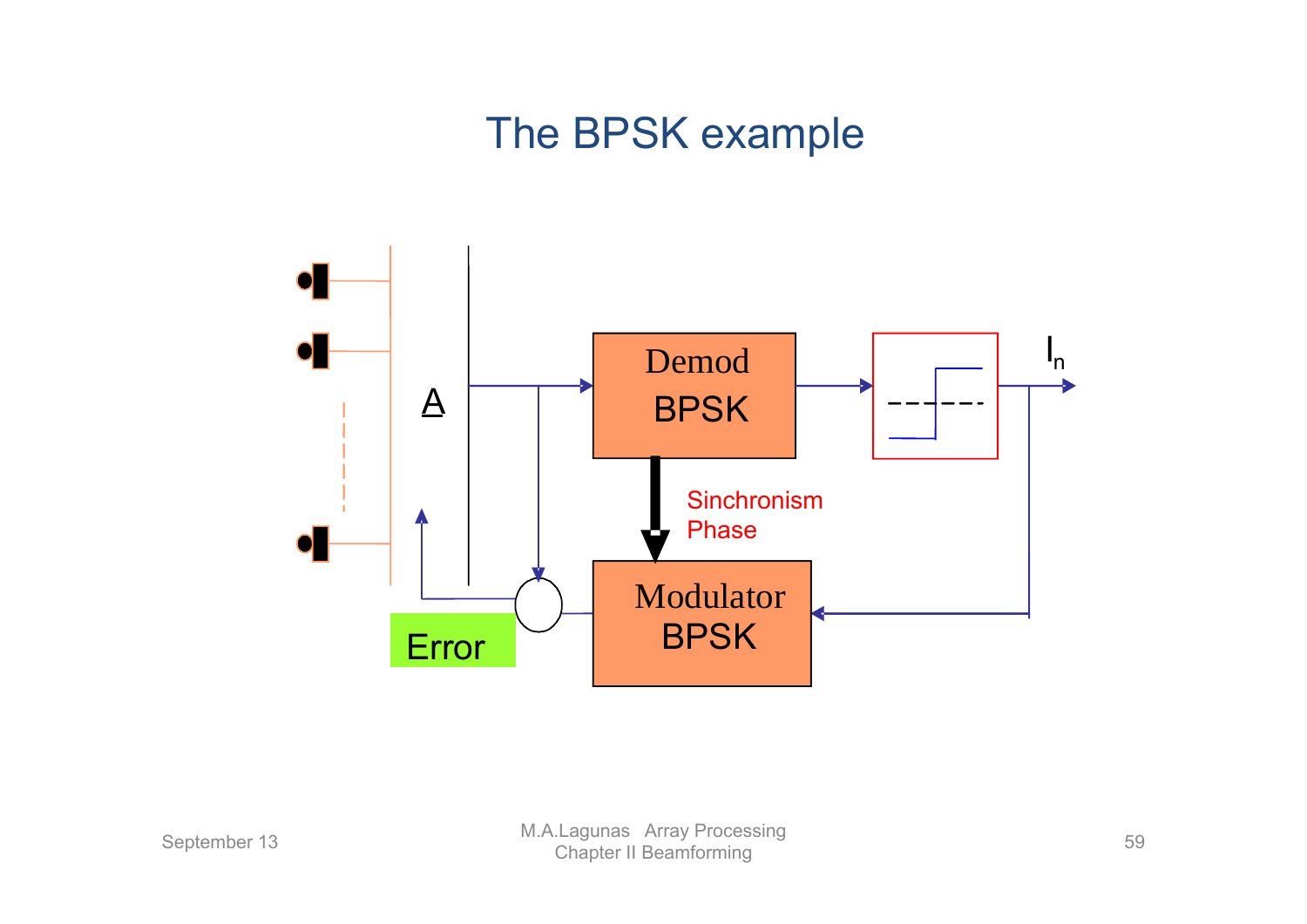# Beamformer plus forward equalizer

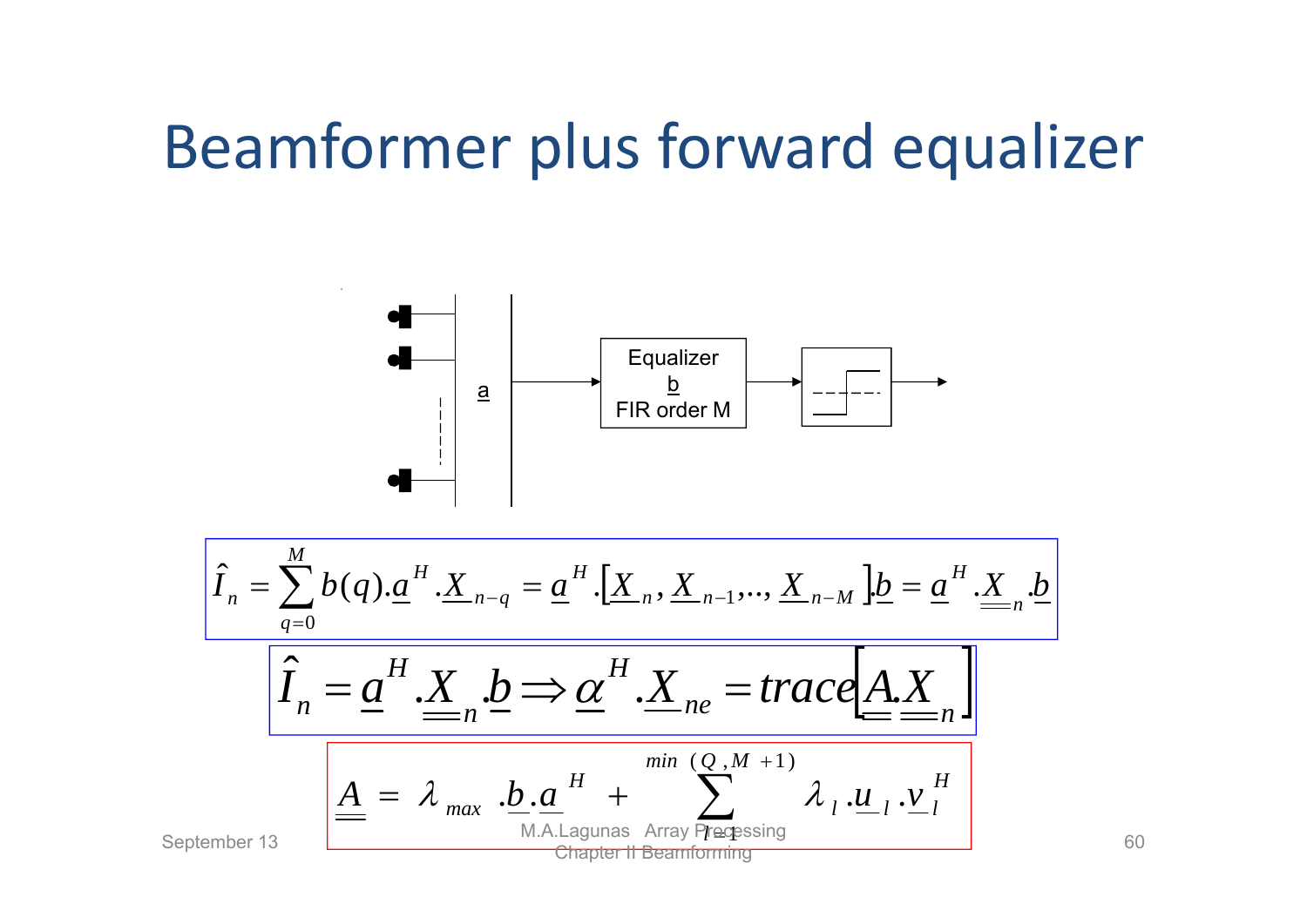## Beamformer plus DFE



Where matrix G is the cross correlation between vector of reference and the received snapshot

re matrix G is the cross  
\nrelation between vector of  
\nspace and the received  
\nshot  
\n
$$
h = \underline{G}^{H} \cdot \underline{a} - \lambda \cdot \underline{1} = \left( \underline{I} - \underline{11}^{H} \right) \underline{G}^{H} \cdot \underline{a} + \underline{1}
$$
\n
$$
h = \underline{G}^{H} \cdot \underline{a} - \lambda \cdot \underline{1} = \left( \underline{I} - \underline{11}^{H} \right) \underline{G}^{H} \cdot \underline{a} + \underline{1}
$$
\n
$$
\underline{R}_{Q} \cdot \underline{a}_{\text{as}} \cdot \underline{G}_{\text{at}} \underline{b}_{\text{at}} \cdot \underline{b}_{\text{at}} \cdot \underline{b}_{\text{at}} \cdot \underline{b}_{\text{at}} \cdot \underline{b}_{\text{at}} \cdot \underline{b}_{\text{at}} \cdot \underline{b}_{\text{at}} \cdot \underline{b}_{\text{at}} \cdot \underline{b}_{\text{at}} \cdot \underline{b}_{\text{at}} \cdot \underline{b}_{\text{at}} \cdot \underline{b}_{\text{at}} \cdot \underline{b}_{\text{at}} \cdot \underline{b}_{\text{at}} \cdot \underline{b}_{\text{at}} \cdot \underline{b}_{\text{at}} \cdot \underline{b}_{\text{at}} \cdot \underline{b}_{\text{at}} \cdot \underline{b}_{\text{at}} \cdot \underline{b}_{\text{at}} \cdot \underline{b}_{\text{at}} \cdot \underline{b}_{\text{at}} \cdot \underline{b}_{\text{at}} \cdot \underline{b}_{\text{at}} \cdot \underline{b}_{\text{at}} \cdot \underline{b}_{\text{at}} \cdot \underline{b}_{\text{at}} \cdot \underline{b}_{\text{at}} \cdot \underline{b}_{\text{at}} \cdot \underline{b}_{\text{at}} \cdot \underline{b}_{\text{at}} \cdot \underline{b}_{\text{at}} \cdot \underline{b}_{\text{at}} \cdot \underline{b}_{\text{at}} \cdot \underline{b}_{\text{at}} \cdot \underline{b}_{\text{at}} \cdot \underline{b}_{\text{at}} \cdot \underline{b}_{\text{at}} \cdot \underline{b}_{\text{at}} \cdot \underline{b}_{\text{at}} \cdot \underline{b}_{\text{at}} \cdot \underline{b}_{\text{at}} \cdot \underline{b}_{\text{at}} \cdot \underline{b}_{\text{at}} \cdot \underline{b}_{\text{at}} \cdot \underline{b
$$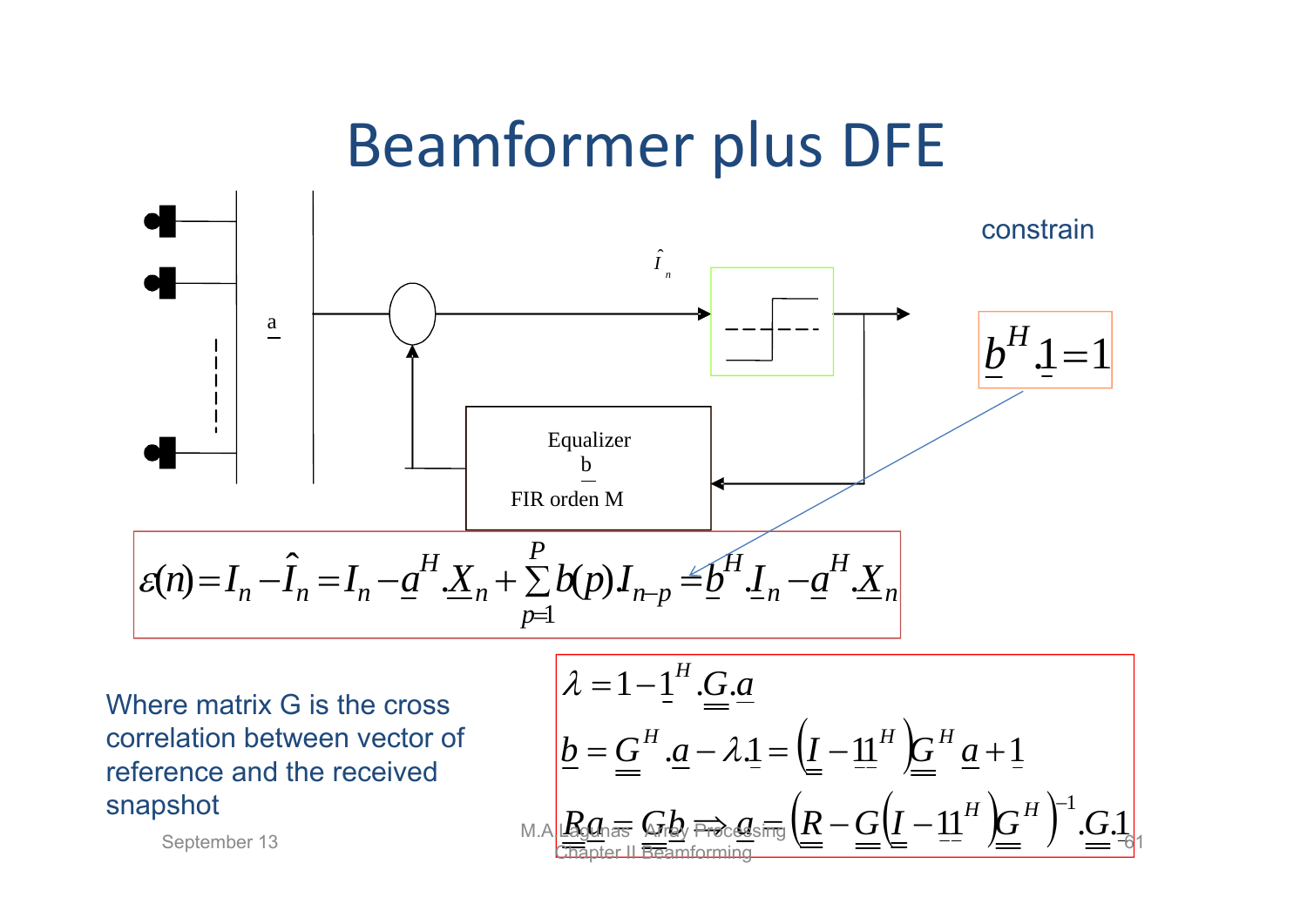### Sequence Detectors



Each vertical line denotes a symbol interval. From each node two branches for "1" and "0". Each branch is labeled with the Euclidean distance D(.). Bold face the path corresponding to the sequence 1010.

$$
D(I_n) = \left| \underline{b}^H \cdot \underline{I}_n - \underline{a}^H \cdot \underline{X}_n \right|^2 \quad ; \quad \forall I_n \in A
$$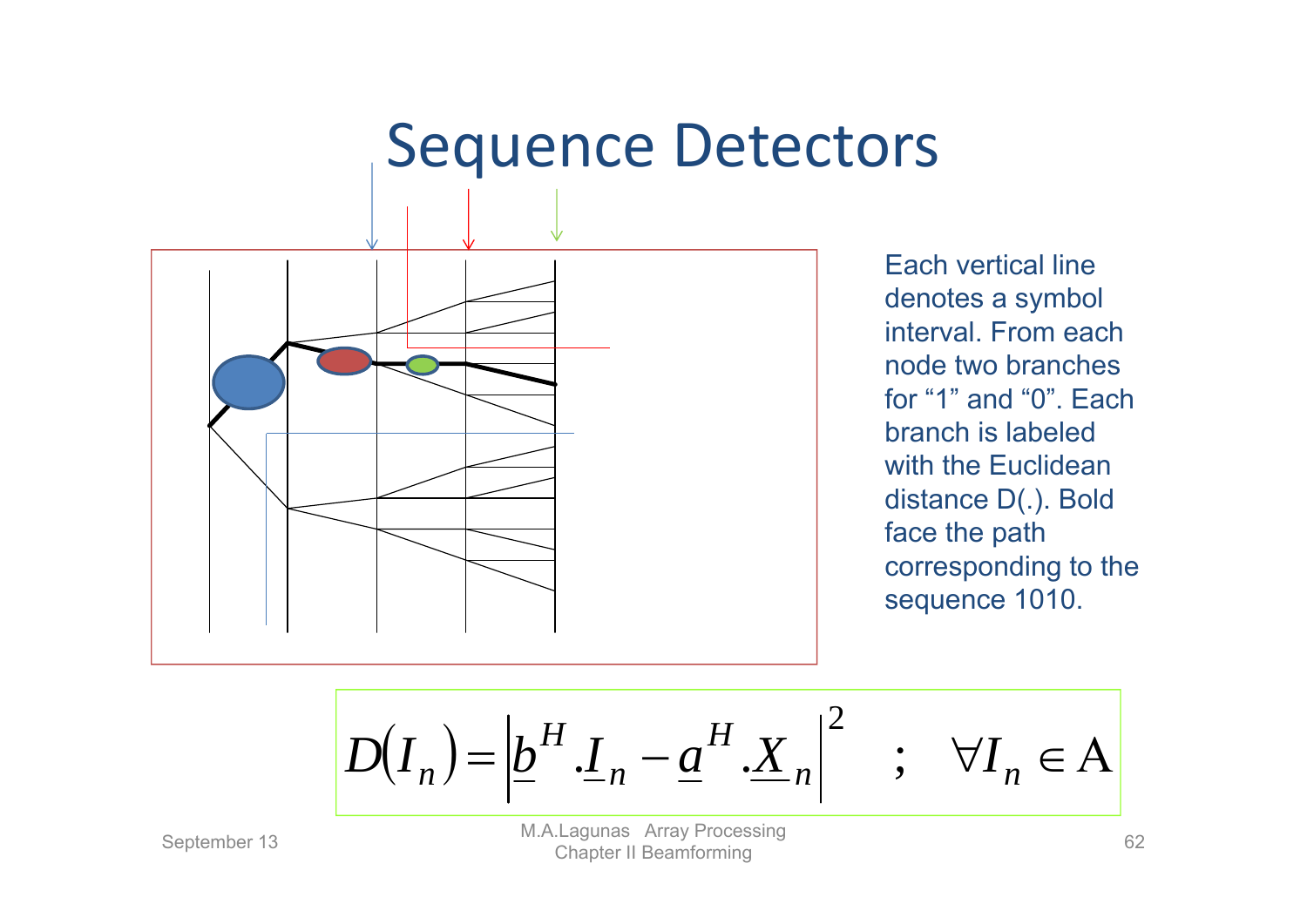# The MDIR Receiver



The receiver snapshot and its covariance are:

$$
\underline{X}_n = \underline{G} \cdot \underline{d}_n + \underline{X}_{w,n} \quad y \quad \underline{R} = \underline{G} \cdot \underline{D} \cdot \underline{G}^H + \underline{R}_w
$$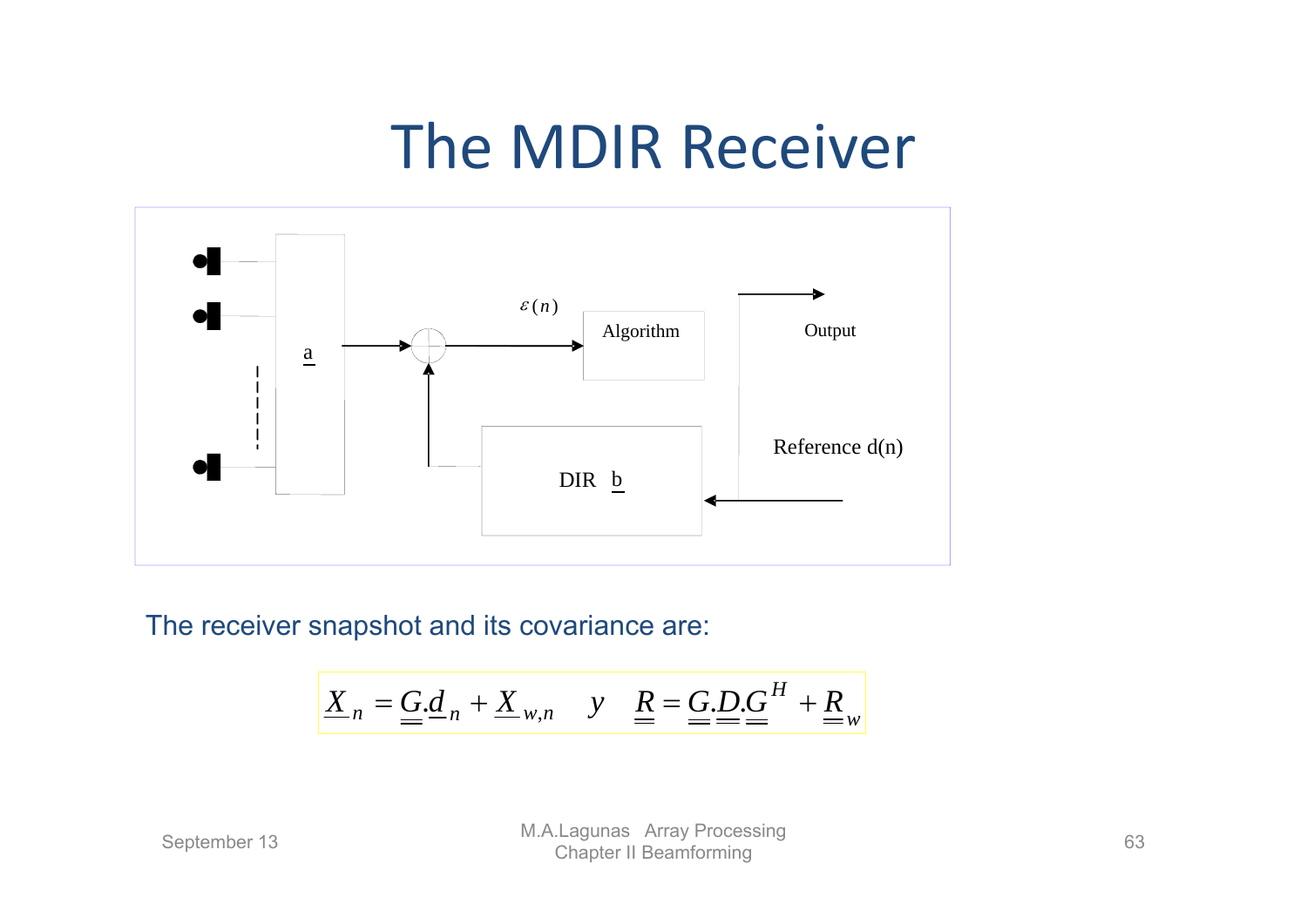The generalized SNR at the array output can be defined as the response to the desired divided by the MSE error

$$
SNR = \frac{\underline{a}^H \cdot \underline{G} \cdot \underline{G}^H \cdot \underline{a}}{\xi}
$$

The design will be to minimize the MSE, yet preserving, as in an AGC Automatic Gain Control, the power of the desired at the array output. In summary the design will be:

$$
\xi = \underline{a}^H \underline{R} \underline{a} + \underline{b}^H \underline{b} - \underline{a}^H \underline{G} \underline{b} - \underline{b}^H \underline{G}^H \underline{a}
$$
  
s.t. 
$$
\underline{a}^H \underline{G} \underline{G}^H \underline{a} = k_0
$$

The solution is, after deriving the corresponding Lagrangian:

$$
\underline{\underline{R} \cdot \underline{a} - \underline{G} \underline{b}} = \lambda \cdot \underline{G} \cdot \underline{G}^H \cdot \underline{a}
$$

$$
\underline{b} = \underline{G}^H \cdot \underline{a}
$$

Where the beamformer is the eigenvector associated with the minimum eigenvalue and the DIR is MATCHED to the array response

$$
\underline{\underline{R} \cdot \underline{a} - \underline{G} \underline{b}} = \lambda \cdot \underline{G} \cdot \underline{G}^H \cdot \underline{a}}{\underline{b} = \underline{G}^H \cdot \underline{a}}
$$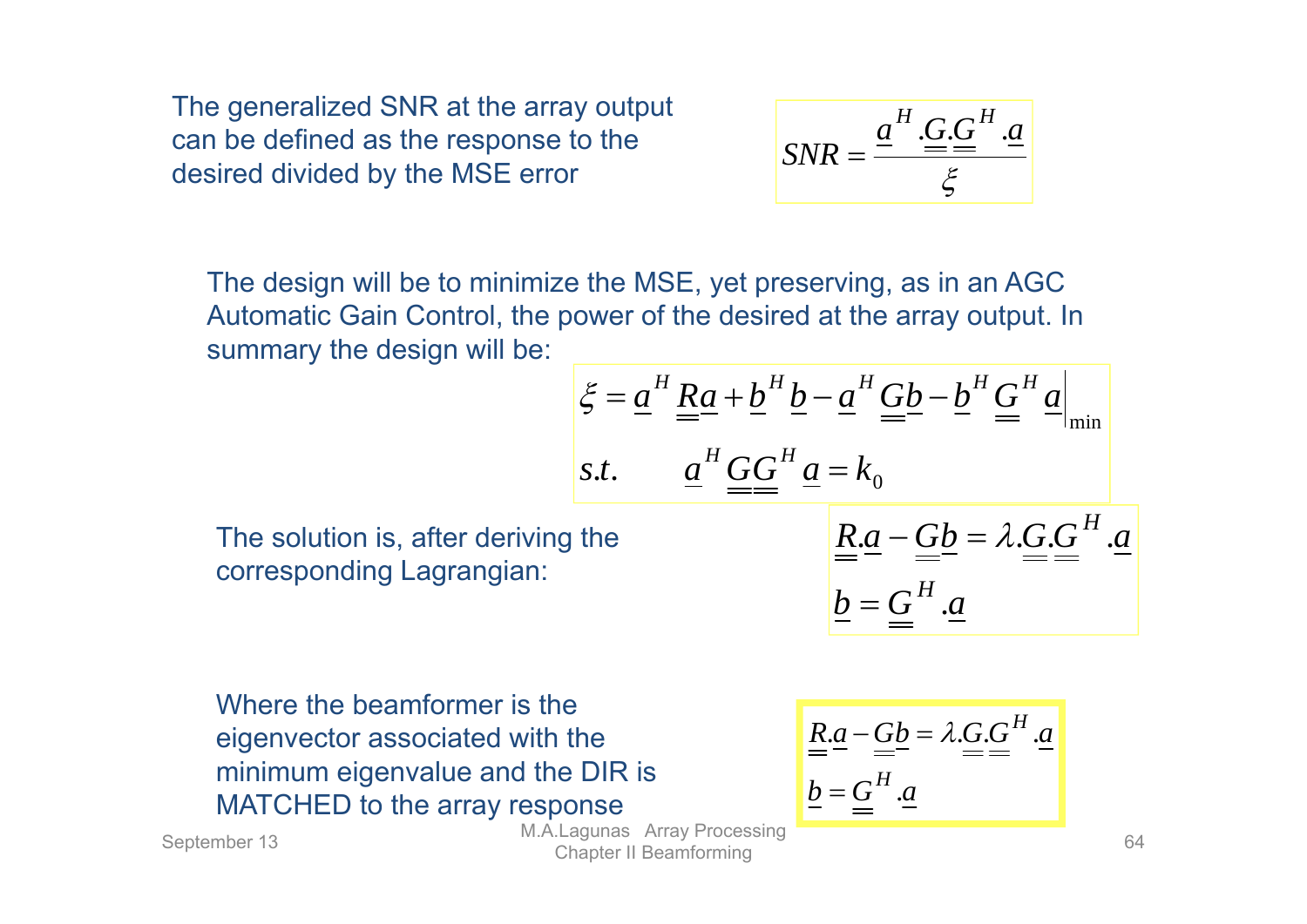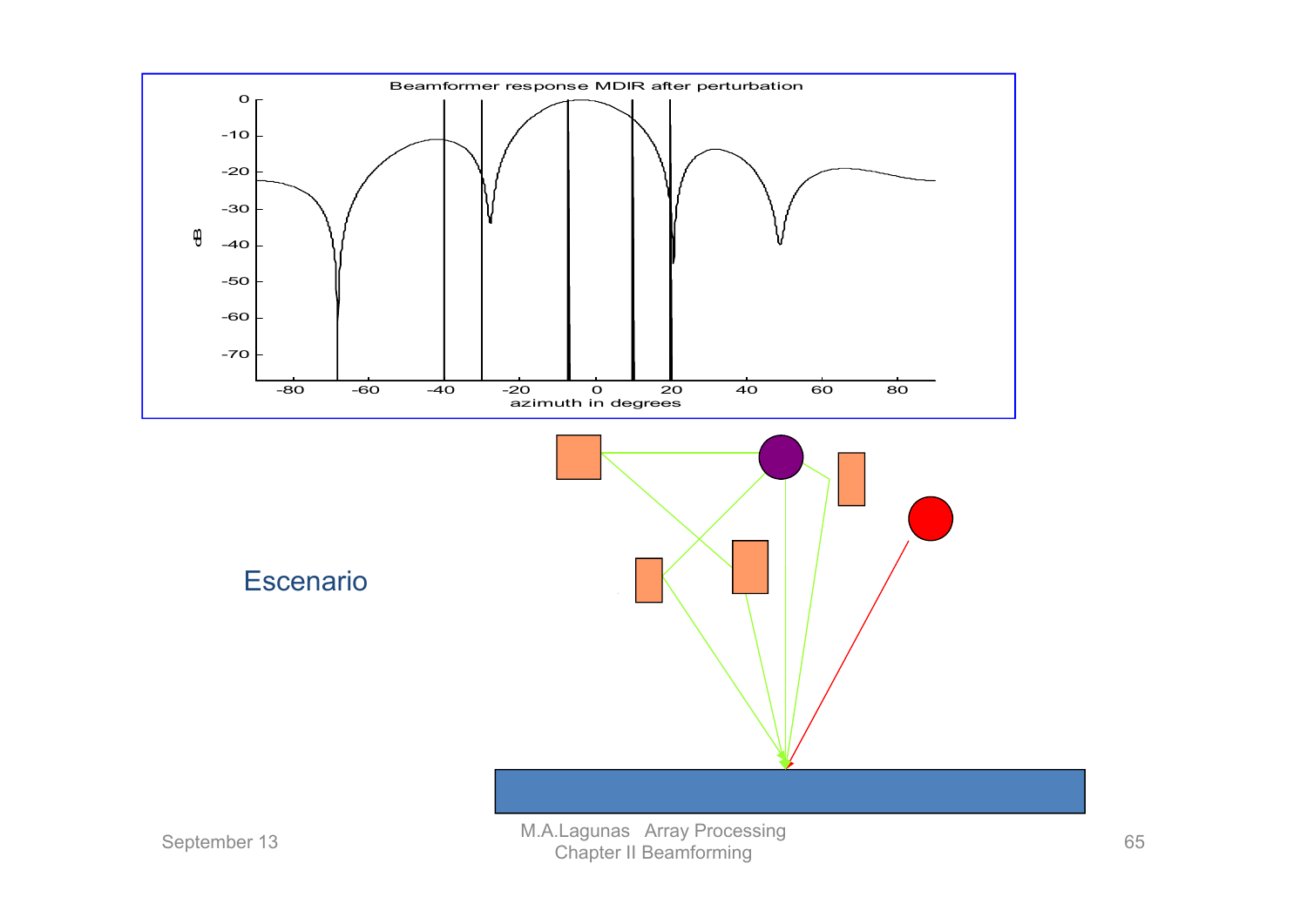## Beamforming using Cyclostationarity

The acf of a cyclostationary process is:

$$
r(t,\tau) = E\Big[s(t+\frac{\tau}{2}), s^*(t-\frac{\tau}{2})\Big] = \sum_{m=-\infty}^{\infty} \beta_m(\tau). \exp(-jm\alpha.t)
$$

The property that can be used as reference is:

$$
E\Big[s(t+\frac{\tau}{2})\cdot s^*(t-\frac{\tau}{2})\cdot \exp(j\alpha t)\Big] = \beta_1(\tau) \neq 0
$$

Assuming the cyclic frequency known (usually the baud rate), we collect the following snapshots from the aperture

$$
\underline{X}_n \quad y \quad \underline{X}_{c,n} = \underline{X}_n.\exp(j\alpha t)
$$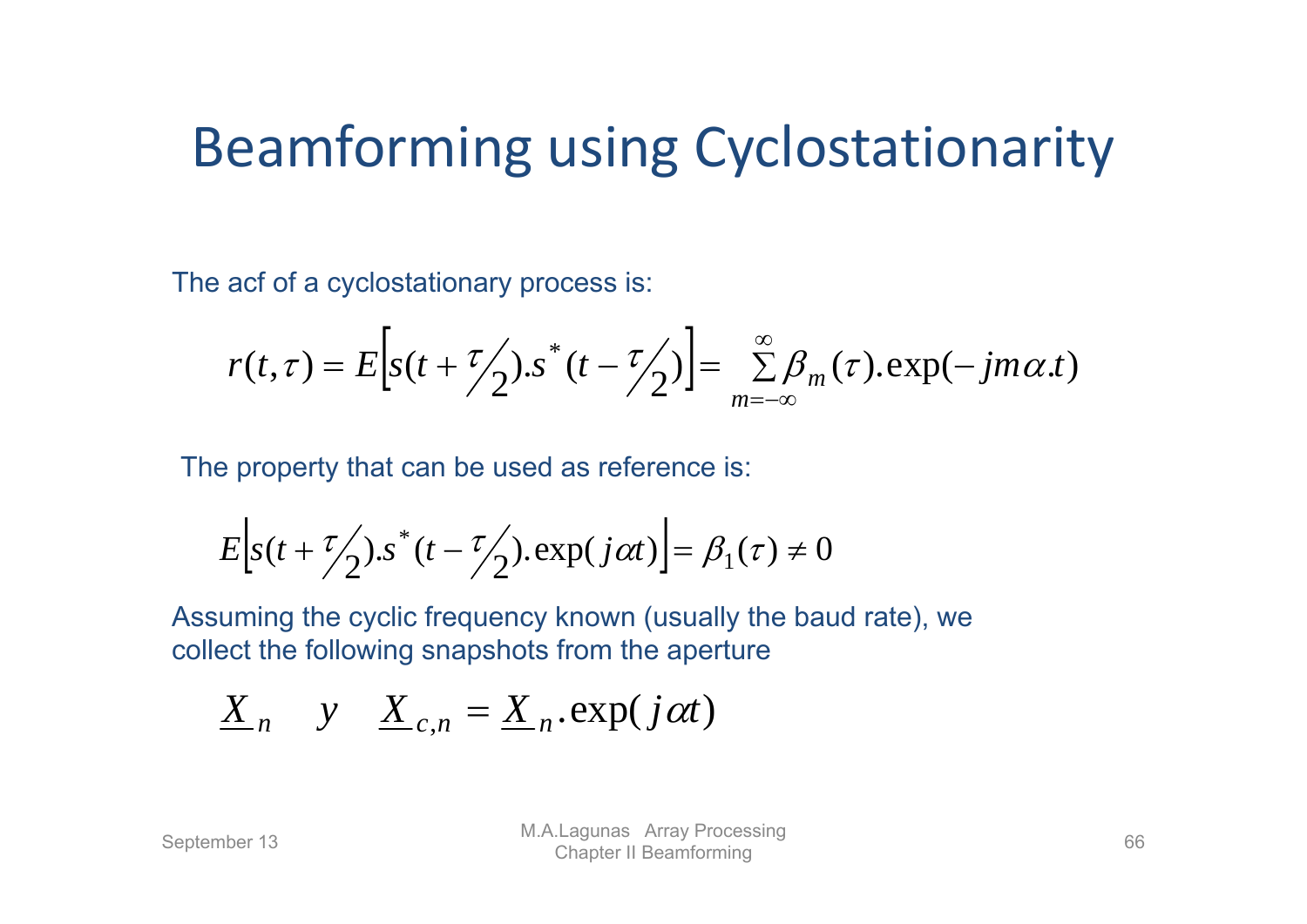The objective is to design both<br>beamformers (vectors a and c) in order to minimice the error……

$$
\varepsilon(n) = \underline{a}^H \cdot \underline{X}_n - \underline{c}^H \cdot \underline{X}_{c,n}
$$

The constrain will be that the cross-correlation among the output of both beamformers has to be different of zero when the desired signal, with a given cyclic frequency, is present.

$$
\xi = \underline{a}^H \cdot \underline{R} \cdot \underline{a} + \underline{c}^H \cdot \underline{R} \cdot \underline{c} - \underline{a}^H \cdot \underline{R} \cdot \underline{c} - \underline{c}^H \cdot \underline{R}^H \cdot \underline{a}
$$
  

$$
\underline{a}^H \cdot \underline{R} \cdot \underline{c} + \underline{c}^H \cdot \underline{R}^H \cdot \underline{a} = \phi_o
$$

The solution is:

$$
\underline{\underline{R}\underline{a}} = (\lambda + 1)\underline{\underline{R}}_{cc} \underline{c}
$$
\n
$$
\underline{\underline{R}\underline{c}} = (\lambda + 1)\underline{\underline{R}}_{cc}^H \underline{a}
$$
\n
$$
\underline{\underline{R}\underline{a}} = (\lambda + 1)^2 \underline{\underline{R}}_{cc} \underline{\underline{R}}^{-1} \underline{\underline{R}}_{cc}^H \underline{a}
$$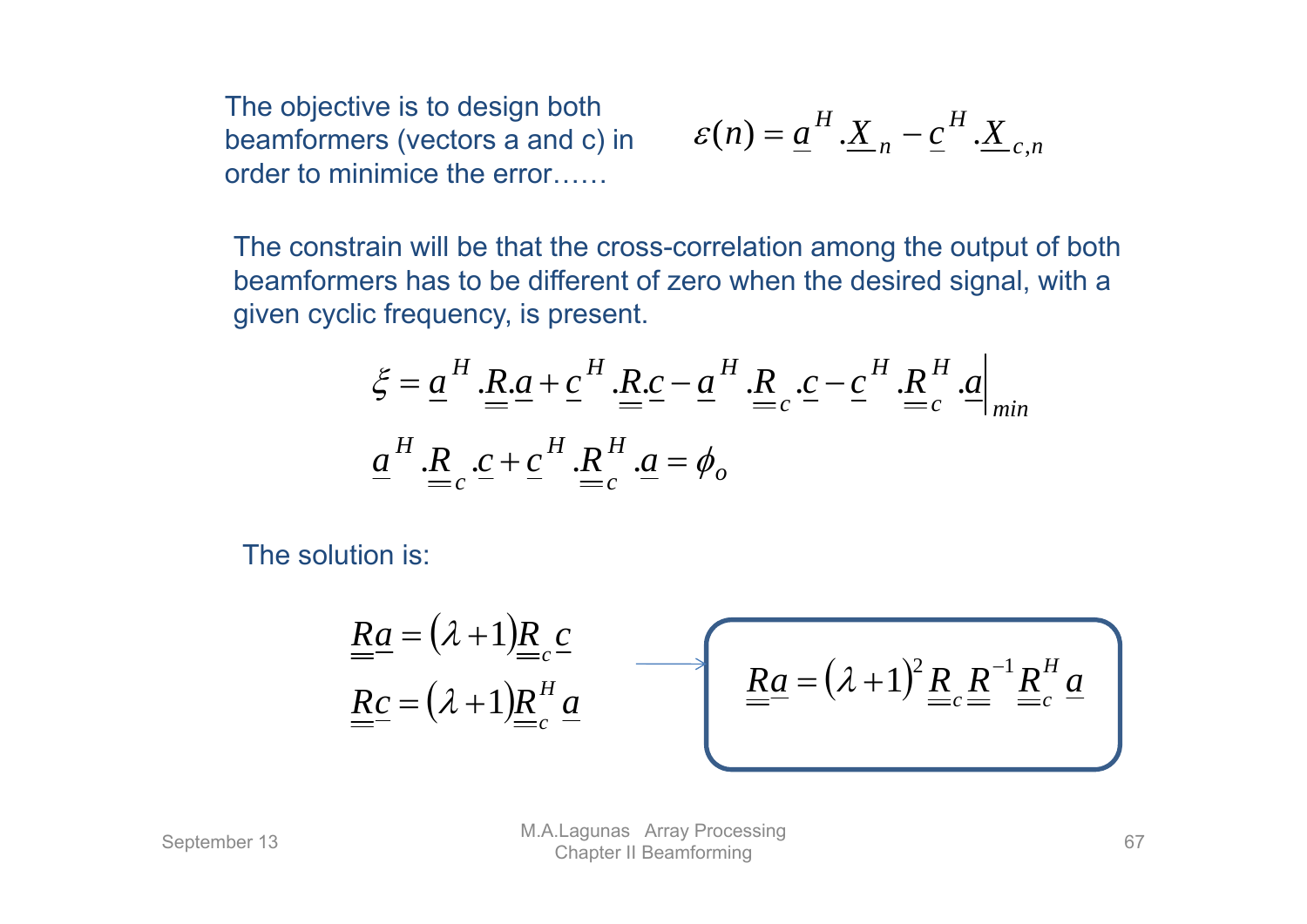#### The Cyclic Beamformer (SCORE)

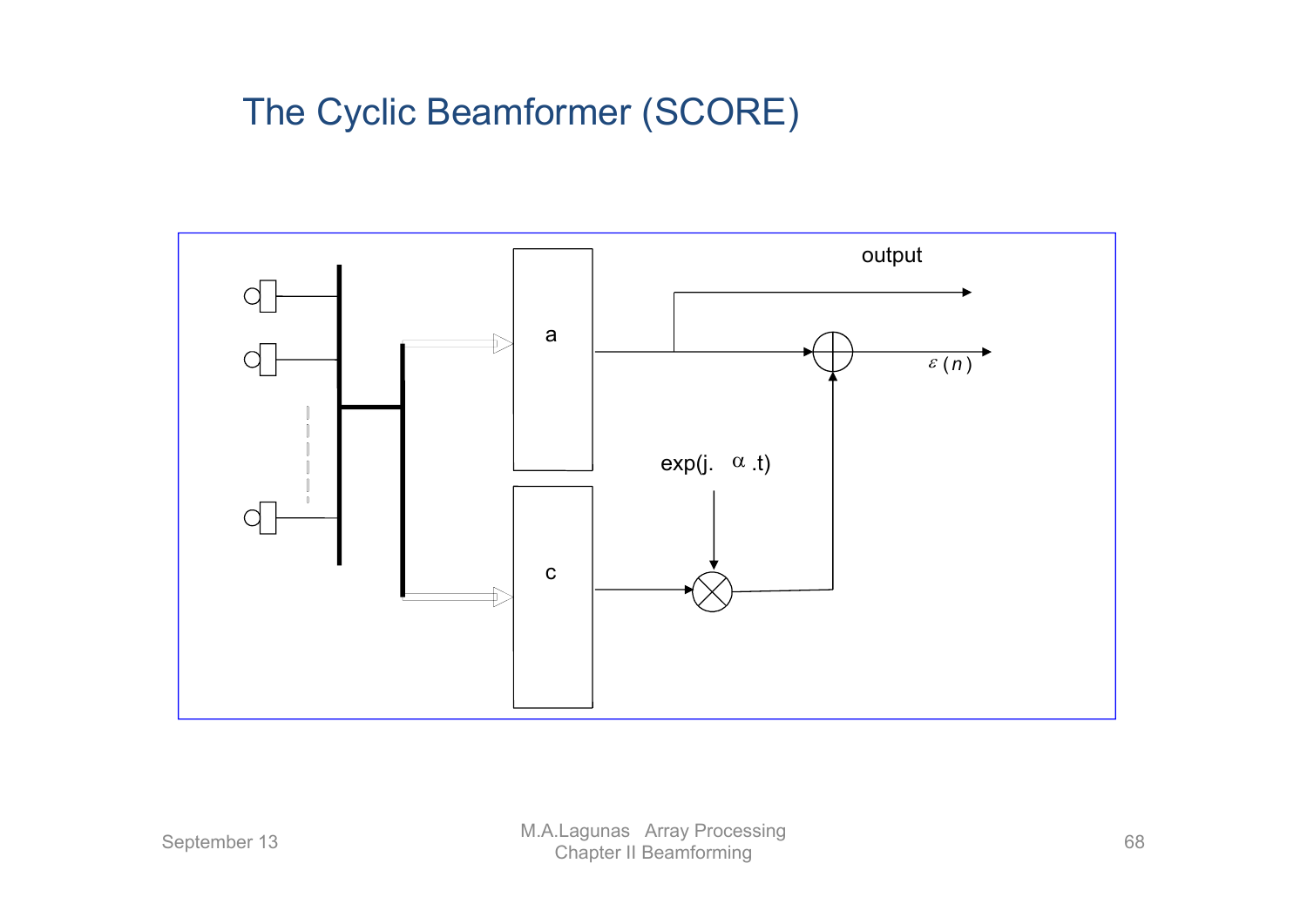# Beamformer as Linear Predictor

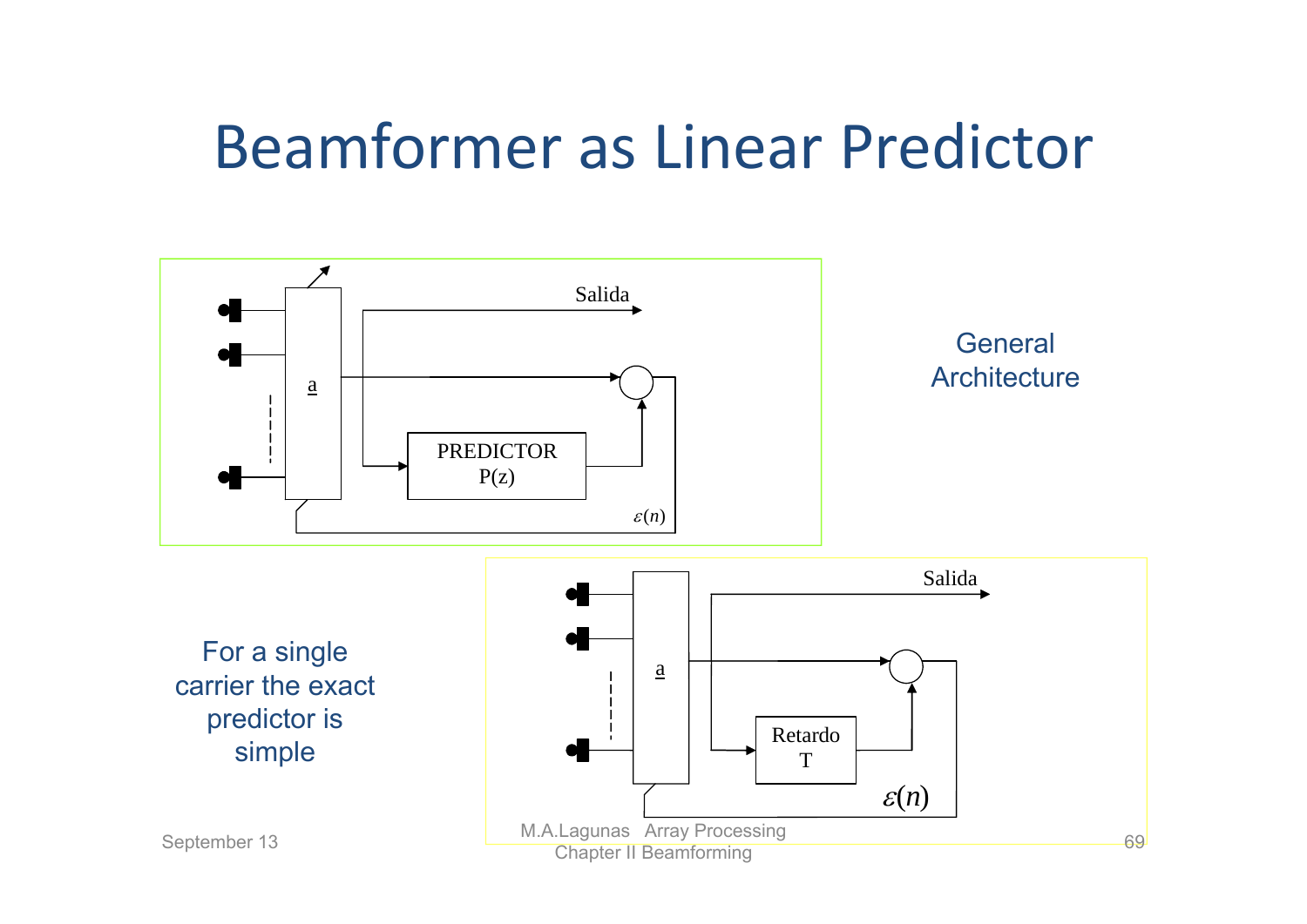$$
E\left[\left|\underline{a}^{H}.\left[\underline{X}_{n}-\underline{X}_{n-m}\right]^{2}\right]\right|_{\min} = \underline{a}^{H}.\left\{2.\underline{R}-\left(\underline{R}_{m}+\underline{R}_{m}^{H}\right)\right\}\underline{a} = \underline{a}^{H}.\left\{2.\underline{R}-2.\underline{R}_{c}\right\}\underline{a}
$$

$$
\underline{R}_{c} = \frac{\underline{R}_{m} + \underline{R}_{m}^{H}}{2} \quad ; \quad \underline{R}_{m} = E\left[\underline{X}_{n}.\underline{X}_{n-m}^{H}\right]
$$

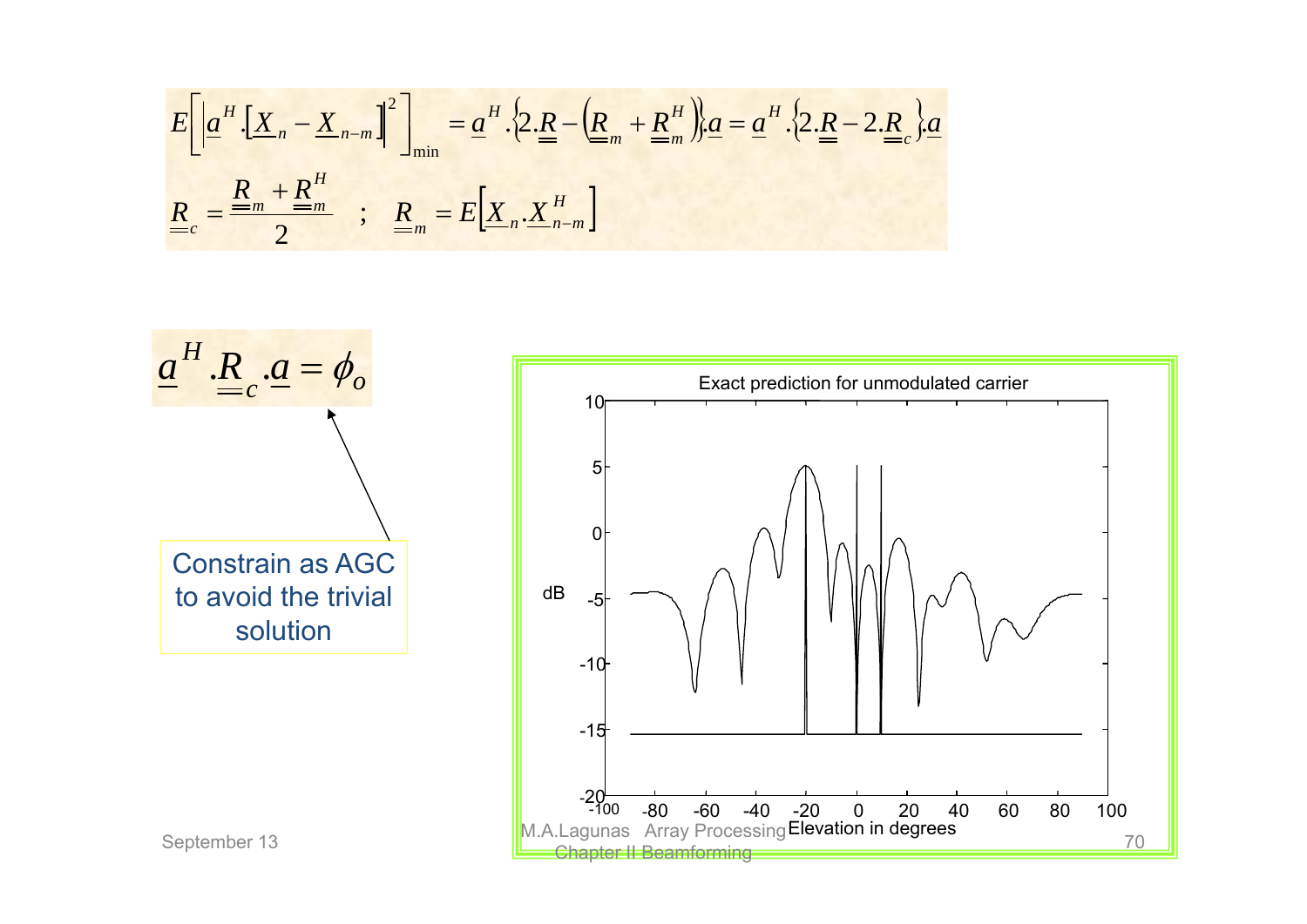# INDEX

- Beamforming/Beamvector
- $\bullet$ The array response: Directivity pattern
- •• Time reference beamforming TRB
	- –MSE Beamforming
	- –The reference loop: TDM FDM CDM
- Spatial reference beamforming SRB
	- – $-$  Constrained beamforming
	- SLC and GSLC
	- Alphabet reference

Beamforming and equalizers (Forward, Backward and ML)

#### Beamforming for FDSS

Beamforming for FHSS

Septem**Beamforming for DSSS** Chapter II Beamforming **Chapter 11** Beamforming 71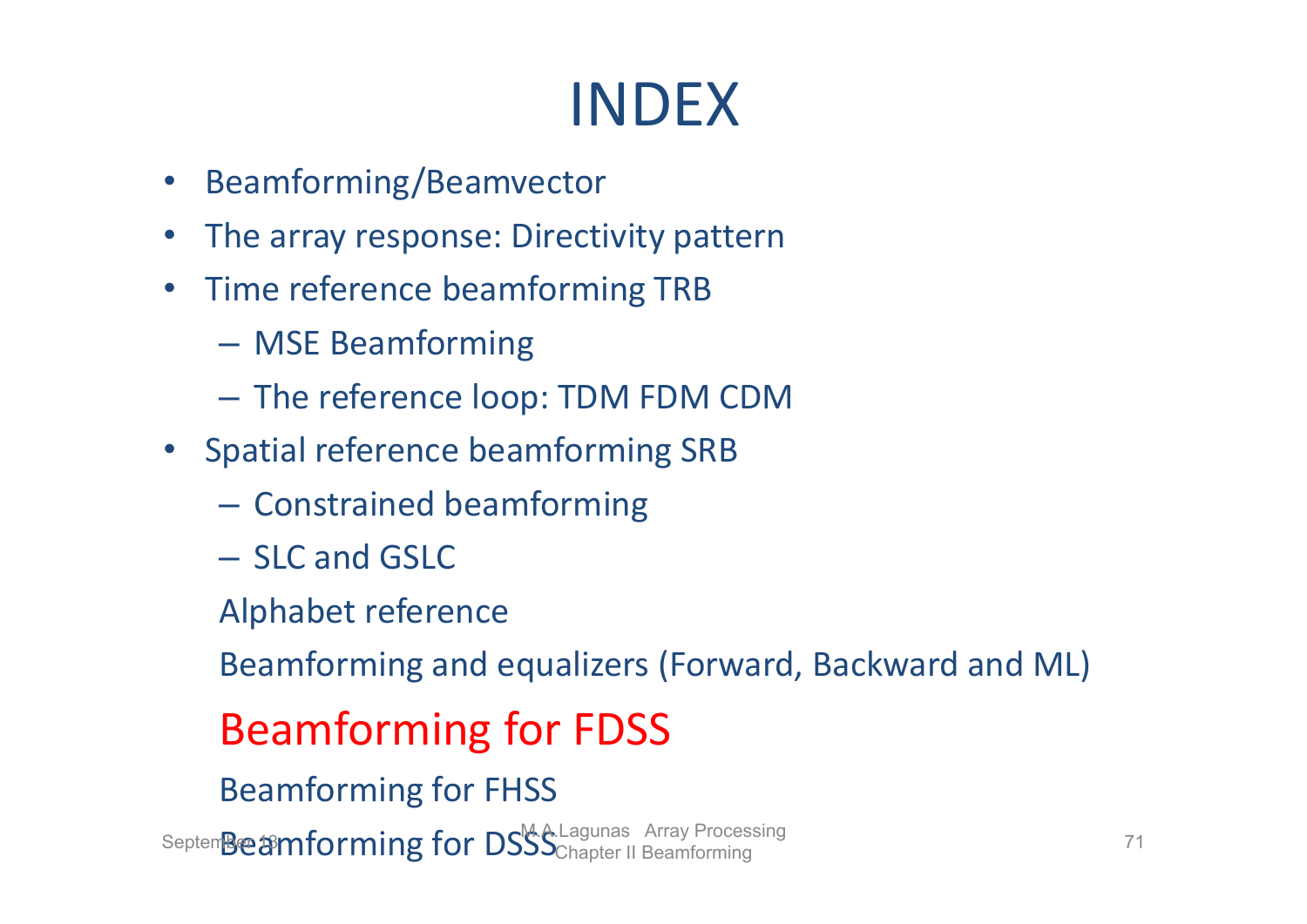# Beamforming for FDSS

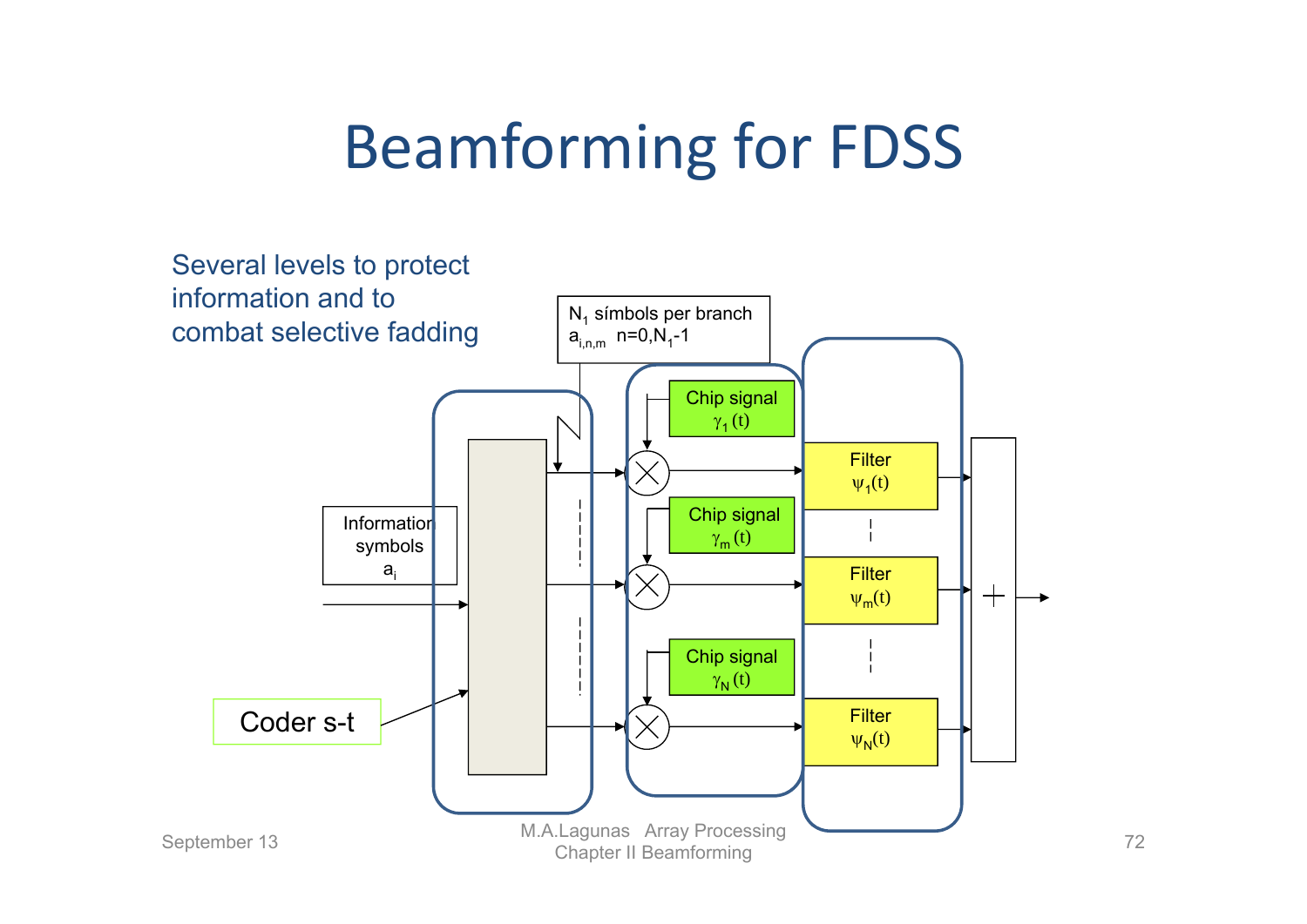

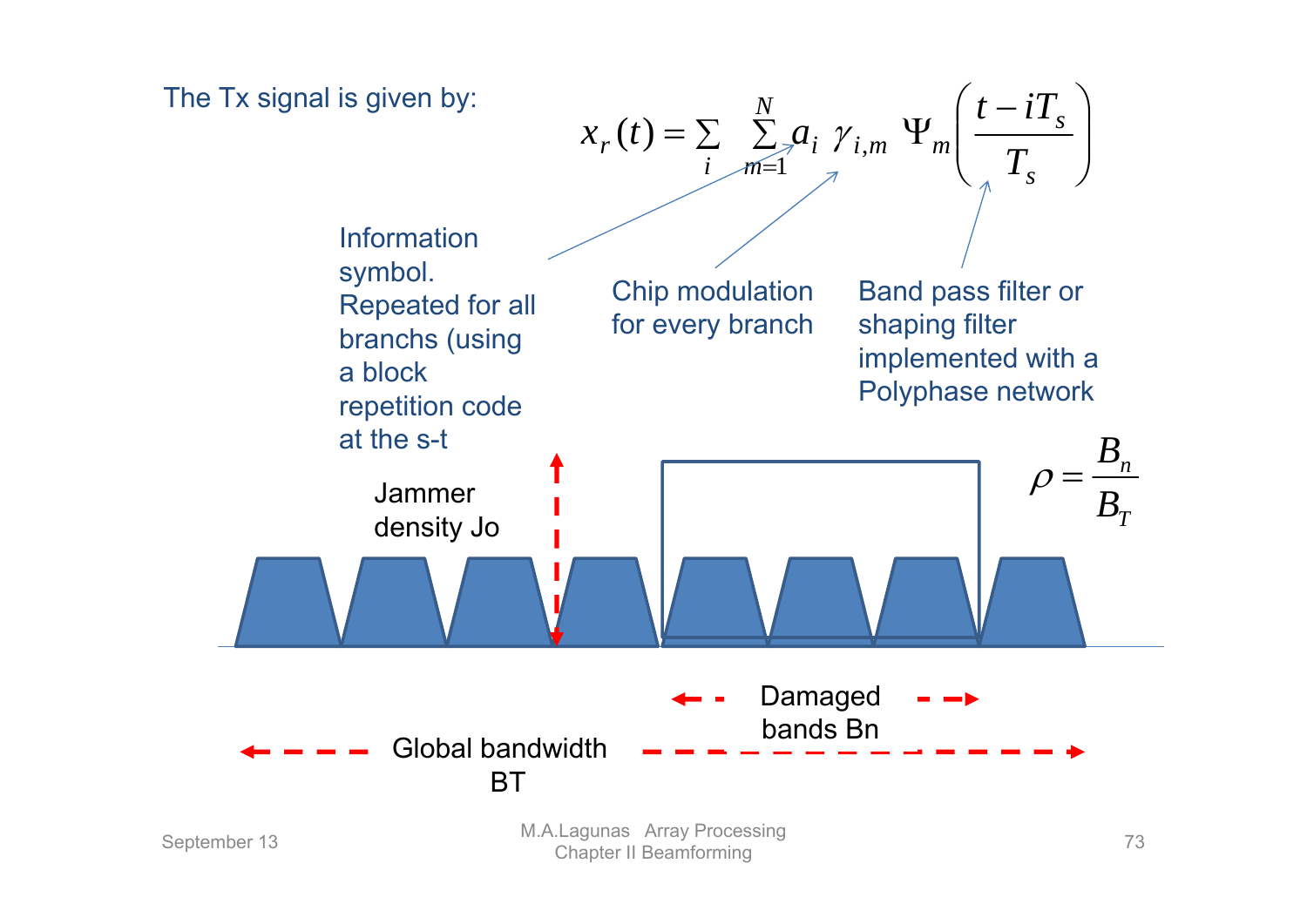With N bands, the decission variable z will be the adition of the N bands outputs after chip removal and matched filter, where Es is the energy per symbol.

$$
z = \sum_{m=1}^{N} (a_i E_s + w_m)
$$

The density of the noise will be No for the free bands and Jo+No for the damaged ones.

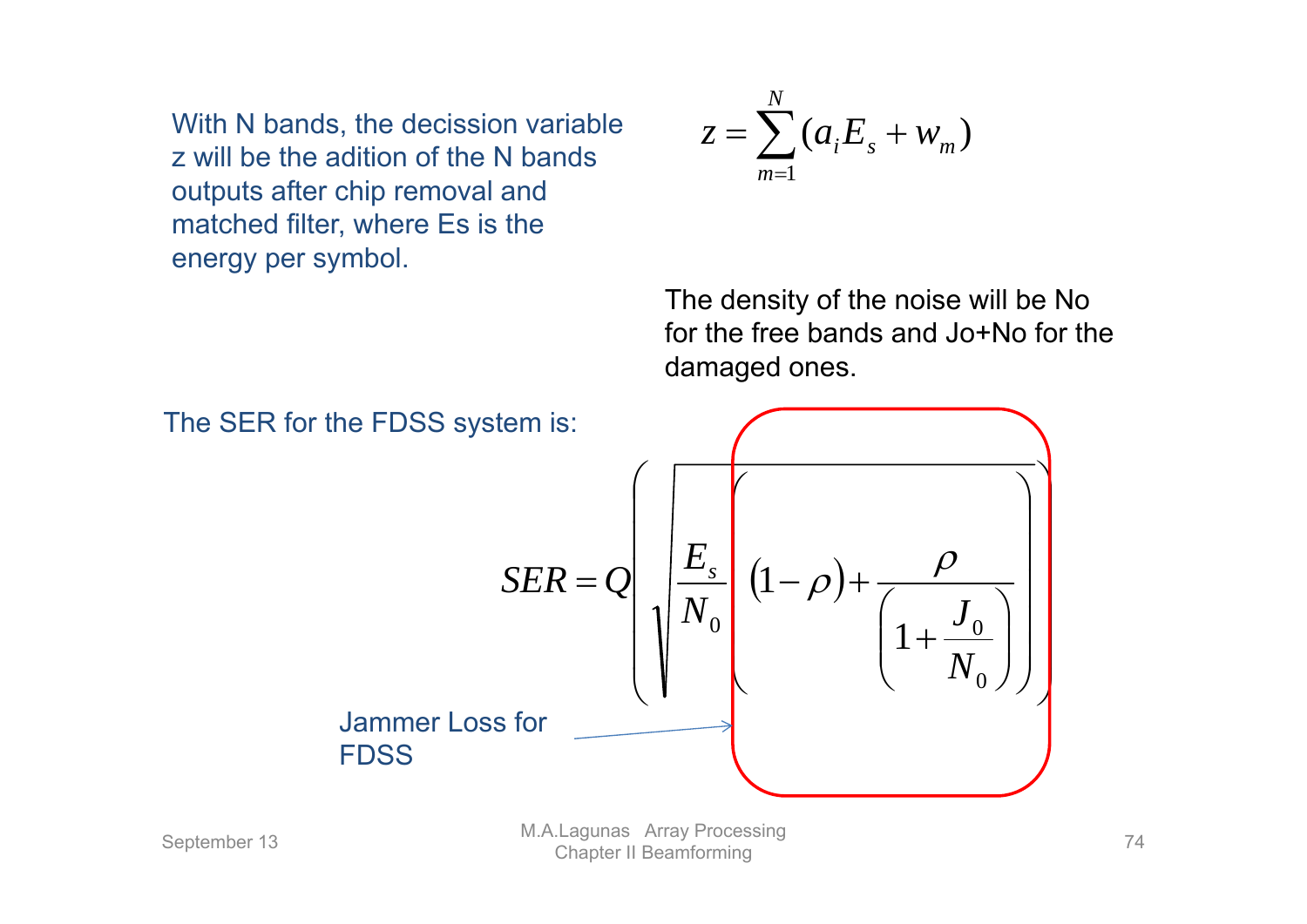

A suboptimum receiver is the case when only the free bands are used. In this case, the complexity decreases but also the quality

The goal of beamforming or array processing is to use spatial diversity to decrease the percentage of damaged

$$
SER = Q\left(\sqrt{\frac{E_s}{N_0}\left(1-\rho\right)}\right)
$$

bands

**September 13**<br>September 13 **M.A.Lagunas Array Processing Chapter II Beamforming** 75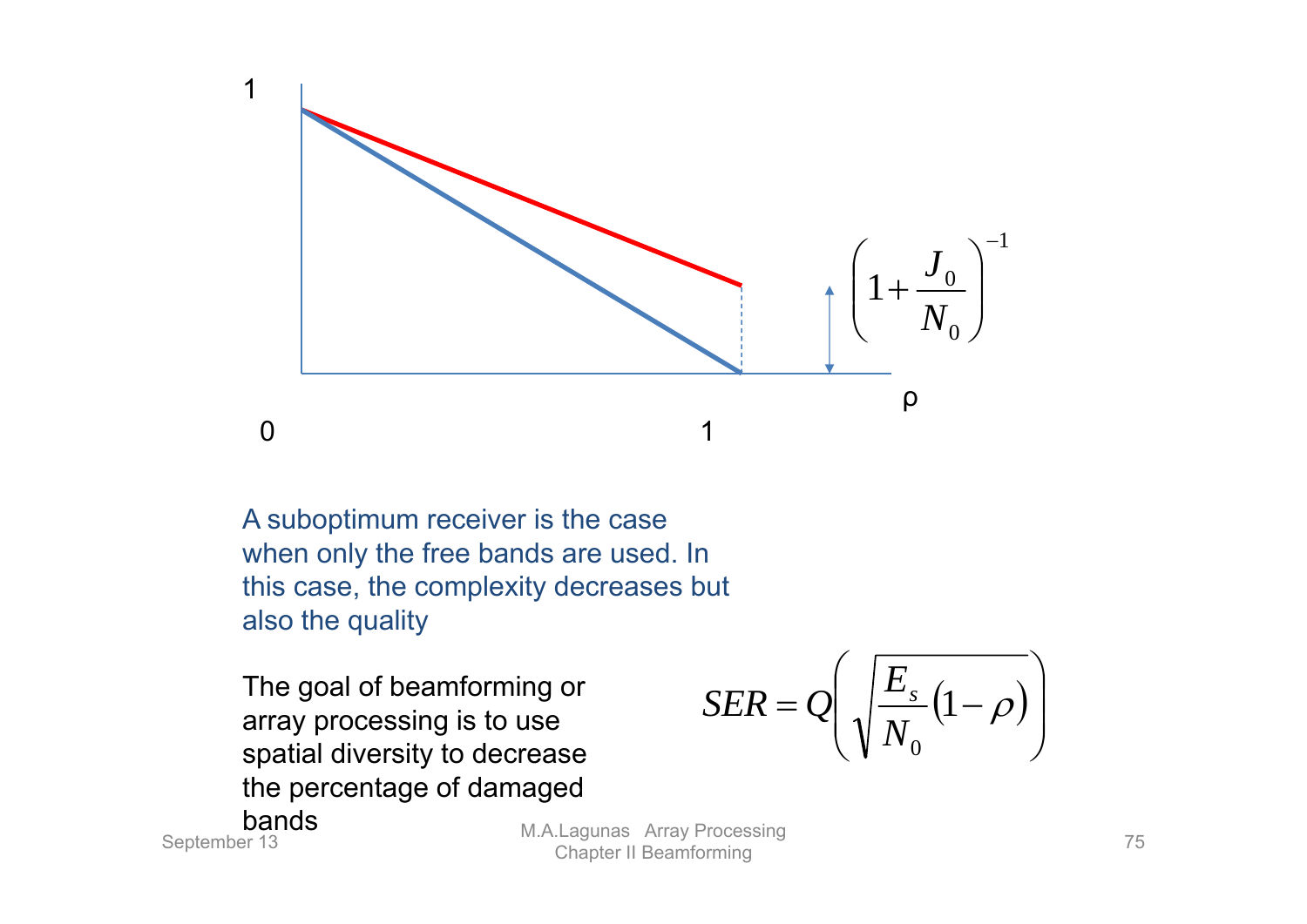At the receiver array, we select two bands: One band free from jamming or interference and other damaged by the jammer.

Clearly, using a repetition code at the s-t coder of the transmitter, the desired will be present in both bands. In consequence, naming Af and Ad the beamformers for each band, the design constrain will be:

$$
\underline{a}_{f}^{H} \underline{R}_{fd} \underline{a}_{d} + \underline{a}_{d}^{H} \underline{R}_{df} \underline{a}_{f} = kte.
$$

With this constrain and assuming that both beamformers will produce the desired at their output, the objective will be to minimize the MSE.

$$
e(n) = \underbrace{a_f^H X_{f,n} - a_d X_{d,n}}_{\xi = a_f^H \underbrace{R}_{\text{eff}} a_f + \underbrace{a_d^H \underbrace{R}_{\text{add}} a_d - \underbrace{a_f^H \underbrace{R}_{\text{fg}} a_s - \underbrace{a_g^H \underbrace{R}_{\text{eff}} a_f}_{\text{Equation of the problem:}} + \underbrace{a_f^H \underbrace{R}_{\text{diff}} a_f}_{\text{Equation of the problem:}} = \underbrace{a_d = R_{\text{add}}^{-1} R_{\text{diag}} a_f}_{\text{Equation of the problem:}} + \underbrace{a_d = R_{\text{add}}^{-1} R_{\text{diag}} a_f}_{\text{Capter II} \text{Begerriuming}}.
$$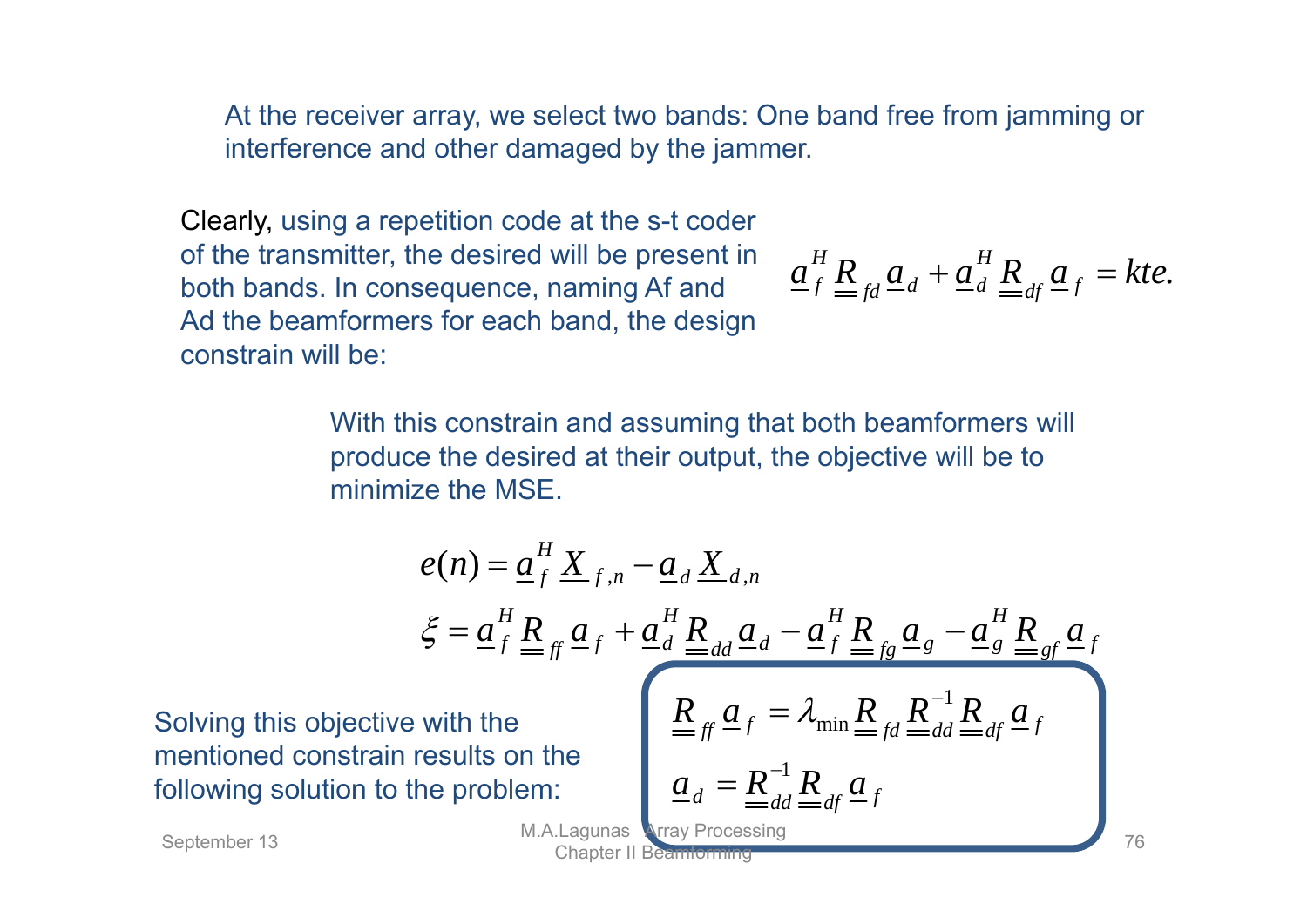#### Free band (desired at broadside)

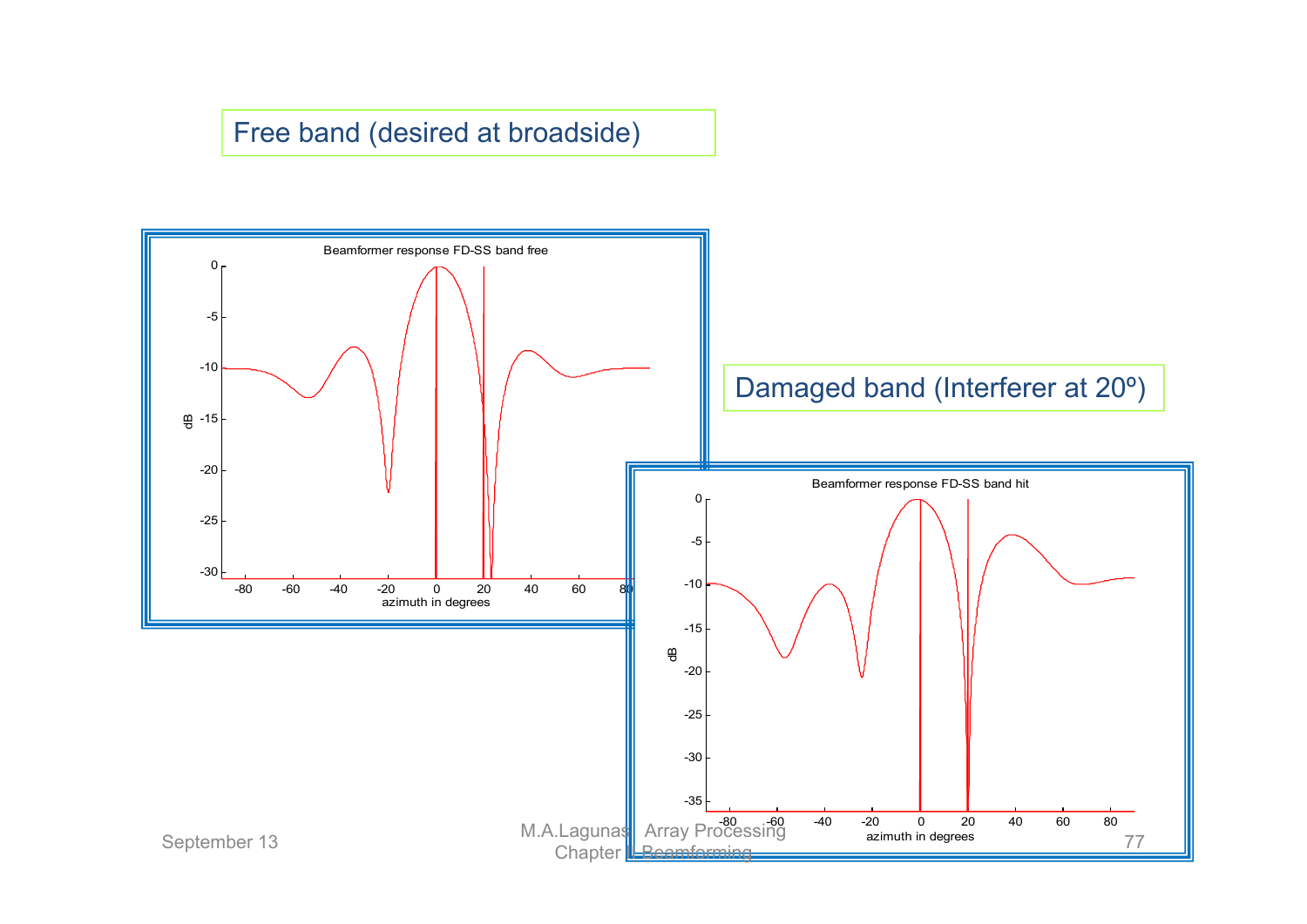# INDEX

- Beamforming/Beamvector
- $\bullet$ The array response: Directivity pattern
- •• Time reference beamforming TRB
	- –MSE Beamforming
	- –The reference loop: TDM FDM CDM
- Spatial reference beamforming SRB
	- – $-$  Constrained beamforming
	- SLC and GSLC
	- Alphabet reference

Beamforming and equalizers (Forward, Backward and ML)

Beamforming for FDSS

### Beamforming for FHSS

Septem**Beamforming for DSSS** Chapter II Beamforming **Chapter 11 Beamforming** 78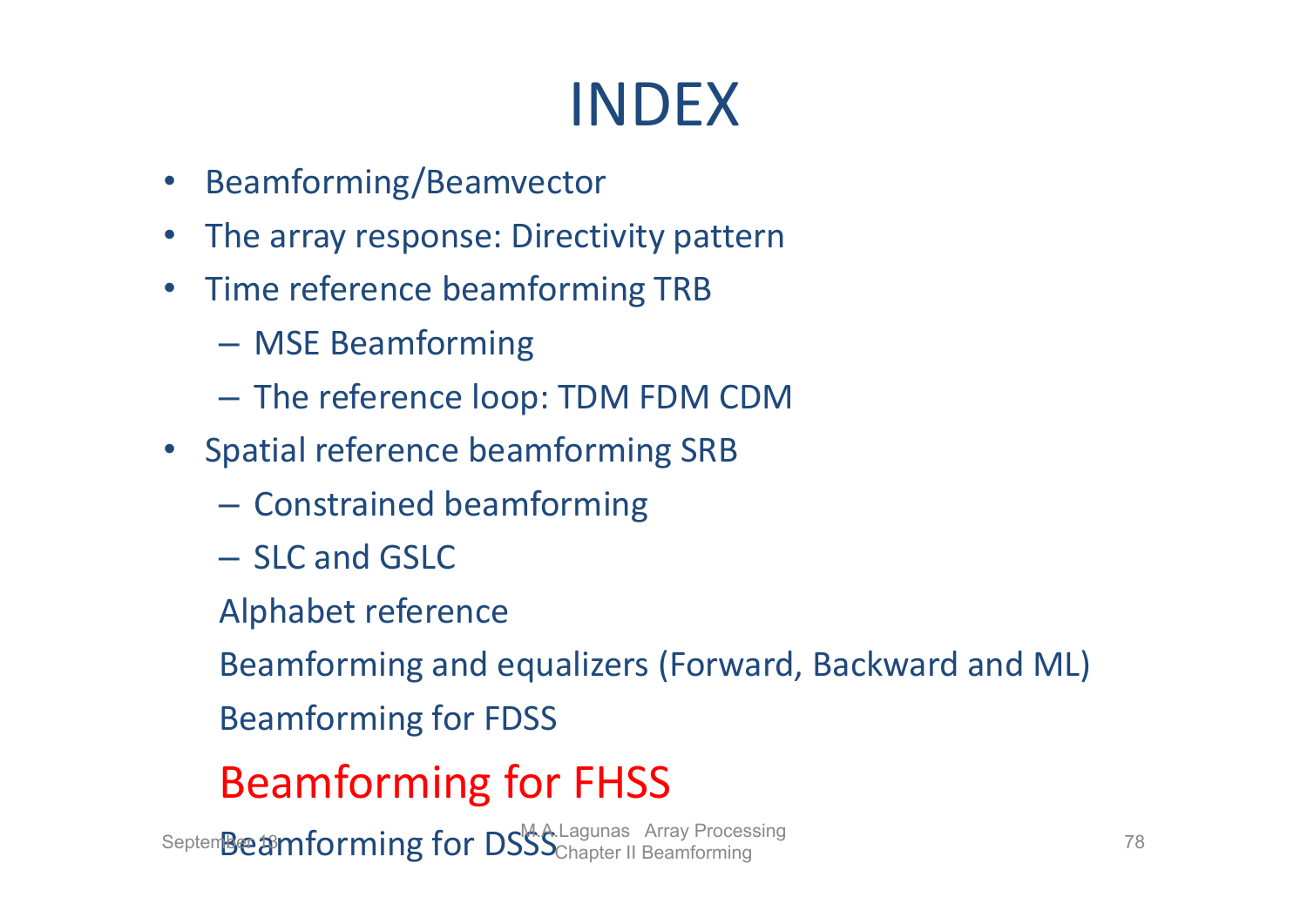## Beamforming for FHSS

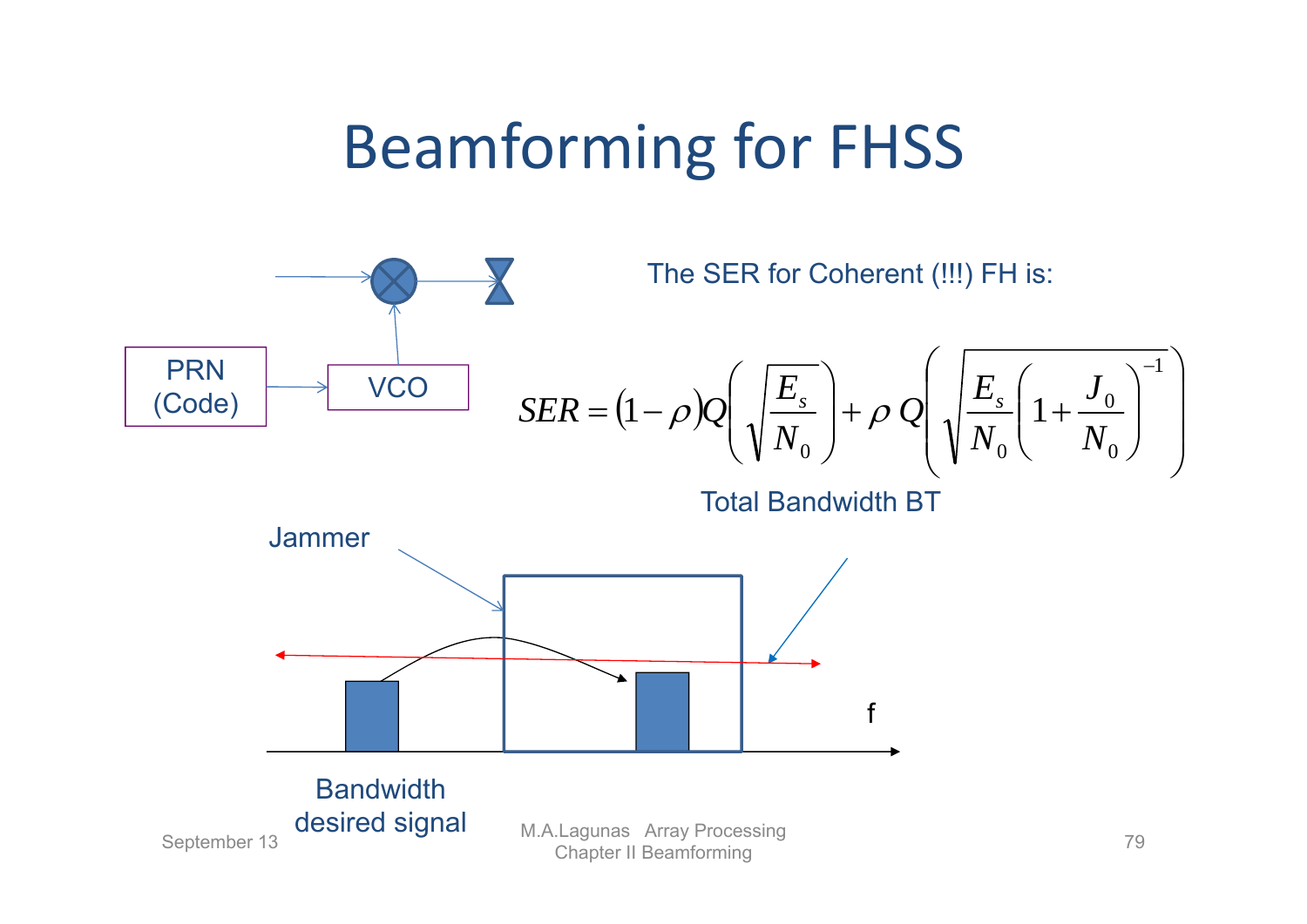Since the Q(.) function is concave, it verifies that

 $Q(\rho x1 + (1 - \rho)x2) \leq \rho Q(x1) + (1 - \rho)Q(x2)$  $Q(x2)$  $Q(x1)$  $x1$  x2 In consequence, FDSS is better than FHSS for any damaged

percentage, i.e. FDSS is more robust to jamming than FHSS. Furthermore, since coherent hopping is almost impossible the mandatory use of uncoherent FSK in FH deteriorate the system again when compared with FDSS

> Again the goal of beamforming for FHSS is to reduce the damage percentage as much as

**Possible September 13** M.A.Lagunas September 13 Chapter II Beamforming 80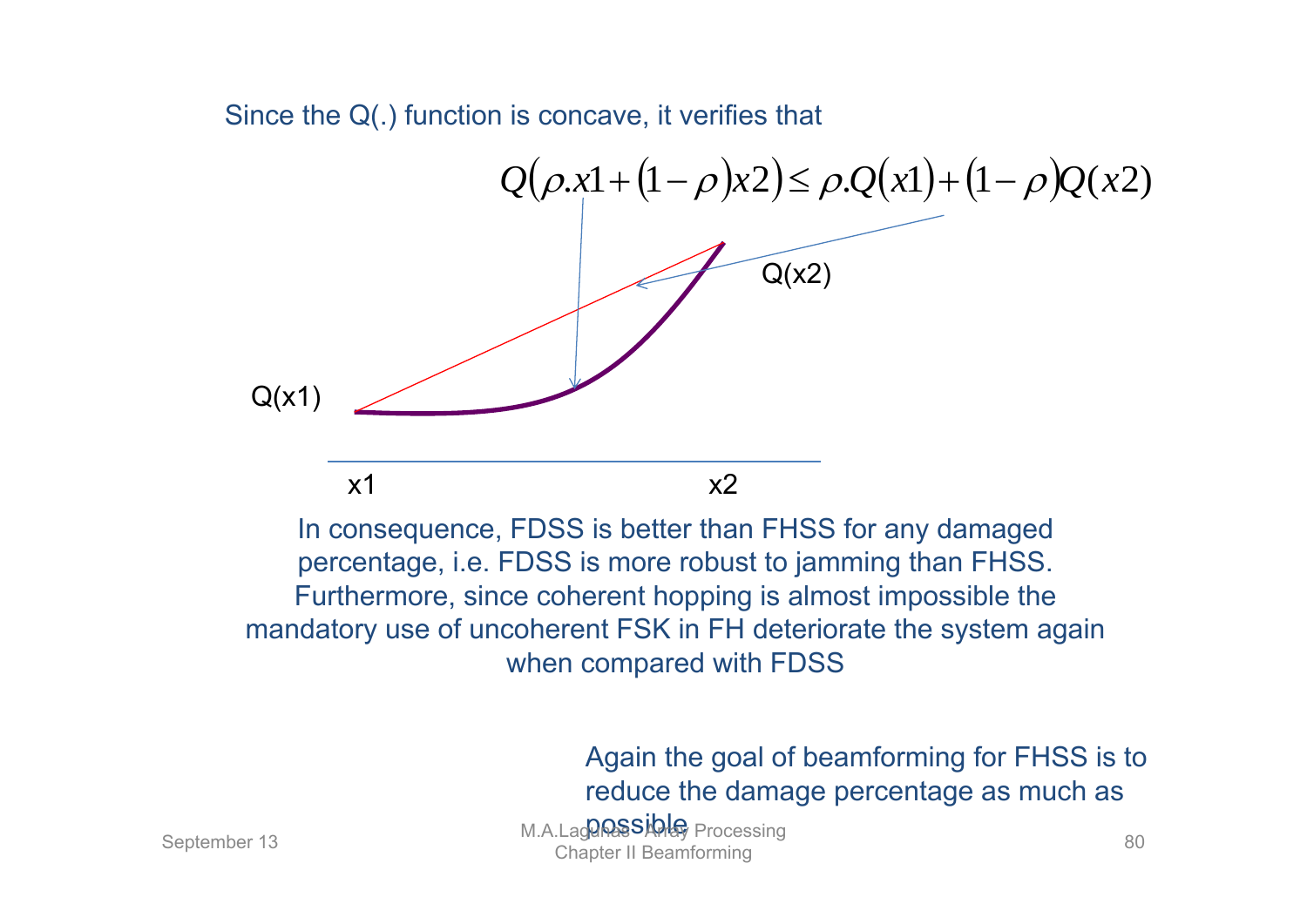The idea is to compute, by means anticipated processing, the covariance matrix of the next hop, i.e. before the desired hops to the frequency. This covariance is

 $=a$ *R*

When the desired hops to the frequency, the new covariance is *R*

since 
$$
\underline{R} = P_d \underline{S}_d \underline{S}_d^H + \underline{R}_a
$$



 $A$  . September 16  $op^{\mathrm{ppc}}_{\scriptscriptstyle{\mu\mu}} = a$ <del>...</del> $R_{\rm inter}^{-1}$ 

M.A.Lagunas Array Processing 21 M.A.Lagunas Array Processing 31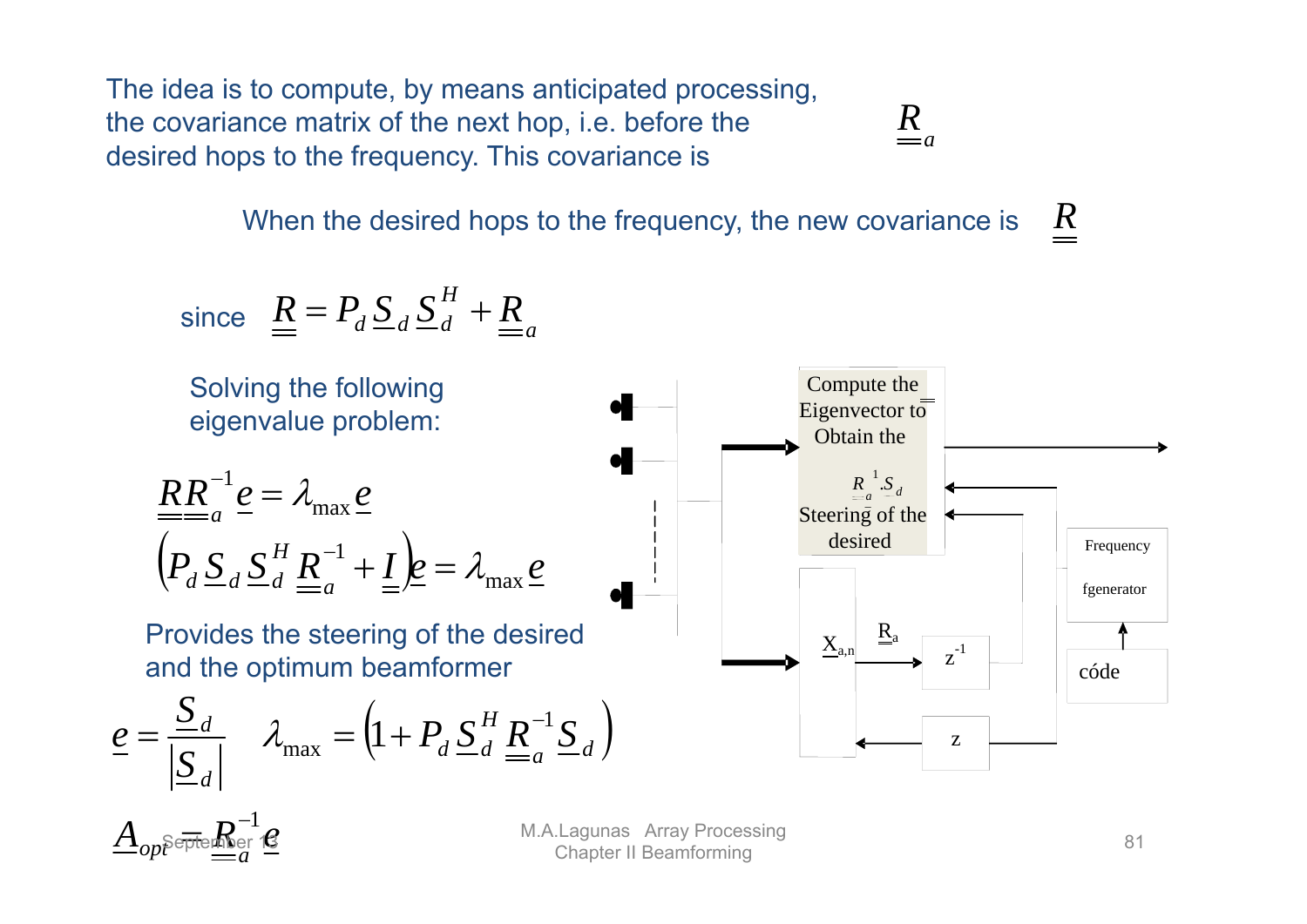# INDEX

- Beamforming/Beamvector
- $\bullet$ The array response: Directivity pattern
- $\bullet$ • Time reference beamforming TRB
	- –MSE Beamforming
	- –The reference loop: TDM FDM CDM
- Spatial reference beamforming SRB
	- – $-$  Constrained beamforming
	- SLC and GSLC
	- Alphabet reference

Beamforming and equalizers (Forward, Backward and ML)

- Beamforming for FDSS
- Beamforming for FHSS

Septem**Beamforming for Laguis Seg**ay Processing 82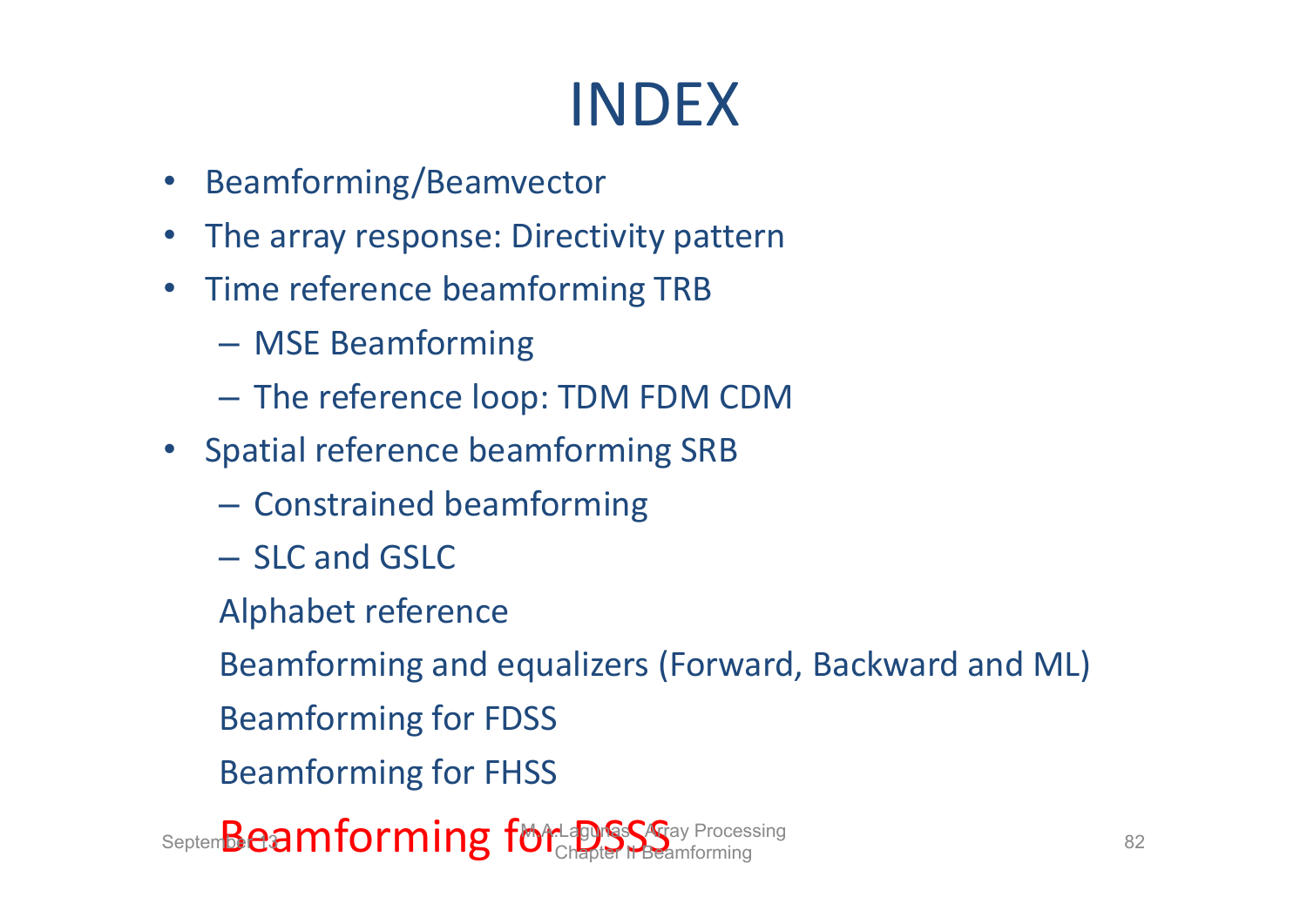### DSSS System (CDMA)

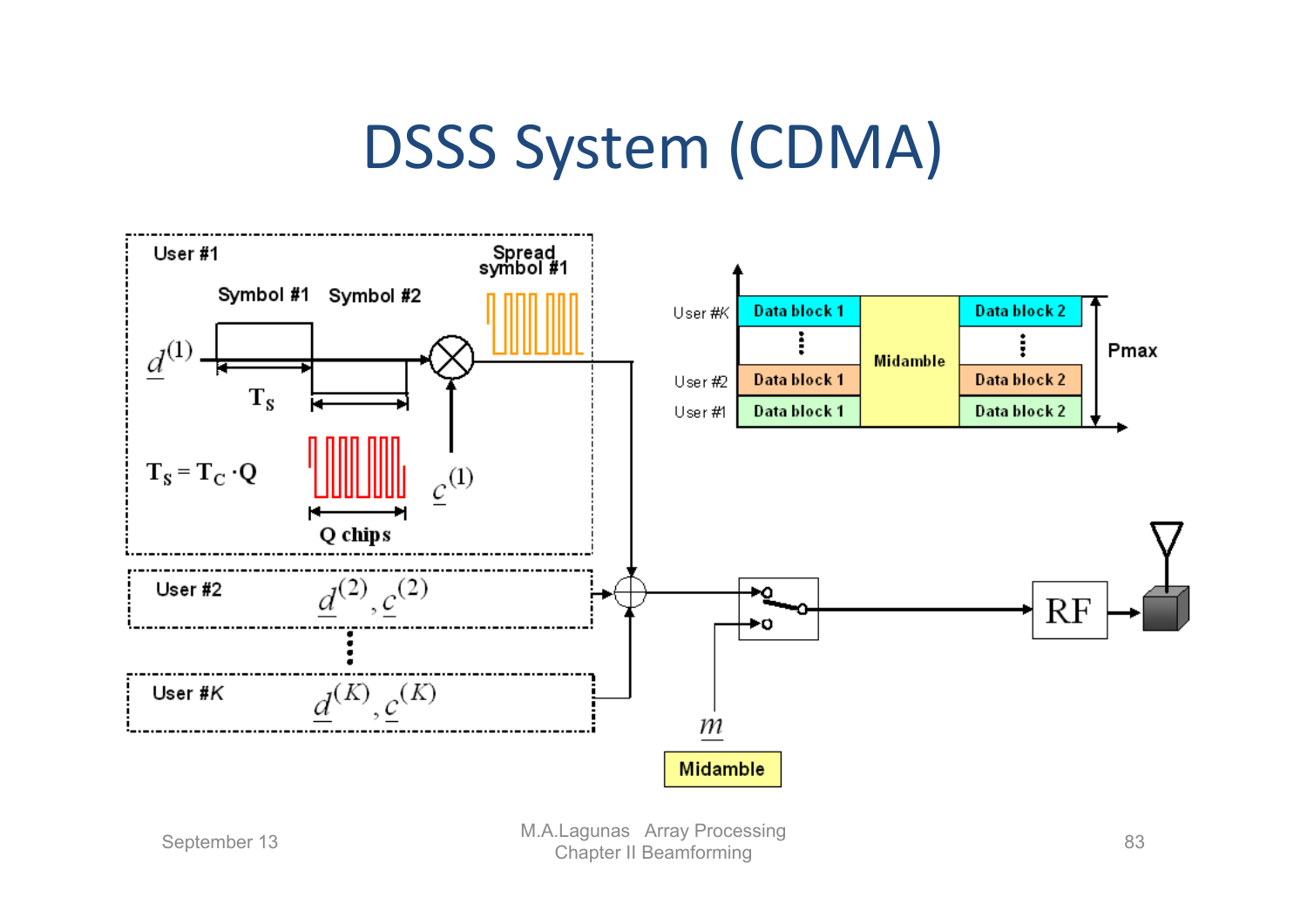### DSSS Modulator

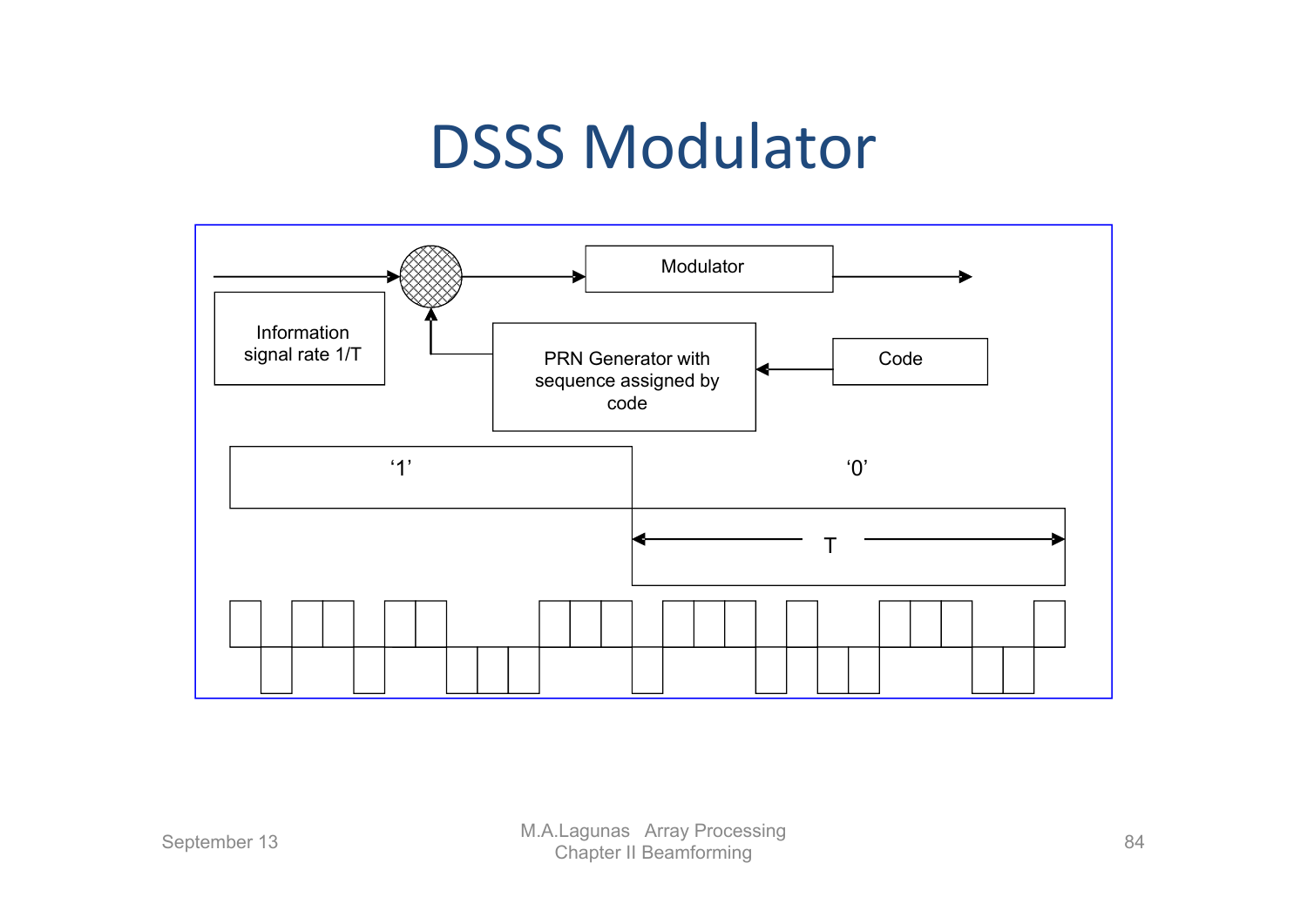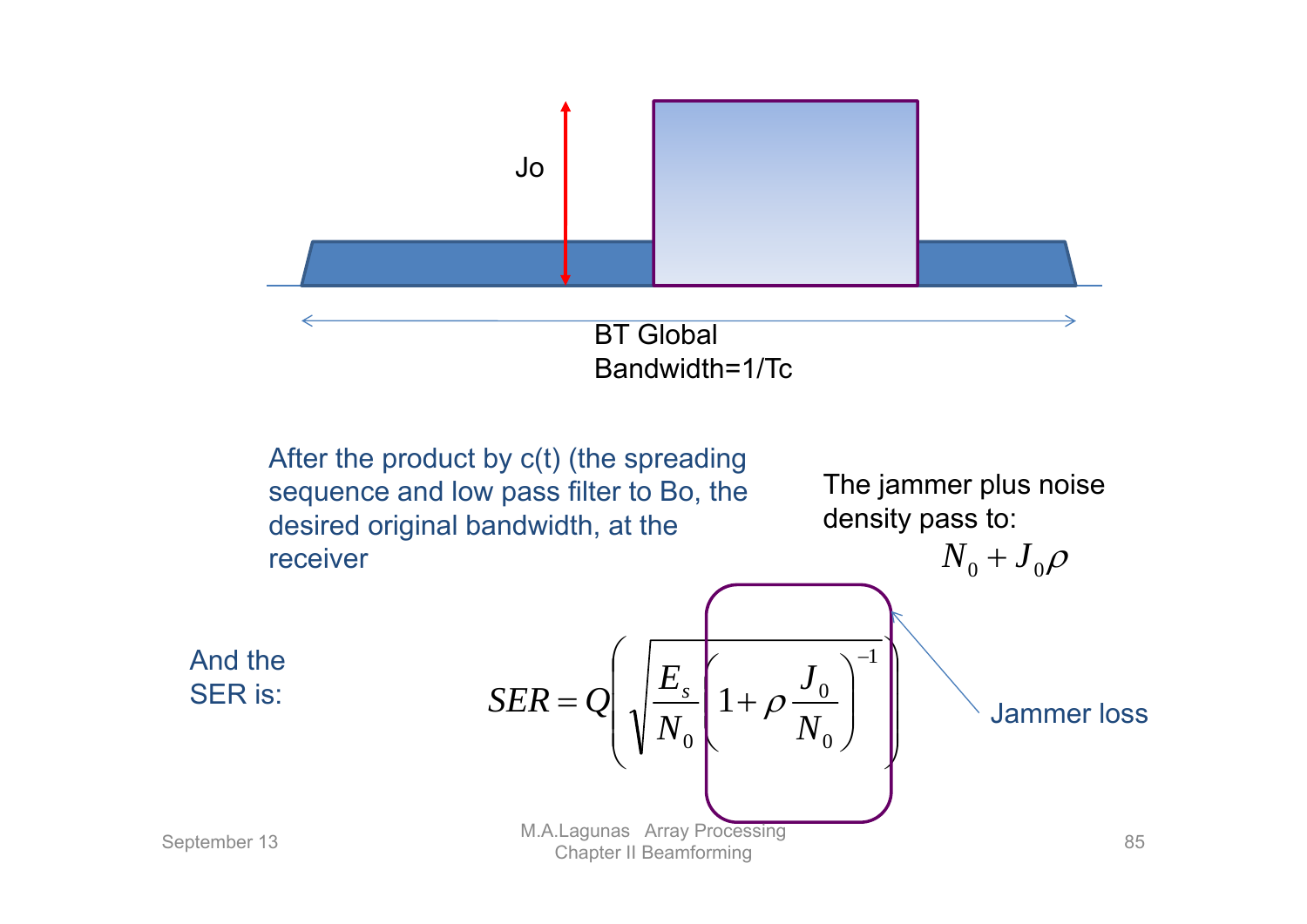

Plot in green shows that DSSS is poorer than FDSS at any percentage level of jamming. In other words OFDM is superior to CDMA in quality.

The aim of beamforming again is to reduce the percentage of damage bandwidth. The idea is to locally regenerate the reference. The most difficult part is to get the local spreading sequence in synchronism with the received when beamforming is still not ready. The next figure use a double correlation loop to acquire the September 13**mentioned synchronisher and Array Processing** 86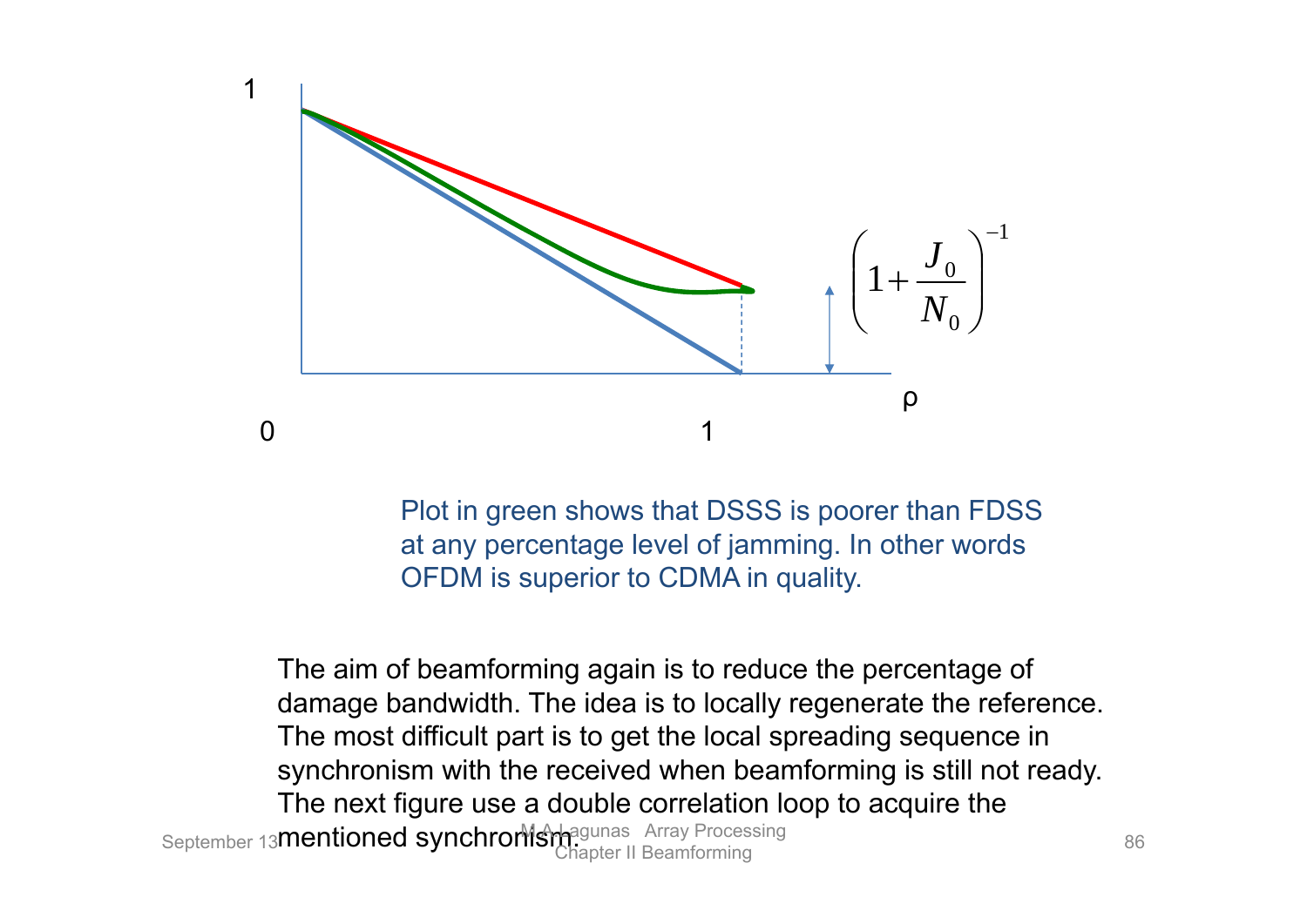# Beamforming for DSSS

Regeneration of reference (assumes PRN fully synchronized)

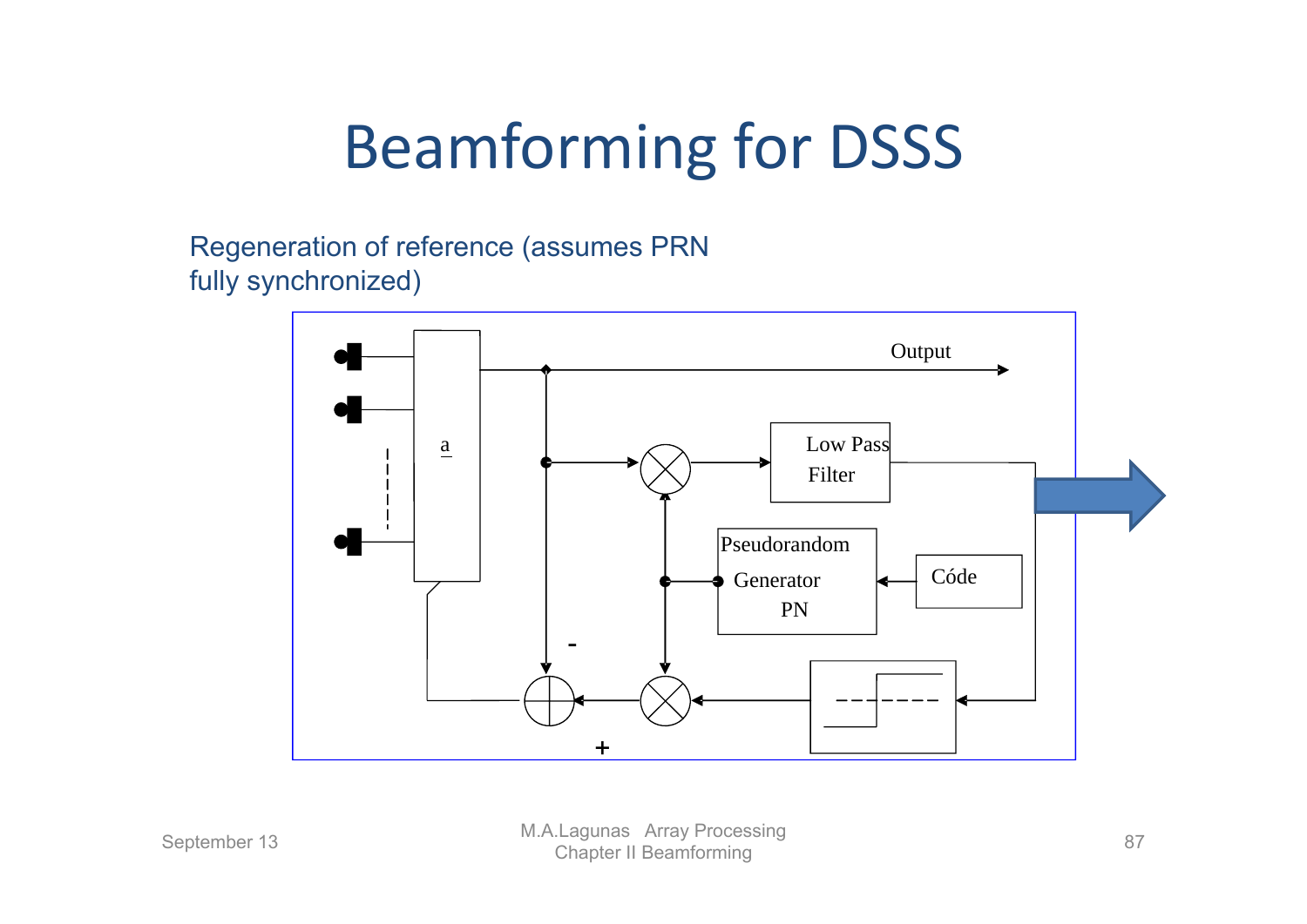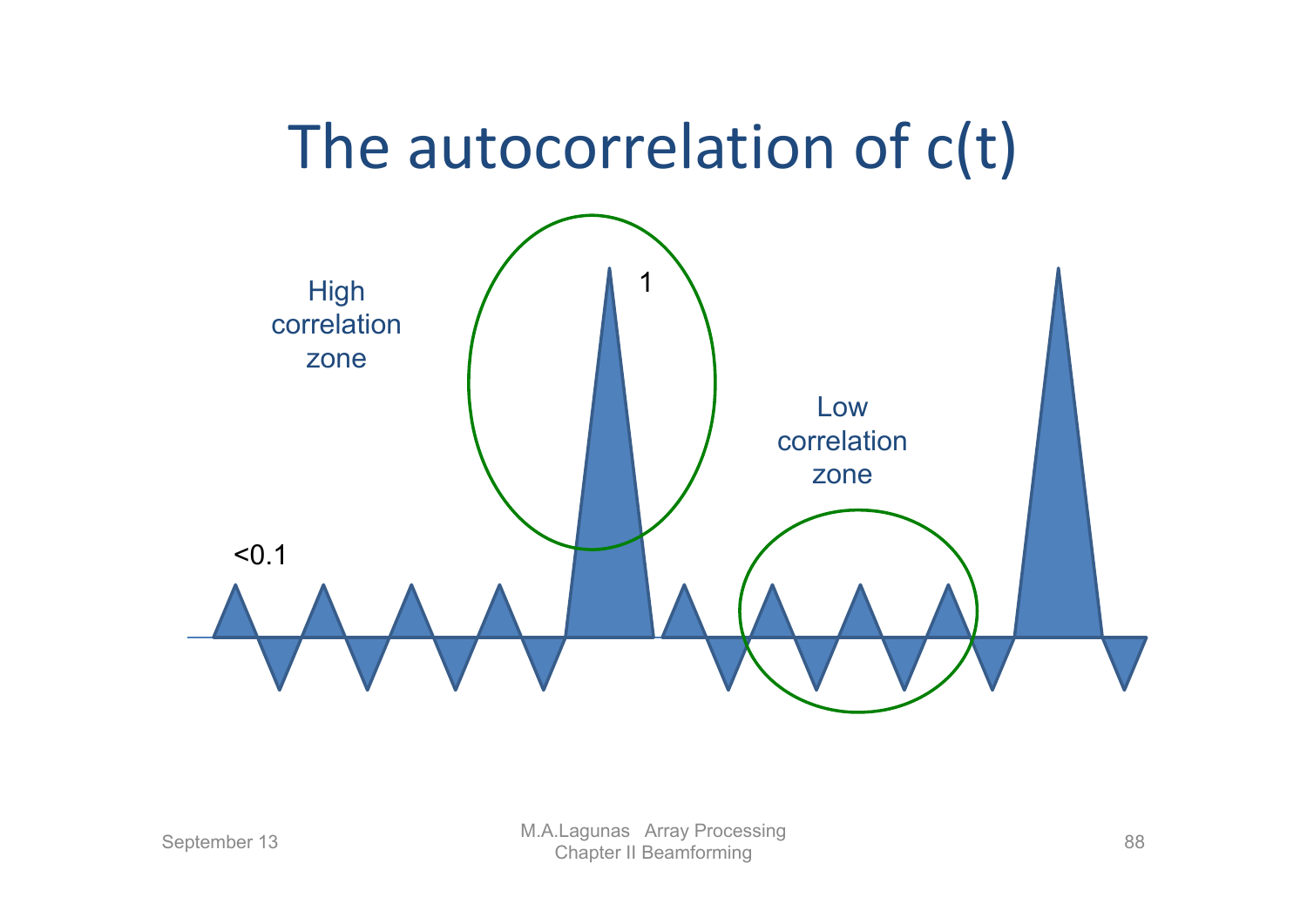### The Synchronism Loop

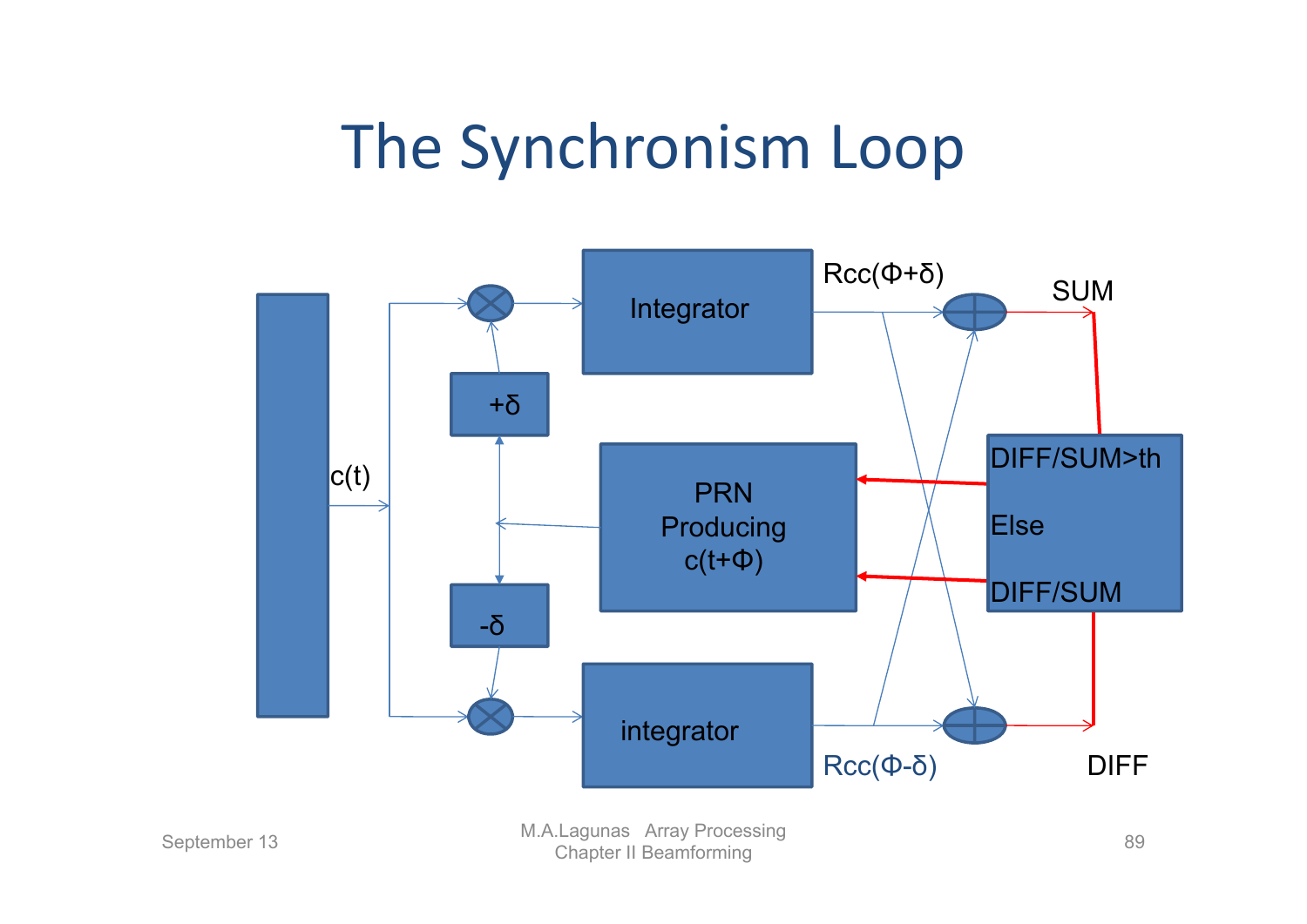

#### SECONDARY LOBES



SUM<Threshold

Enters tracking mode. The clock moves in the sense of the difference (normalized by the sum, monopulse tracking)

FREE-RUNNING (Move fast SUM>Threshold<br>delay or advance the clock)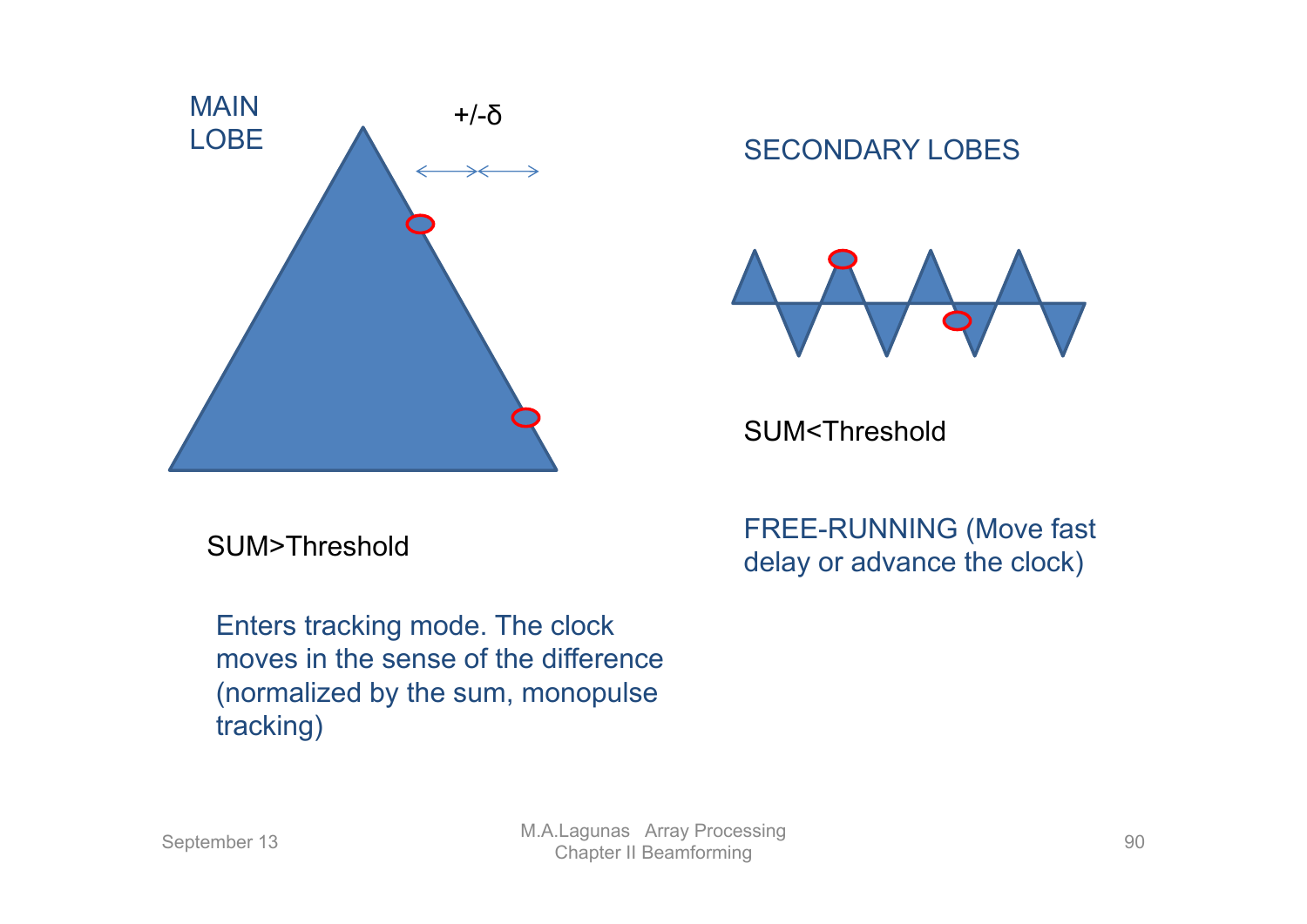# INDEX

- $\bullet$ Beamforming/Beamvector
- •The array response: Directivity pattern
- •• Time reference beamforming TRB
	- MSE Beamforming
	- $-$  The reference loop: TDM FDM CDM
- Spatial reference beamforming SRB
	- $-$  Constrained beamforming
	- SLC and GSLC
	- Alphabet reference

Beamforming and equalizers (Forward, Backward and ML)

- Beamforming for FDSS
- Beamforming for FHSS

September 13<br>Beamforming for DSSS Chapter II Beamforming 91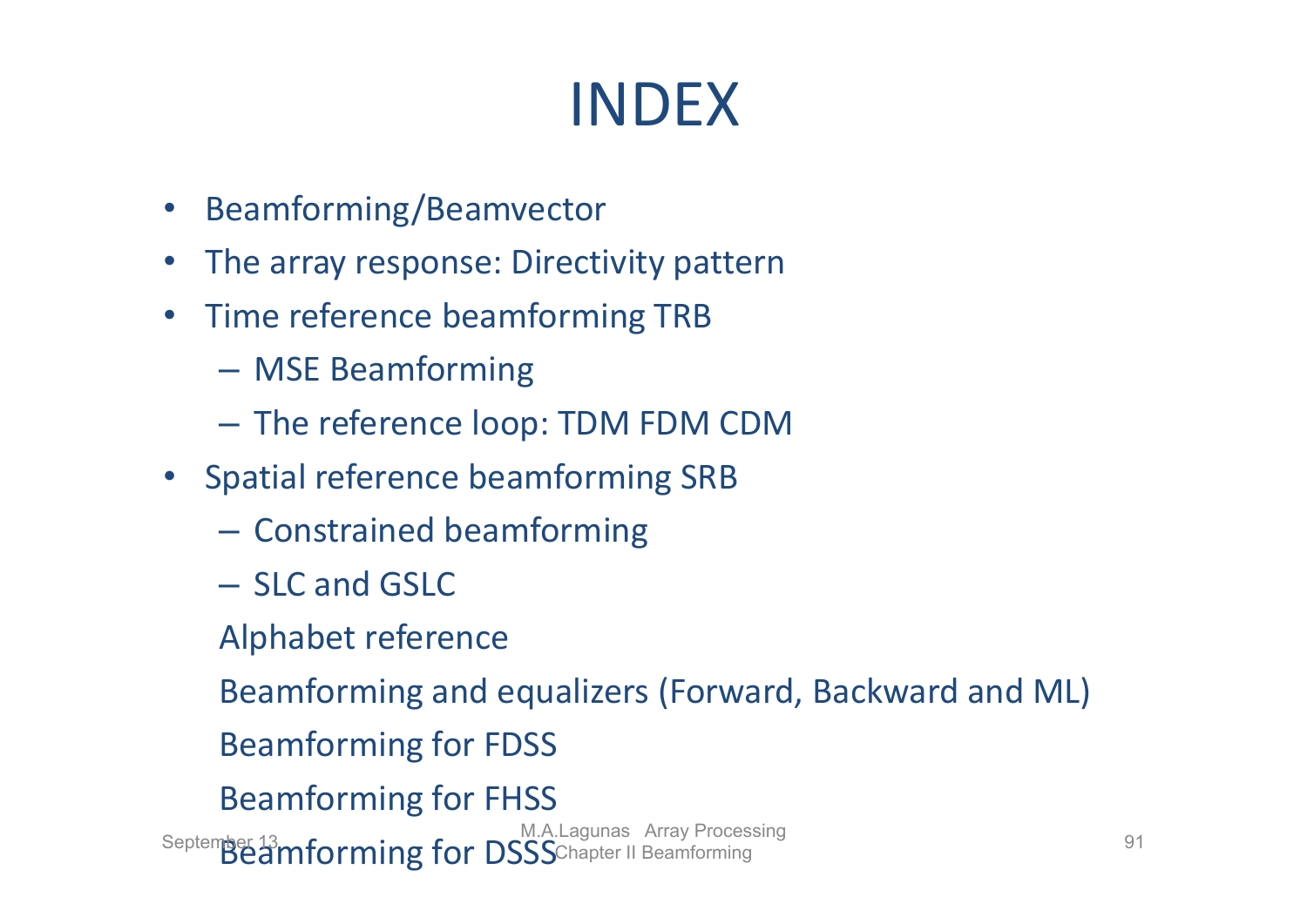#### EJERCICIO 1.

Considere un sistema de FDSS con codigo de repeticion (1,M) ancho de banada BT y con simbolos BPSK de energia Es con DOA situado en el broadside de una apertura. El ruido del front-end tiene una densidad espectral No/2 W./Hz.

En el escenario esta presente un jammer situado en un angulo de 60º respecto al broadside con ancho de banda ρ.Bt y densidad espectral Jo/2 W./Hz.

Considere que la apertura receptora, para cada elemento produce una señal zq(n), despues de filtrar en la banda correspondiente, de-scrambling y filtro adaptado. El vector que agrupa todas las señales recibidas de las M bandas viene dado por:

$$
\underline{z}_{n} = a(n).E_{s}.1 + \underline{w}_{n} \quad \text{donde} \quad a(n) = \pm 1
$$
\n
$$
E(\underline{z}_{n}) = a(n)E_{s}.1 \quad E(\underline{w}_{n}. \underline{w}_{n}^{H}) = \begin{bmatrix} (J_{0} + N_{0})I_{=\rho M} & 0\\ 0 & N_{0}I_{=(1-\rho)M} \end{bmatrix}
$$

1.- Calcule el estimador ML de a(n) asi como su sesgo y varianza.

2.- Cual es la tasa de error del detector de a(n).

3.- Demuestre cual es el conformador optimo para bandas libres (f) y para bandas dañadas (d).

$$
\underline{\acute{X}}_{fn} = a(n)\underline{S}_{f} + \underline{w}_{f}
$$

Siendo

| Siendo | $X_{dn} = a(M) \sum_{\text{chapter}} \hat{f}(M) \sum_{\text{Chapter 1}} \text{Percepsing}$ |
|--------|--------------------------------------------------------------------------------------------|
|--------|--------------------------------------------------------------------------------------------|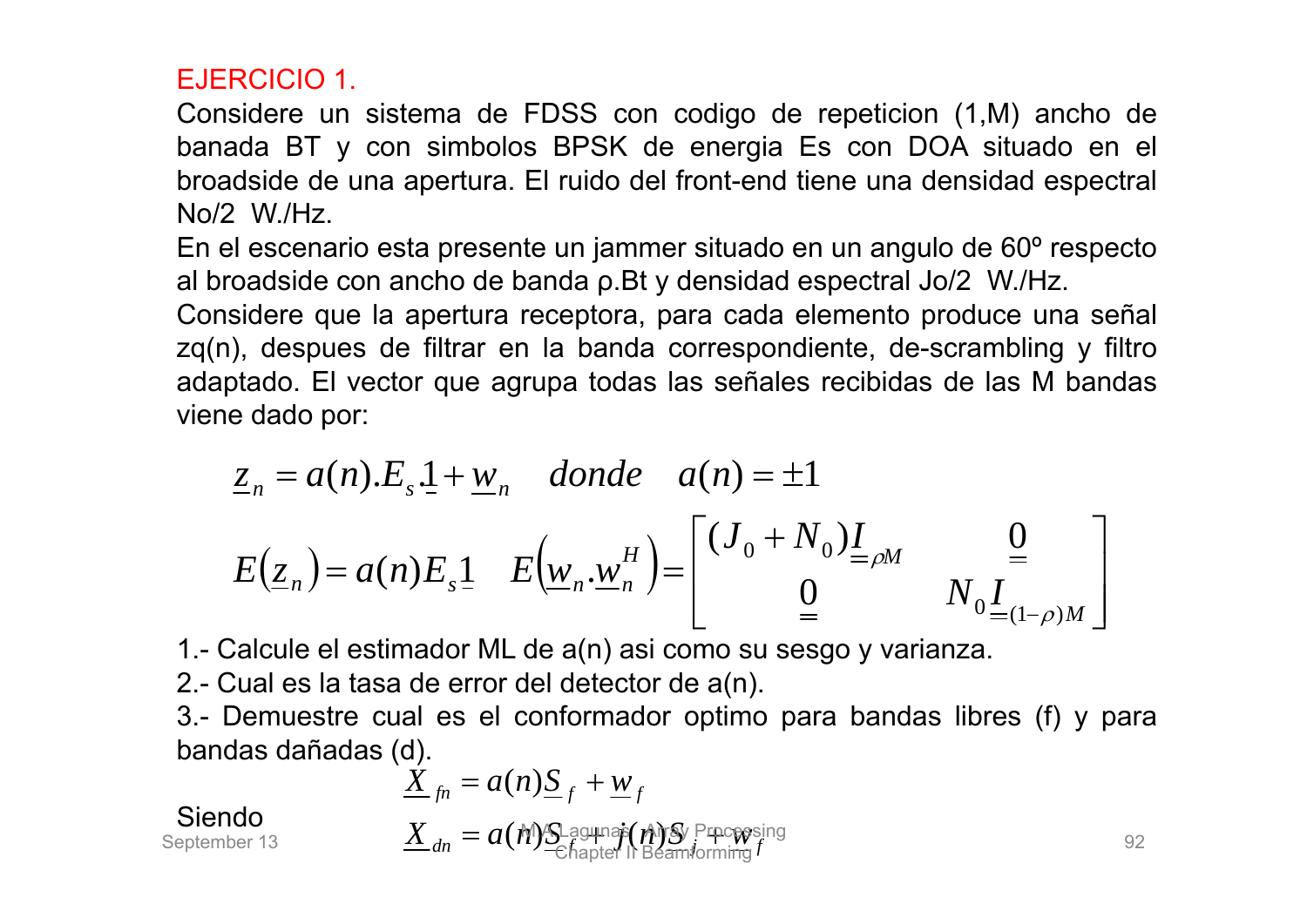4.- Demuestre que los conformadores para bandas dañadas y bandas libres son respectivamente: *A*

$$
\underline{A}_d \propto \underline{R}_{dd}^{-1} \underline{S}_f
$$
  

$$
\underline{A}_f \propto \underline{S}_f
$$

5.- Que ventaja representa el uso de secuencias de scrambling diferentes para cada banda de frecuencia.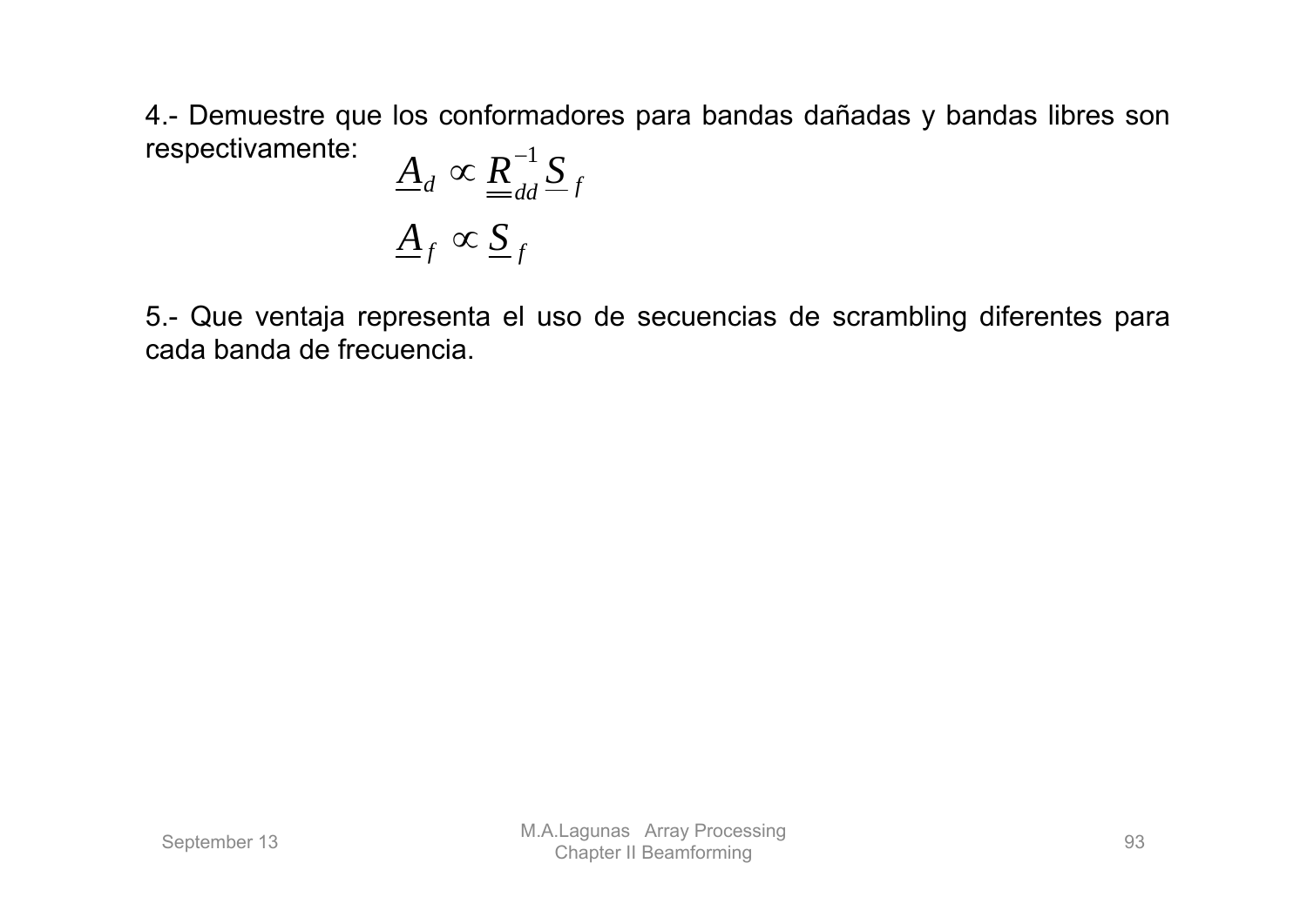#### EJERCICIO 2

Se desea diseñar un conformador por referencia temporal para una apertura de Q elementos..

El snapshot tiene la siguiente expresion:  $\frac{X}{n} = i(n)\underline{S}_i + \underline{w}_n$ Donde i(n) es una interferencia o "jammer", de potencia J e incorrelado con el ruido espacial blanco del segundo termino.

1.- Escriba la matriz de covarianza del escenario  $\frac{R}{q}$ 

Si la referencia esta formada por una señal s(t), incorrelada con la interferencia

2.- Escriba la expresion del vector P a usar en el conformador optimo

Sabiendo que la inversa de la matriz de covarianza es

3.- Escriba la expresion del beamformer optimo.

4.- Escriba la expresion del error resultante entre la referencia y la salida del beamformer, mostrando que este presenta una reduccion en la interferencia y un incremento en la potencia de ruido.

5.- ¿Puede indicar el impacto que tiene la señal s(t) y su potencia en el objetivo de reducir el nivel de interferencia conseguido.?

$$
d(n) = s(n) + \gamma \cdot i(n)
$$

optimo  
jetindo que la inversa de la matrix de 
$$
\frac{R}{\sigma^2} = \frac{1}{\sigma^2} \left[ \frac{P_i S_i S_i^H}{1 + \sigma^2 Q P_i} \right]
$$